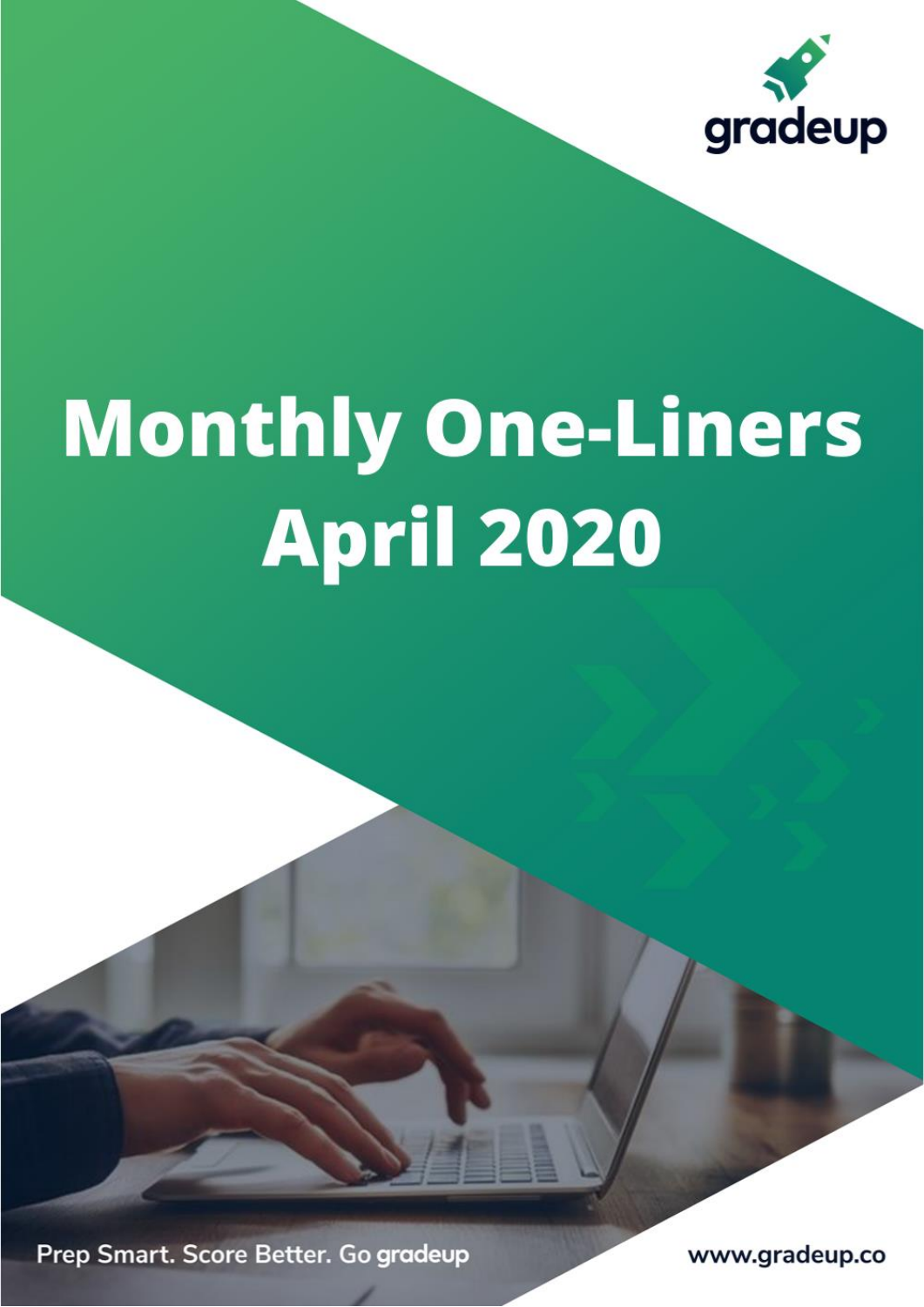#### **Monthly One-liners April -2020**

**Dear readers,**

This **Monthly GK Digest** is a **complete docket** of important news and events that occurred in a month of April **2020**. This file is important for the upcoming **State Services Examinations**.

#### **Important News: States**

- Tamil Nadu state topped in the all-India level for micro-irrigation (MI), under **Pradhan Mantri Krishi Sinchayee Yojana (PMKSY).**
	- **Note:** Tamil Nadu topped with coverage of 2,06,853.25 ha for the year financial year 2019-20.
	- The state is followed by **Karnataka and Gujarat with 1,41,103.56 Ha and 1,08,322.00 Ha** of coverage respectively.
	- On the other hand, the cumulative total coverage of MI during 2015-2020 has been topped by **Karnataka (8,15,690.31 ha) followed by Andhra Pradesh (7,17,421.08 ha) and Gujarat (7,00,858.35 ha)**
- ✓ A '**Modi Kitchen'** has been set up in **Tamil Nadu**.
	- **Note:** The kitchen which has a **capacity to serve 500 meals per day** and will remain operational till 14th April 2020.
	- The Modi Kitchen aims to deliver food parcels within a range of radius of 10 kms and has been set up in one of the main shopping areas of the city.
	- This initiative has been taken by the functionaries of the Common Service Centre amid the lockdown due to COVID-19 pandemic.
- $\checkmark$  To provide information about the symptoms of COVID-19 to the people at their doorsteps **Himachal Pradesh** state has launched **"Active Case Finding Campaign".**
	- **Note:** Under the "Active Case Finding Campaign", the information would be provided to the people by the health workers.
	- Every ASHA worker with a two-person team will reach out every house in the village and collect health information of every person.
	- The collected information would be shared by the team with the department via Google form.
- ✓ **Karnataka** state government has launched a mobile application **'Corona Watch'.**
	- **Note:** The mobile application aims to track the movement history of persons tested positive, before their detection in order to take precautions and to contain the coronavirus outbreak.
	- The app will also provide the date and time of visit to spots by the patients. **'Corona Watch' app** also comprises a list of government designated first response hospitals for COVID-19 where citizen with symptoms can visit.
- ✓ **Odisha** state govt has celebrated its **formation day on April 1, 2020**.
	- **Note: Utkal Divas (Odisha Day)** is celebrated every year on **1st April all over Odisha**.
	- Odisha Day is celebrated in the memory of the formation of the state as a separate province on 1 April 1936.
	- This year marks the 83rd Utkal Divas or the foundation day of Odisha.
- ✓ **Andhra Pradesh** state government has started distributing pensions at the doorstep to its 58,44,240 beneficiaries**.**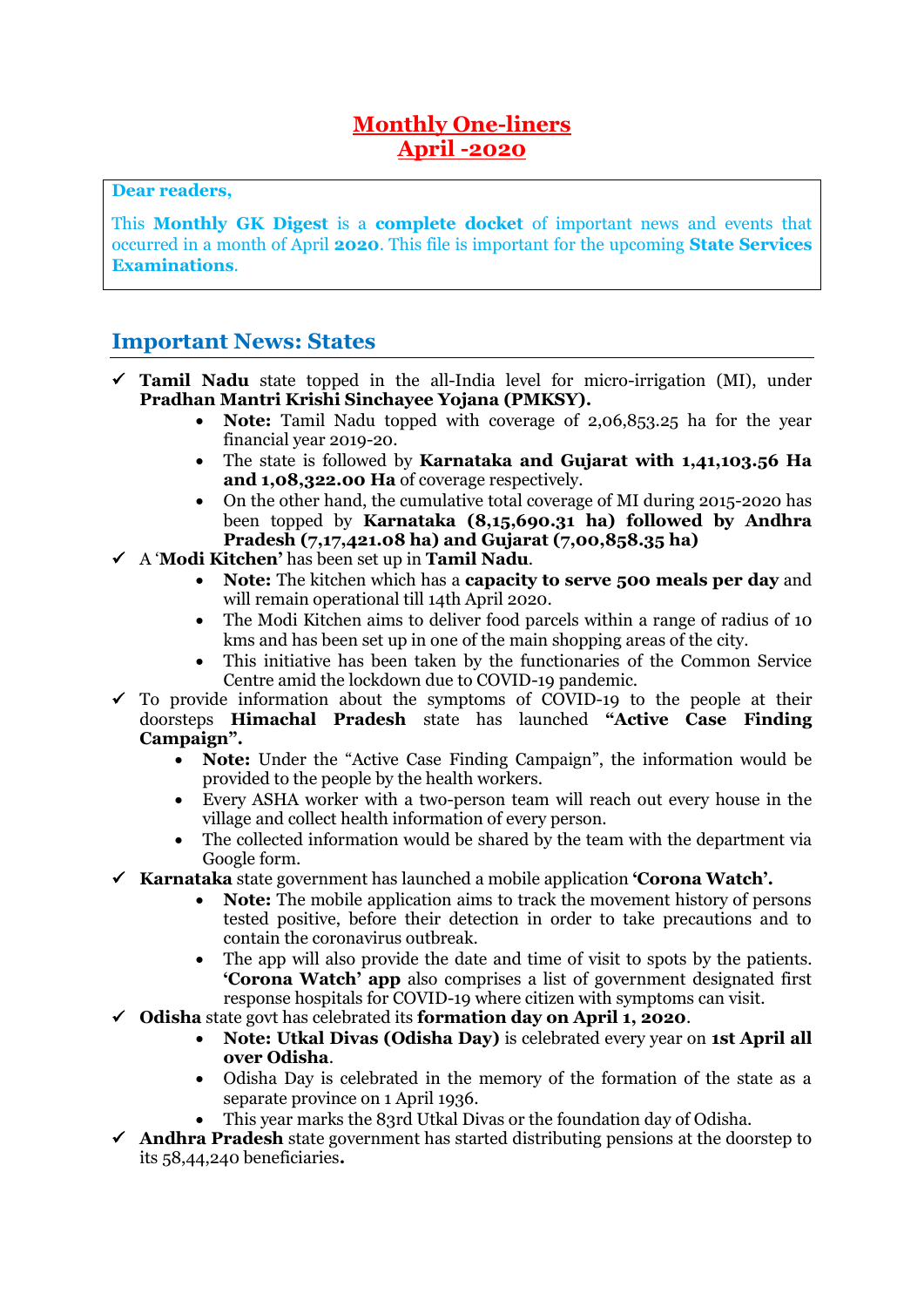- **Note:** They are using its **2.5 lakh volunteer** eliminating the need for pensioners to step out of their homes.
- The aim is to **encourage beneficiaries to stay at home and avoid stepping out**.
- The beneficiaries have been receiving different amounts as per the defined categories.
- From old age persons to fishermen and folk artists, the pension will help every section amid the ongoing 21-day lockdown.
- ✓ The **Odisha government** has launched an online cultural competition **"Mo Prativa"** in collaboration with the **UNICEF.**
	- **Note:** The cultural competition "Mo Prativa" has been launched in order to keep children engaged at home during the lockdown period.
	- The competition will enable children to participate in various activities such as painting, writing of slogans, short stories, poems etc.
- ✓ **Telangana** state has been installed **'V Safe Tunnel'** to sanitize people.
	- **Note:** The sanitizing tunnel has been installed at the state Director General of Police's office.
	- A unique disinfectant named 'V Safe Tunnel' sanitizes people from any possible bacteria and other microbes within 20 seconds.
	- The 'V Safe Tunnel' aims to minimize the local transmission of Coronavirus in the state by providing maximum protection to people passing through the tunnel in around 20 seconds.
- ✓ As per the report published by **Comptroller and Auditor General (CAG)** for the year ended March 31, 2018 **Rajasthan** state commits highest crime related to the environment in the country**.**
	- **Note:** In accordance with the report by the Comptroller and Auditor General (CAG) for the year ended **March 31, 2018, 40.59%** of the crimes related to the environment in the country were committed in **Rajasthan (RJ) during 2014- 16.**
	- The major crimes were violation of Forest (Conservation) Act, 1980 and Wildlife Protect Act, 1972 which resulted in using of forest land for non-forest purposes without approval of government and capturing, poisoning, snaring or trapping of wild animals respectively.
- ✓ **Odisha** becomes the first state to extend Covid-19 lockdown till April 30.
	- **Note:** Amid unconfirmed speculation about the nationwide lockdown due to end on April 14, **Odisha** has become the first Indian state to extend the ongoing lockdown.
	- In a statement **Chief Minister Naveen Patnaik** said that his government has decided to extend the lockdown period in **Odisha till April 30.**
- ✓ **Kerala** becomes the first state to commence clinical trial plasma therapy treatment**.**
	- **Note:** The Indian Council of Medical Research (ICMR) has given approval to **Sree Chitra Tirunal Institute for Medical Sciences and Technology (SCTIMST), Thiruvananthapuram**, Kerala.
	- This is to commence convalescent plasma therapy, which uses antibodies from the blood of cured patients, to treat critically ill COVID- 19 cases on a trial basis.
	- Therefore, Kerala becomes the **first state in the country** to **start clinical trial plasma therapy treatment**
- ✓ **UT Delhi has** announced a **5T plan** which includes- **Testing, Tracing, Treatment, Teamwork** and **Tracking and monitoring** to control the spread of COVID-19 in the **state.**
	- **Note:**
		- o **Testing** Only through testing, the infected person can be detected & aggressive testing is crucial to prevent the spread of the virus.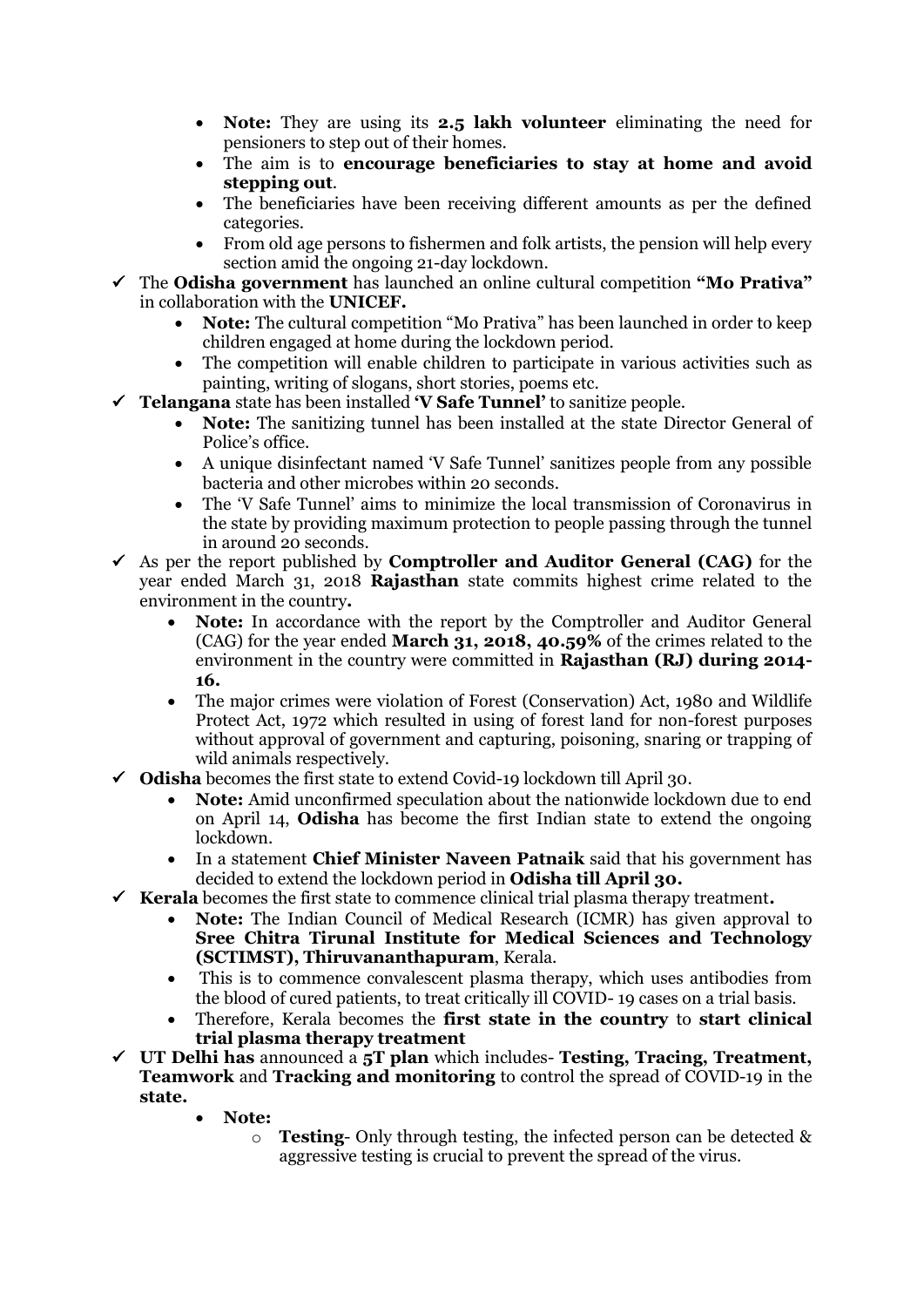- o **Tracing** Persons associated with a positive patient are identified and asked for self-quarantine.
- o **Treatment** If someone is infected with COVID-19, they will be provided treatment.
- o **Teamwork-** The virus can be combated & defeated through teamwork.
- o **Tracking & Monitoring** Active tracking & monitoring the developments will help to take action to deal with the spread of the virus.
- ✓ **Delhi** government has launched **"Operation SHIELD"** in identified Containment Areas of the state to control the spread of the coronavirus pandemic**.**
	- **Note:** It deals with sealing, home quarantine, isolation & tracking, essential supply of commodities, local sanitisation and door-to-door health checkups.
		- o S– Sealing of the immediate area/surroundings after geographical marking.
		- o H– Home quarantine of all the people living in the area.
		- o I– Isolation and tracing of people who have been first and second contacts.
		- o E– Essential supply of commodities is ensured.
		- o L– Local sanitization of the area by authorities.
		- o D– Door-to-door health checks of everyone living in the area.
- ✓ **Manipur** state Government has launched a new initiative **"Food Bank"** based on the theme **'Help End Hunger Today'**.
	- **Note:** The food bank will provide food items (such as rice, aata, maida, daal, edible oil, salt, potato, onions , milk, biscuits, packaged drinking water), hand sanitizers and face masks to drug rehabilitation centres and people living in Imphal East District affected by HIV (human immunodeficiency virus).

✓ **Arunachal Pradesh** state government has launched an app called "COVIDCARE"**.**

- **Note:** The newly developed "COVIDCARE" app is an effort of the Arunachal Pradesh government to combat COVID-19.
- The "COVIDCARE" app has been launched for the people who are quarantined, asymptomatic or COVID-19 patients, facilitating them various facilities through the app.
- ✓ **Goa** becomes the first state to integrate allopathy and Ayurveda to treat COVID-19 patients**.**
	- **Note:** Goa Chief Minister (CM) Pramod Sawant announced that Goa becomes the first state to integrate allopathy and Ayurveda to treat COVID-19 patients and those who have been quarantined.
- ✓ **Uttar Pradesh** becomes the first state to **initiate Pool Testing of COVID-19.**
	- **Note:** The Indian Council of Medical Research (ICMR) has given its approval for pool testing to Uttar Pradesh (UP), making latter the first state to do so.
	- The decision has been taken to maximize the sample testing on a daily basis as the cases of COVID-19 positive patients are increasing in the state.
- ✓ **Rajasthan** becomes the first state in the country to carry out Rapid Testing for Covid 19**.**
	- **Note:** State's urban primary health centre of TopkhanaDesh (also known as Jaju Dispensary) in Jaipur started rapid tests at 5 p.m where 52 persons were tested and all were found COVID-19 negative.
	- This test will be done at a large scale to assess the prevalence of Covid 19 in hotspots or red zones.
	- Apart from this, Polymerase chain reaction (PCR) tests or laboratory tests will continue to be done in acceleration in the containment zones all over Rajasthan.
- ✓ **Uttar Pradesh** becomes the **first state to geotag its community kitchens** and community shelters**.**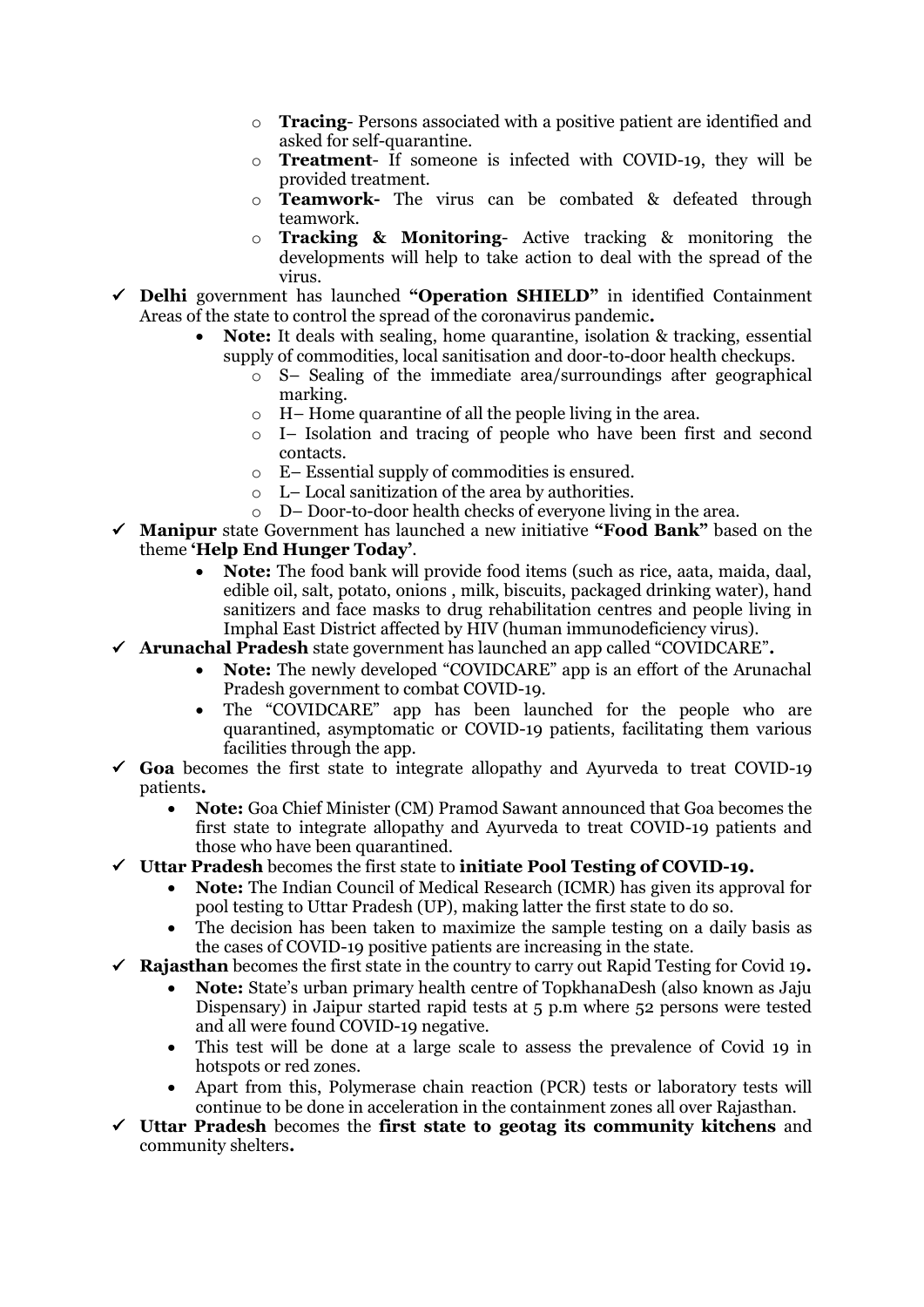- **Note:** The Yogi Adityanath State government has also tied up with Google to "Geo-map" for the location of all these establishments through the Google Maps app for ease of beneficiaries.
- Out of these 7,368 community kitchens, 668 are being run by NGOs (Non-Governmental Organizations), religious institutions and more than 2 crore food packets have been distributed in UP since March 25, 2020.
- Relief Commissioner Sanjay Goyal, added that the concept of relief camps and community kitchens is not new as every year, the DMs (District Magistrates) work out similar plans in areas affected by yearly droughts and floods
- ✓ **Border Roads Organisation** has constructed 430 feet long bailey **"Daporijo bridge"** in **Arunachal Pradesh.**
	- **Note:** The bridge was inaugurated by Arunachal Pradesh Chief Minister Pema Khandu over video conferencing.
	- The bridge is built over Subansiri River the largest tributary of Brahamputra.
	- The new bridge will provide adequate movement of supplies for 451 villages and approximately 3,000 security force personnel deployed along the India-China border.
	- The bridge replaced an older bridge in Daporijo, which was constructed in 1992.
- ✓ **Himachal Pradesh.** state government has rolled out **"e-sanjeevani-opd"** for free online medical consultation to sick people**.**
	- **Note:** The **"e-sanjeevani-opd"** has been launched to provide free online medical consultation to sick people at their residence throughout the state.
	- Hence, through this new initiative, the Himachal Pradesh government will ensure the facility of health services to the people in the wake of COVID-19 Pandemic.
- ✓ **Uttar Pradesh** becomes the 1st state with a software-based in-house facility of virtual courts**.**
	- **Note:** As per an apex court directive to develop video conferencing system for hearing cases and also for maintaining social distancing, Allahabad High Court has developed a new software by which multiple court proceedings at the High Court and district courts across the state can be conducted through virtual courts within the court premises without any internet connectivity.
- ✓ **Madhya Pradesh** government has launched 'Chief Minister COVID-19 Yoddha Kalyan Yojana' to benefit the Anganwadi workers and Assistants of the state**.**
	- **Note:** Under the scheme, the state government will provide a special health insurance cover of Rs 50 lakhs.
	- The benefit of this scheme will be given to the warriors under the Pradhan Mantri Garib Kalyan Yojana (PMGKY), which was launched by the central Government to cover only the field staff of health, police and other departments working day and night to prevent the spread of coronavirus (COVID-19).
- ✓ **Rajasthan** government has partnered with MedCords to provide online consultations and to deliver medicine to the people of the state**.**
	- **Note: MedCord** will provide the requirements of over 68 million people throughout Rajasthan through its integrated solution **– Aayu and SehatSathi app.**
	- The aim of the startup is to provide access to quality healthcare in urban and rural India.
	- MedCord is fully adopted in **7 districts of Rajasthan (Kota, Udaipur, Sri Ganganagar, Bikaner, Ajmer, Pali and Jaipur).**
- ✓ **Delhi** government has launched "Assess Koro Na" app for door-to-door survey in COVID-19 containment zones.
	- **Note:** The first phase of the app-based assessment will be launched in South Delhi.
	- Since there is a delay in collecting and analyzing the data of a person in a physical form during the door-to-door survey.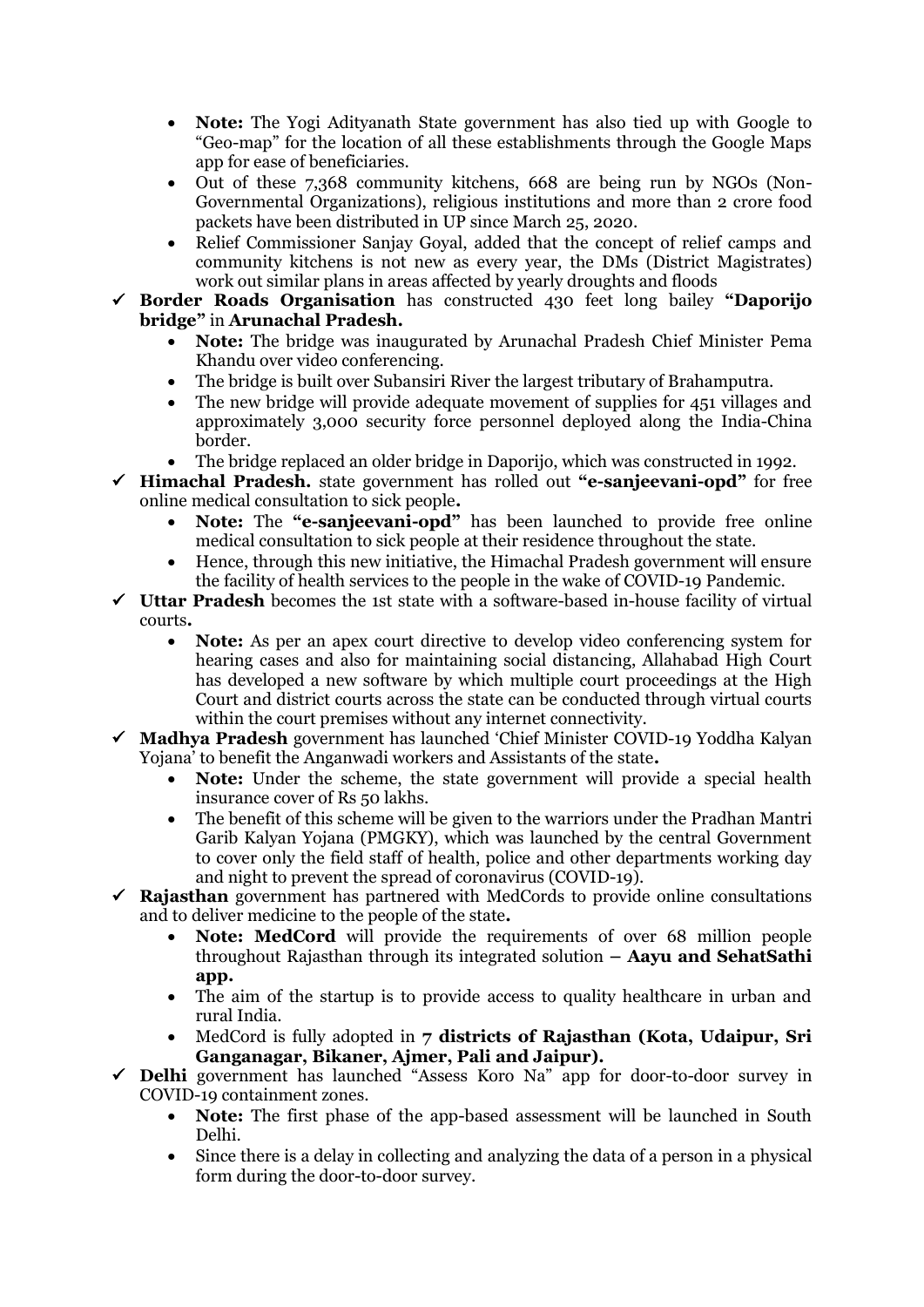- With this app, the data collected can be uploaded on the **servers in real-time and immediate analysis.**
- ✓ **Gujarat** government has approved the 3rd edition of his government's **'Sujalam Sufalam Jal Sanchay Abhiyan' (SSJA).**
	- **Note:** The scheme will continue till June 10, 2020 with a focus on deepening of lakes, check dams and rivers by removing silt. It will be done with people's participation as well as under **Mahatma Gandhi National Rural Employment Guarantee Act (MNREGA).**
	- The scheme will create employment opportunities for the rural population amid the lockdown.
- ✓ **Himachal Pradesh** state government has started to use **eSanjeevaniOPD** through which **free online medical consultation & general health advice** will be provided to the people at their residence**.**
	- **Note:** It is a National Teleconsultation Service of the Ministry of Health and Family Welfare & is the 1st of its kind online OPD (Outpatient Department) service.
	- It aims to provide healthcare services to patients in their homes, which enables a safe and structured video-based clinical consultation between a doctor in a hospital and a patient at home.
- ✓ **Karnataka** state government has launched "Apthamitra" helpline toll free number and an application to empower the people to fight against coronavirus pandemic**.**
	- **Note:** The **Apthamithra helpline** will provide service from 8 AM to 8 PM, with four helpline centers in Bangalore, one center in Mysore and one in Bantwal, Mangalore with a capacity of 300 seats.
	- The helpline is to reach out to people in the corona hotspot areas and to identify the **Influenza Like illness (ILI), Severe Acute Respiratory Infection (SERI)** and the corona like symptoms.
- ✓ **Assam** state government has launched a special **scheme called 'Dhanwantari'**, under which locally unavailable medicines will be delivered to patients at home**.**
	- **Note:** The Assam state government's health department has launched a special scheme called **'Dhanwantari'**, under which locally unavailable medicines will be delivered to patients at home.
	- This medicine is free up to 200 rupees. If the required medicine is not available at a distance of 10 km from the house, the government will provide the medicine at home. This facility can be availed by calling 104.
- ✓ **Andhra Pradesh** government has launched **zero interest loan scheme for Women Self-Help Groups (SHGs).**
	- **Note:** Each SHG will receive a sum ranging from Rs 20,000 to Rs 40,000 towards the interest component on their loans.
	- The State will also distribute house-sites to over 27 lakh women on July 8 as the program got postponed due to the Covid-19 pandemic.
- ✓ **Madhya Pradesh** government has launched **Jeevan Shakti Yojana** to enable women in urban areas to earn by making masks at home**.**
	- **Note:** The government will pay them Rs 11 per mask.
	- The CM interacted with some women of the state through video conferencing, who have registered to make masks.
- ✓ **Gujarat** state government has launched a **unique initiative called 'Umbare Aanganwadi under Integrated Child Development Services programme** to reach out to children during the lockdown.
	- **Note:** Under this initiative, the ICDS department of the state will mainly offer ready to eat nutritious food packets through AMUL to its beneficiaries including 14 lakh children between 3-6 years of age, pregnant and nursing women and adolescent girls through the network of around 53 thousand Aanganwadi.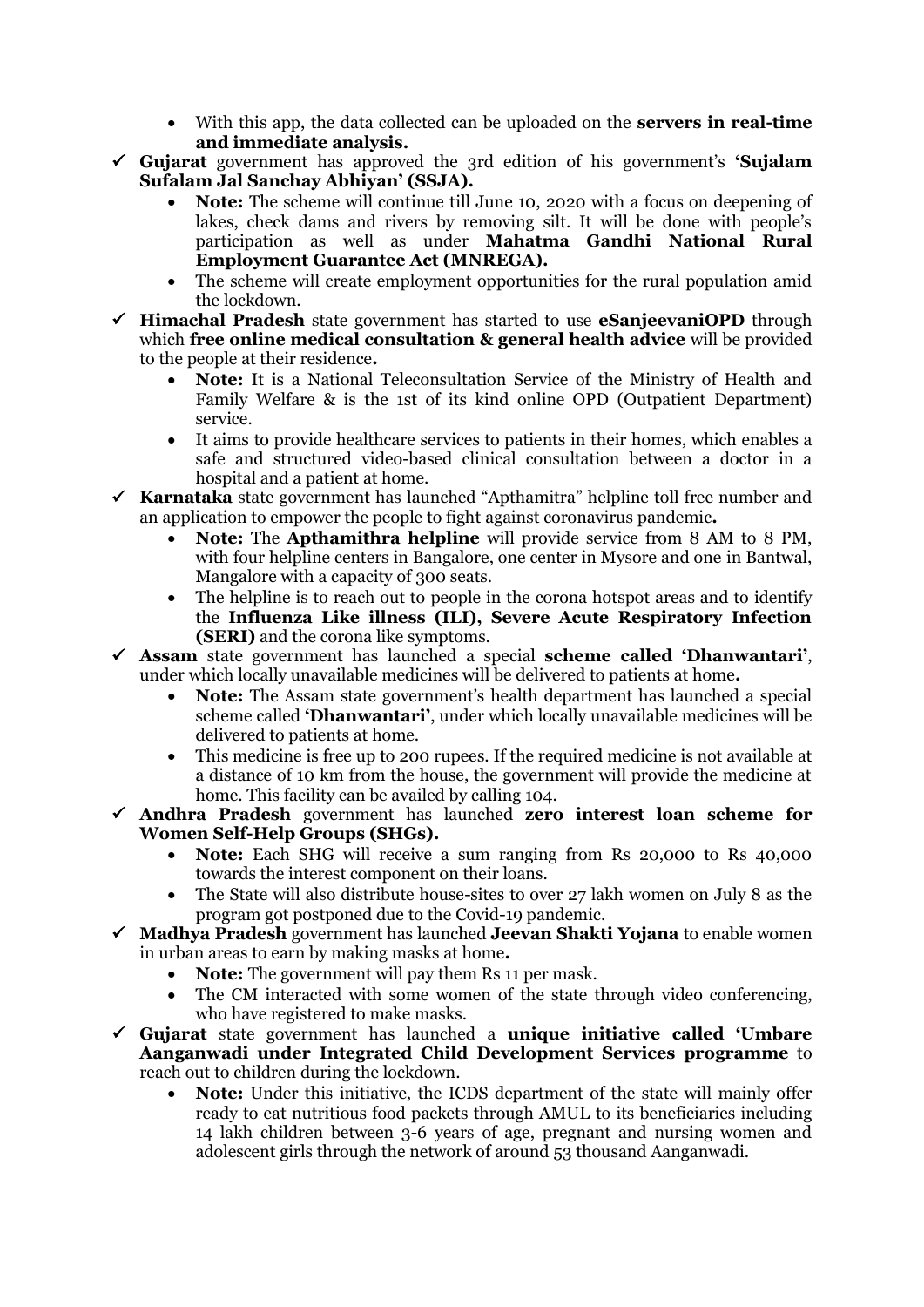- ✓ **Andhra Pradesh** state government has **launched 'Covid Pharma' app** to keep a track of people buying medicines over the counter (OTC) for **cough, cold and fever from medical stores across the state.**
	- **Note:** The pharmacies in the State is expected to download the app and register the details of persons, including their mobile number.
	- To monitor patients who experience any increase in cold & fever, which helps to trace easily the persons with any symptoms of coronavirus.
	- It works as an additional precautionary measure for regular sample testing simultaneously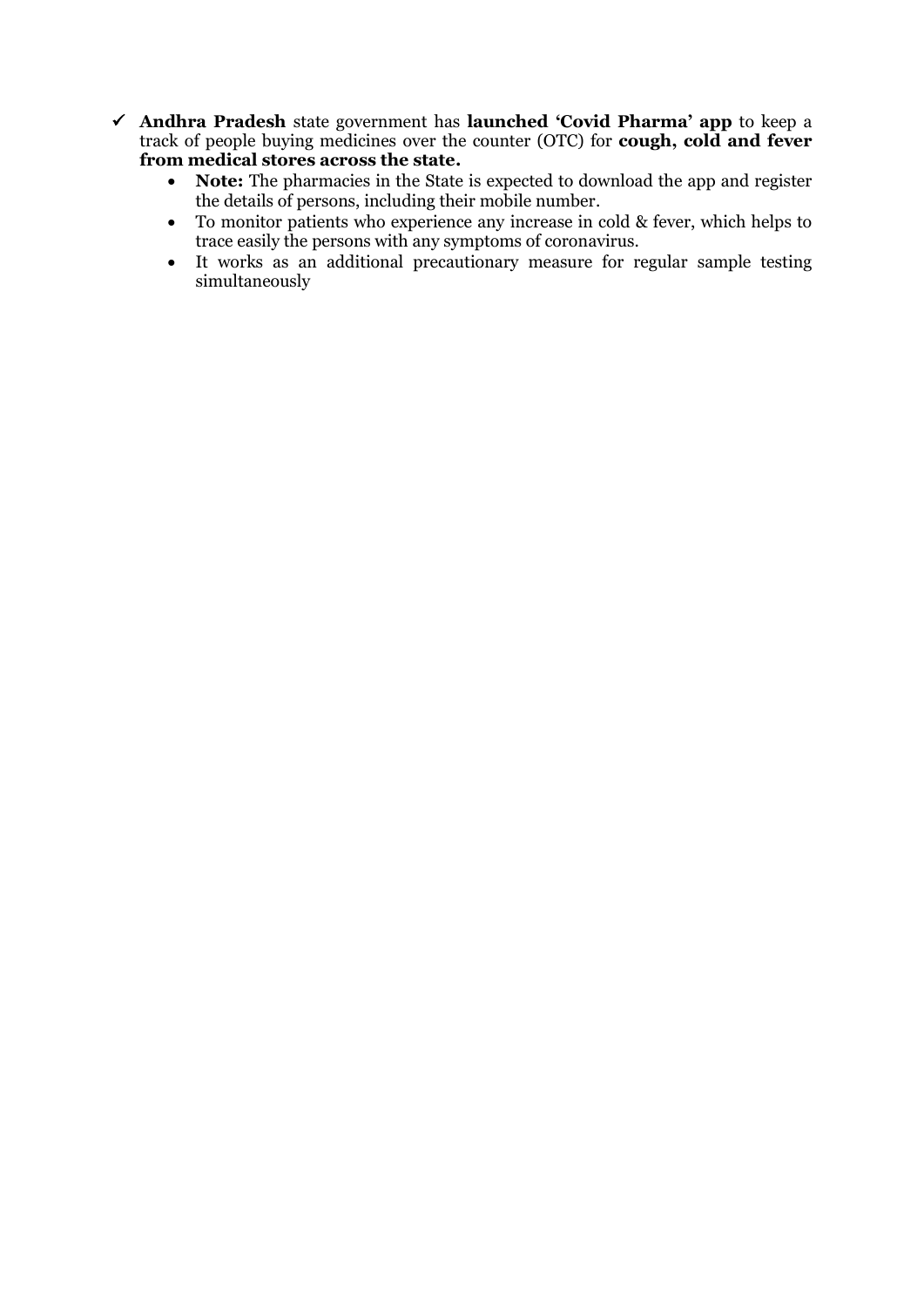### **Important News: India**

- The virtual meeting of the G20 Trade and Investment Ministers was attended by **Piyush Goyal.**
	- **Note:** Piyush Goyal has urged the G20 nations to build a universal framework to boost the affordable access & facilitate easy movement of health professionals across national borders to fight over COVID-19.
	- He stressed on the need to uphold multilateral commitments and improve its effectiveness to meet current challenges.
- $\checkmark$  As per revised norms of the central government the limit for a person reside in J&K to become permanent resident of the UT **-- 15 Years.**
	- **Note:** A new definition for domicile for Jammu and Kashmir was introduced. As per the new definition a person residing in the Union Territory of Jammu & Kashmir for at least 15 years or has studied for a period of seven years in Jammu and Kashmir and appeared in Class 10 or 12 examinations will now be eligible to be a permanent resident of the UT.
	- This new rule was issued under the Section 3A of the Jammu and Kashmir Reorganisation Adaptation of State Laws Order 2020, under the Jammu and Kashmir civil services decentralisation and recruitment Act.
- ✓ **Indian Council for Cultural Relations** has launched a competition titled **"United Against Corona- Express through Art".**
	- **Note:** The aim of the competition is to unite citizens across the world.
	- The competition was announced by the Ministry of External Affairs (MEA) and this soft-power initiative is being organized by ICCR.
	- ICCR invites Indians and world citizens to submit their work of art expressing their emotions, feelings, ideas, and innovative thoughts on the COVID- 19.
- ✓ The **Directorate General of Foreign Trade (DGFT)** has extended the existing foreign trade policy (2015-20) **to March 2021.**
	- **Note:** The existing Policy came into effect on **1st April 2015**, is valid for **5 years** and was originally up to **March 31, 2020.**
	- Now, the commerce ministry will continue to provide the relief under various export promotion schemes such as Duty Free Import Authorisation (DFIA) and Export Promotion Capital Goods (EPCG) by granting an extension of another one year.
- ✓ Donations for PM-CARES Fund granted tax exemption of **100%.**
	- **Note:** the donations made under newly-formed Prime Minister's Citizen Assistance and Relief in Emergency Situations Fund (PM-CARES FUND) to provide assistance to the persons affected by the COVID-19 outbreak, are made eligible for 100% deduction under section 80G of the Income Tax (IT) Act, 1961.
	- For this, the provisions of the IT Act are amended through the Taxation and other Laws (Relaxation of Certain Provisions) Ordinance, 2020.
- $\checkmark$  National Cadet Corps (NCC) has offered its volunteer cadets to assist the civilian authorities to fight COVID-19 under **'Exercise NCC Yogdan'.**
	- **Note:** It has issued guidelines for the temporary employment of its cadets to enhance the operations of various organizations involved in relief efforts & fighting the pandemic.
	- The tasks for NCC cadets include- manning of helpline, call centres; distribution of relief materials, medicines, food, essential commodities; community assistance; data management and queue & traffic management.
- $\checkmark$  To build a portable and lightweight emergency ventilator system Sree Chitra Tirunal Institute for Medical Sciences and Technology (SCTIMST) has partnered with **'Wipro 3D'.**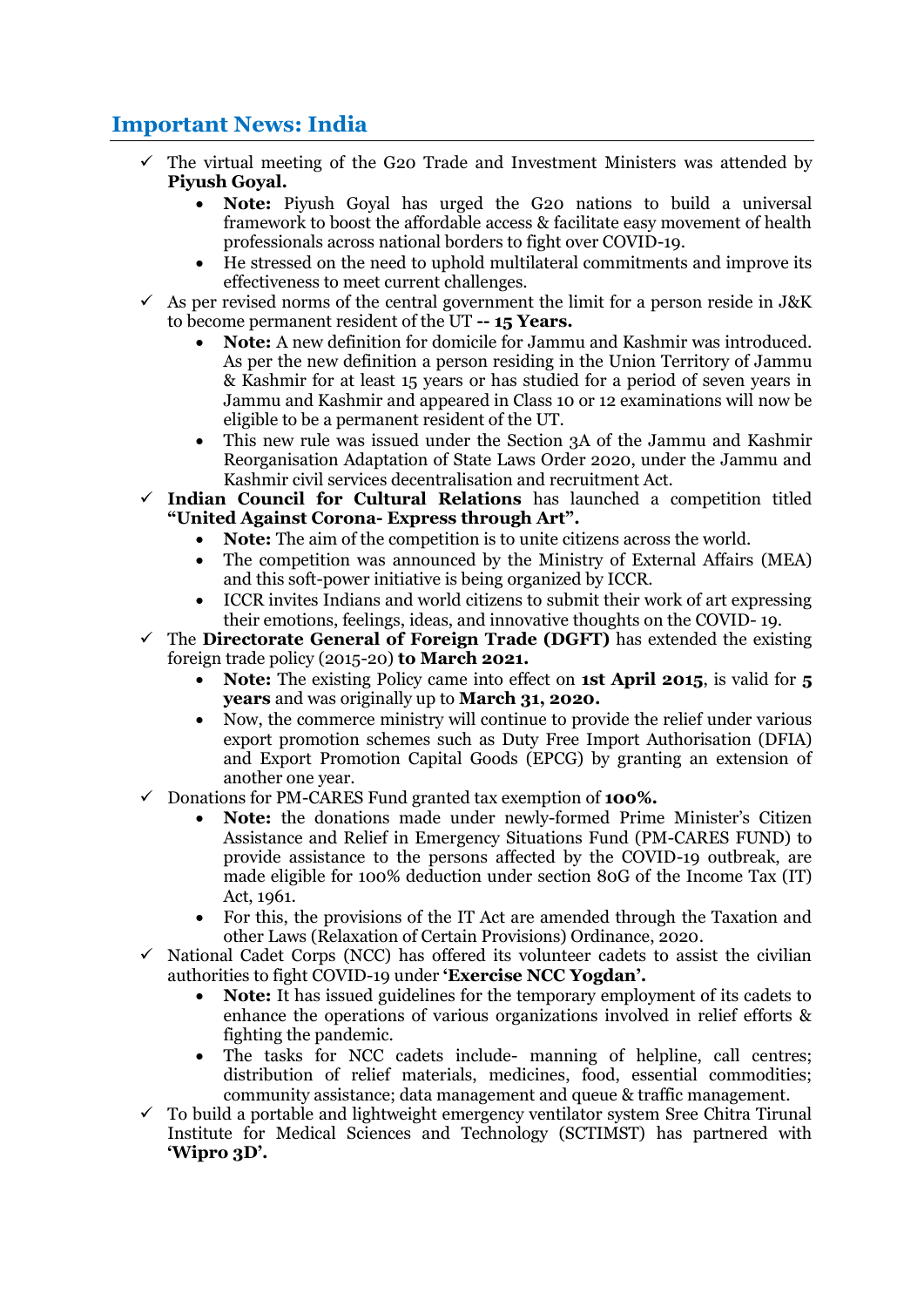- **Note:** The ventilator system will be based on Artificial Manual Breathing Unit (AMBU) to assist the breathing of the critical patients who have no access to ICU.
- This ventilator system is essentially a hand held device also called as AMBU bag or bag-valve-mask (BVM) to provide positive pressure ventilation to a corona patients with breathing difficulties with a controlled rate of expiration, inspiratory to expiratory ratio, Tidal volume etc.
- ✓ The COVID- 19 **National Preparedness Survey 2020** was conducted in **410** districts**.**
	- **Note:** The COVID-19 National Preparedness Survey 2020 was conducted in 410 Districts in the Country within 3 working days beginning on March 25, 2020.
	- The survey was conducted with responses from 410 civil servants who are providing field level leadership.
- ✓ To fight COVID-19 Civil services associations form an initiative called **'Caruna'.**
	- **Note:** Associations representing officers of Central Civil Services, including the Indian Administrative Service (IAS) and the Indian Police Service (IPS), have created an initiative called 'CARUNA.
	- The CARUNA stands for Civil Services Associations Reach to Support in Natural Disasters.
	- This is to assist and supplement the government's efforts to battle against Corona Virus (COVID-19).
- ✓ The National Health Authority (NHA) partnered with taxi company **Uber India** to provide 24/7 free transport services to India's frontline healthcare workers.
	- **Note:** Initially, Uber will facilitate the provision of 150 cars free of cost to support medical facilities in Delhi, Noida, Ghaziabad, Kanpur, Lucknow, Prayagraj, Patna via UberMedic service.
	- The new cars supplied to NHA will be equipped with roof-to-floor plastic sheeting enclosing the driver's seat, thereby acting as a protective barrier between rider and driver.
- ✓ **'Operation Sanjeevani'** launched by the Indian Air Force (IAF) to air-lifted 6.2 tonnes of essential medical supplies to Maldives via transport aircraft C-130J as assistance in the fight against the virus.
	- **Note:** Medicines including influenza vaccines, anti-viral drugs such as Lopinavir arid Ritonavir & other useful items were purchased by the Maldives' State Trading Organisation (STO) from 8 suppliers in India.
	- But due to the 21-day lockdown imposed due to the COVID-19 epidemic, it could not be possible to take them to Maldives by any other means.
- $\checkmark$  To deal with Covid-19 epidemic the central government has constituted a 10-member group under the chairmanship of **Amitabh Kant.**
	- **Note:** The work of this group will primarily identify issues through 3 groups of stakeholders, the empowered group set up for coordination with private sector, NGOs and international organisations then present effective measures to address solutions to the issues related to the formulation of plans for counter-activities related to COVID-19.
- $\checkmark$  To help India fight against COVID-19 the Ministry of Civil Aviation has launched the initiative called **"Lifeline UDAN".**
	- **Note:** Under Lifeline UDAN initiative of Ministry of Civil Aviation, 132 cargo flights have been operated so far across the country to transport medical cargo including to remote and hilly areas.
	- With support from Air India, Alliance Air, IAF and private airlines, medical supplies of more than 184 tons have been delivered till date during lockdown period.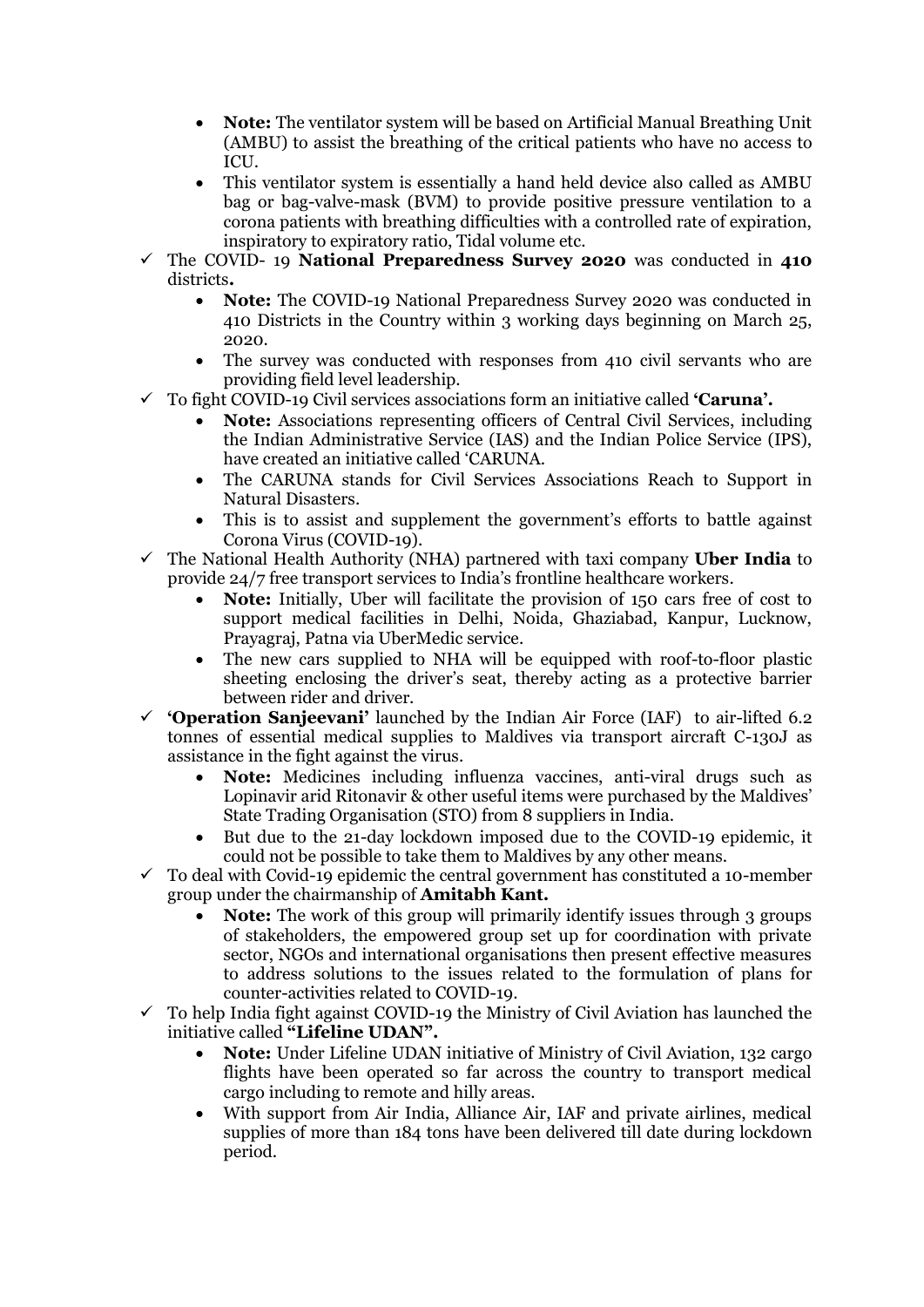- $\checkmark$  Department of Science & Technology, Government of India has approved to set up a rapid response centre **-- "CAWACH".**
	- **Note:** CAWACH stands for Centre for Augmenting WAR with COVID-19 Health Crisis. Rapid response centre "CAWACH" has been set up at a total cost of Rs 56 Crore at Society for Innovation and Entrepreneurship (SINE), IIT Bombay.
	- Centre for Augmenting WAR with COVID-19 Health Crisis (CAWACH) is a rapid response centre which has been set up to scout, evaluate and support the innovations and start-ups that address COVID-19 challenges.
- ✓ **Naval Dockyard Visakhapatnam** has designed 'Portable Multi-feed Oxygen Manifold (MOM)'.
	- **Note:** This oxygen manifold is designed to supply oxygen to multiple patients at a time, which could prove helpful in a contingency created by COVID-19 spread. The preliminary trials were conducted at MI Room at NDV, followed by rapid trials at the Naval Hospital INHS Kalyani, where it was successfully installed within 30 minutes.
	- The Navy personnel from the Eastern Naval Command (ENC) have developed a 'Portable Multi-feed Oxygen Manifold (MOM)' using a six-way radial header fitted to a single cylinder.
- $\checkmark$  Name the official COVID-19 tracking app that has been launched by the Government of India -- **Aarogya Setu.**
	- **Note:** The "Aarogya Setu" app has been developed by the National e-Governance Division of the Ministry of Electronics and Information Technology in association with the Ministry of Health and Family Welfare.
	- The Government of India has launched the mobile application "Aarogya Setu" to connect essential health services with the people of India to fight against COVID-19.
- To help foreign tourists who are stuck in various parts of the country the Ministry of Tourism has launched a portal **'Stranded in India'.**
	- **Note:** The portal consists of information around COVID-19 helpline numbers and call centres that foreign tourists can reach out for help, information around Ministry of External Affairs control centres along with their contact information and information around state-based/regional tourism support infrastructure.
- $\checkmark$  Union Cabinet headed by Prime Minister (PM) Narendra Modi has approved an ordinance to cut in the salaries of all Members of Parliament by **30%.**
	- **Note:** It also provisioned a two-year suspension (2020-21 and 2021-22) of the MP Local Area Development (MPLAD) scheme so that the amount saved can go to the Consolidated Fund of India to fight COVID-19.
	- This announcement was made by Prakash Javadkar, Union Minister for Information and Broadcasting.
- $\checkmark$  National Highways Authority of India (NHAI) has achieved the highest ever highway construction feat with an accomplishment of **3,979 km.**
	- **Note:** However, it has completed 88% of highway construction against the target of building 4,500 km highways in FY-20.
	- In the FY 2018-19, NHAI constructed 3,380 km of National Highways. Under Phase-I of the programme, the government has approved implementation of 34,800 km of national highways projects with an outlay of Rs 5.35 lakh crore in a period of five years
- $\checkmark$  The name that has been given to mega ONLINE innovation challenge launched by the Ministry of Human Resource Development (MHRD) **-- SAMADHAN.**
	- **Note:** The innovation cell of the Ministry of Human Resource Development (MHRD) and All India Council for Technical Education (AICTE) has launched a mega ONLINE challenge called "SAMADHAN" to fight against covid19.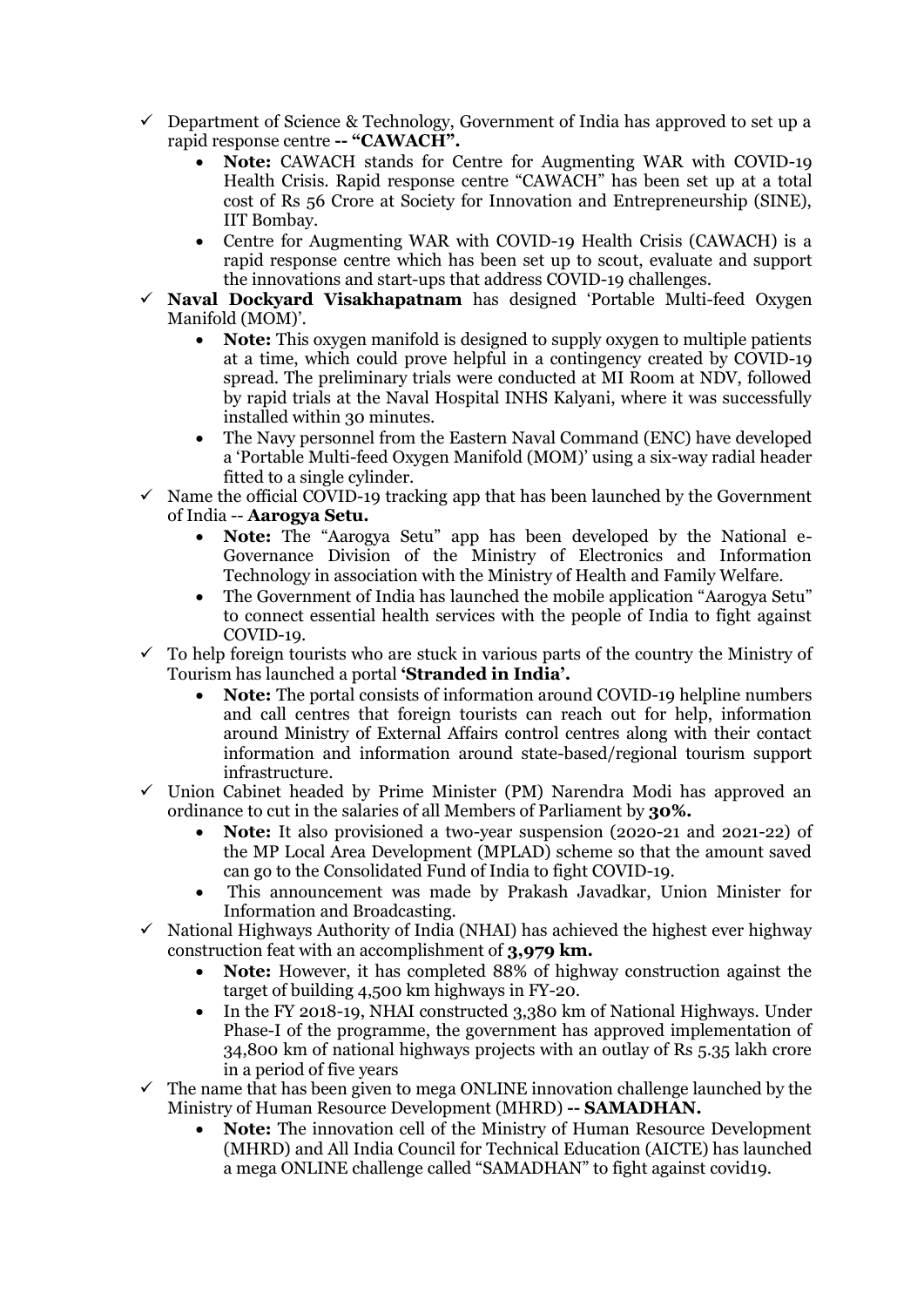- Under the **"Samadhan" challenge**, the students and faculty will be motivated for doing new experiments and new discoveries and provide them with a strong base leading to a spirit of experimentation and discovery.
- $\checkmark$  **iGOT e-learning platform** has been launched by the government of India for all front-line workers to equip them with the training and updates in coping with Pandemic.
	- **Note:** Giving COVID 19 training to other potential second line workforce, India will be better prepared for the emergent situations. The target group is Doctors, Nurses, Paramedics, Hygiene Workers, Technicians, Auxiliary Nursing Midwives (ANMs), Central & State Govt. Officers, Civil Defence Officials, various Police Organisations, National Cadet Corps (NCC), Nehru Yuva Kendra Sangathan (NYKS), National Service Scheme (NSS), Indian Red Cross Society (IRCS), Bharat Scouts & Guides (BSG) and other volunteers.
- ✓ **Directorate General of Foreign Trade (DGFT)** has removed export restrictions on 24 pharma ingredients including 12 active pharmaceutical ingredients, it operates under **Ministry of Commerce & Industry.**
	- **Note:** In this regard, amendment has been made in the chapter 29 and 30 of the Schedule 2 of the ITCHS (Indian Trade Clarification based on Harmonized System) Export Policy, 2018 which is related APIs and formulations.
	- It should be noted that the outbound shipments of paracetamol and its formulations continue to remain restricted or need a license from the government to get exported
- **Ministry of Health and Family Welfare** has divided the the health centers into 3 categories namely- COVID Care Centre, Dedicated COVID Health Centre and Dedicated COVID Hospital.
	- **Note:** Under these facilities, it will be ensured that the capacity of hospital beds is used only for moderate and severe patients of infection.Patients suspected of corona or patients with mild or very mild symptoms will be placed in Covid Care Center.
	- Patients with moderate symptoms of coronavirus will be admitted in Dedicated COVID Health Centre. Serious patients infected with the corona virus will be admitted in Dedicated COVID Hospital.
- Name the mobile doctor booth created by the West Central Railway's Coach Rehabilitation Workshop (CRWS) **-- CHARAK.**
	- **Note:** This is to eliminate the possibility of physical contact between the doctor and the coronavirus (COVID-19) infected patient.
	- A viral barrier chamber has been built in the railway compartment itself, through which doctors will be able to examine patients without direct physical contact.
- ✓ **Hindustan Unilever** has partnered with **UNICEF** to support India to combat COVID-19**.**
	- **Note:** Hindustan Unilever has partnered with the United Nations Children's Fund (UNICEF) to support India to combat COVID-19.
	- The partnership aims to initiate a mass communication campaign with an objective of informing and empowering the general public against the COVID-19 pandemic.The mass communication campaign titled '#BreakTheChain' or '#VirusKiKadiTodo' will unite the technical knowledge of UNICEF with the marketing expertise and scale of HUL.
- $\checkmark$  The government of India has approved for the 'India COVID-19 Emergency Response and Health System Preparedness Package **-- Rs.15000 crores.**
	- **Note:** The package is to build health infrastructure in states and UTs till March 2024. Of the 15,000 crore, Centre would release Rs.7,774 crore for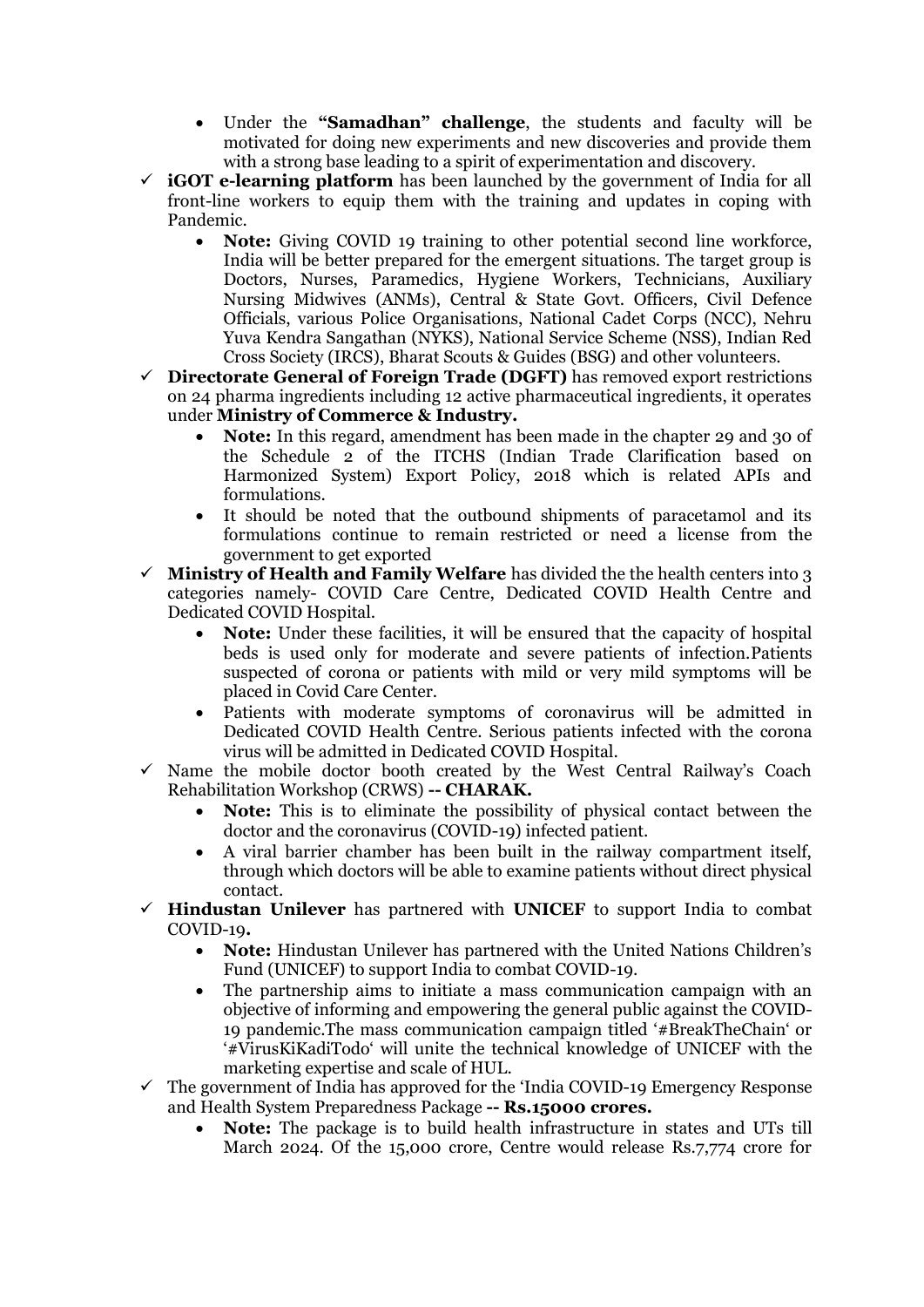immediate COVID-19 Emergency Response use till June 2020 and the rest will be set for medium-term support of 1-4 years.

- $\checkmark$  To launch a digital campaign to ensure work safety of Tribal Gatherers TRIFED has collaborated with WHO and **UNICEF.**
	- **Note:** This is to ensure tribal gatherers carry on their work safely during the collection and harvest of Minor Forest Produce (MFP)/Non-Timber Forest Produce (NTFP).
	- This collaboration will promote a digital campaign for Self Help Groups (SHGs) highlighting the importance of Social Distancing.
	- This will further create awareness among the tribal community and also provide Do's and Don'ts Advisories relating to NTFP during Covid-19.
- The Supreme Court (SC) of India has extended the tenure of chairperson of Telecom Disputes Settlement and Appellate Tribunal (TDSAT) **Justice Shiva Kirti Singh.**
	- **Note:** This decision has been taken by the bench of Justices L Nageswara Rao, Sanjay Kishan Kaul and Deepak Gupta headed by Chief Justice Sharad Arvind Bobde.
	- The bench also expressed concern over the delay in appointment of administrative and technical members of TDSAT and asked Solicitor General Tushar Mehta to answer on behalf of Centre.
- $\checkmark$  To improve the online education ecosystem of India Union Human Resource Development Ministry has launched the campaign **-- 'Bharat Padhe Online'**
	- **Note:** The campaign aims to invite all the best brains in India to share suggestions or solutions directly with the HRD Ministry, to overcome the obstacles of online education while promoting the available digital education platforms.
	- Educators across the country can also contribute with their expertise in the field of education, where a conversation may be initiated about the limitation of the current online education scenario, challenges faced by them in traditional classrooms that can be addressed through online education & the structure of a perfect online education ecosystem.
- ✓ **Indian Council of Medical Research (ICMR)** has allowed the use of a diagnostic machine used to test drug-resistant TB (Tuberculosis) for conducting coronavirus tests namely **TruenatTM.**
	- **Note:** Currently, India is using **Real Time-Polymerase Chain Reaction test** recommended by the US and approved by the FDA (Food and Drug Administration).
	- During the investigations, samples will be taken from the nose and throat and sent to the viral transport medium (VTM) provided with the kit. Earlier ICMR has also recommended the use of the Truenat beta CoV test on Truelab workstation, which is used to detect drug resistant TB.
- $\checkmark$  **Ahmedabad** railway station becomes first station of IR to install sanitizing tunnel.
	- **Note:** The Ahmedabad railway station at Kalupur, Gujarat of Western Railway became the first station of Indian Railways (IR) to install a Walk Through Mass Sanitizing Tunnel to ensure the safety of staff and passengers in the view of the COVID-19.
	- The tunnel was inaugurated by Ahmedabad DRM (Divisional Railway Manager) Deepak Jha.
- $\checkmark$  Exit from the Lockdown report has been prepared by CII.
	- **Note:** The Confederation of Indian Industry (CII) in its report titled **"Exit from the Lockdown: A CII Strategy**" has recommended phase-wise lifting of the lockdown based on the incidence of COVID cases.
	- In this regard, the report made three classifications of geographies as red, amber and green.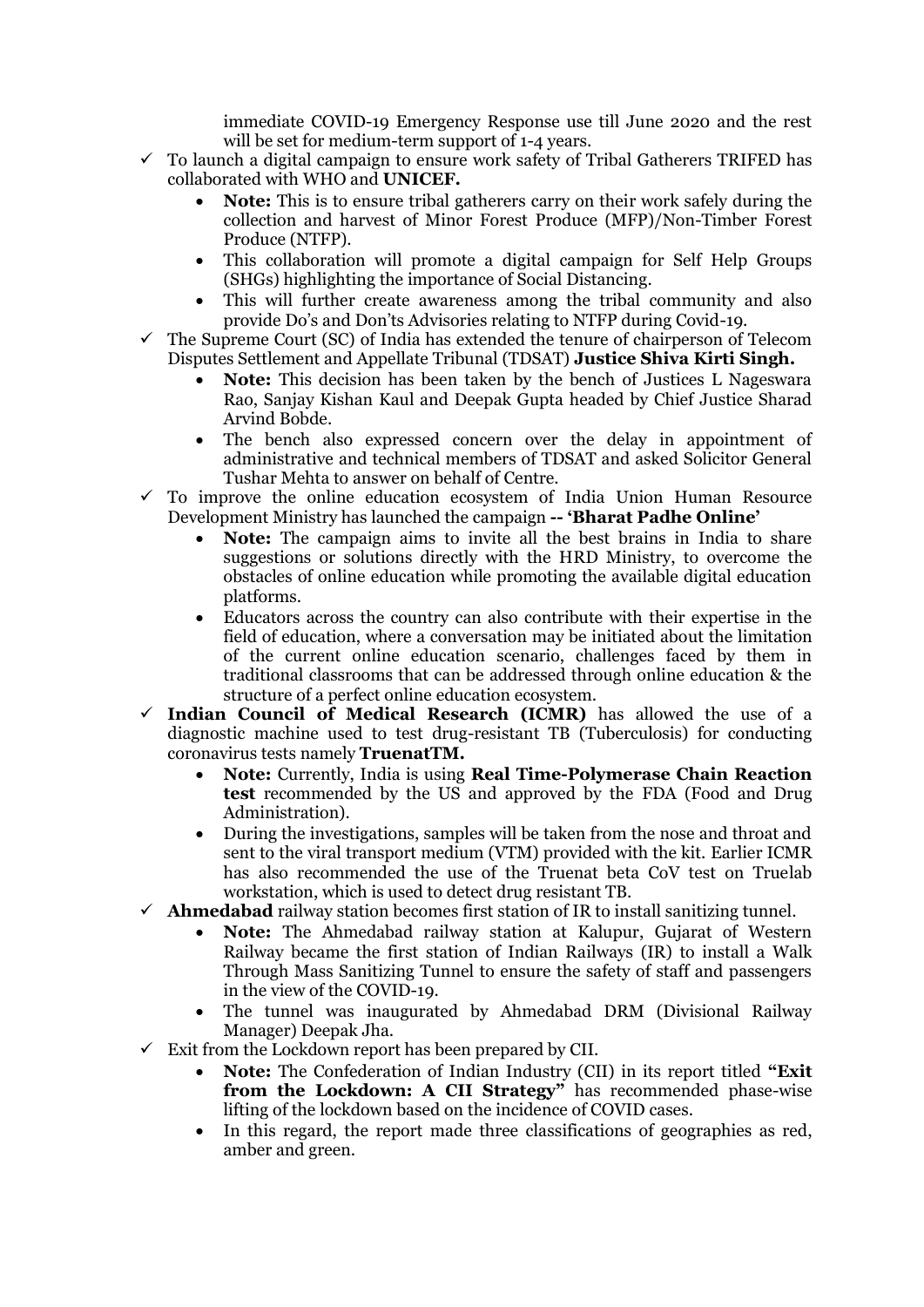- In the first phase, partial open up (25%) of manufacturing, e-commerce and construction is to be permitted.
- In the second phase, all other sectors could resume –Five aspects to be considered while restarting the economy
- ✓ Fit India in collaboration with **CBSE for** first-of-a-kind live fitness session under its Fit India Active Day programme for school children across the country**.**
	- **Note:** The decision has been taken due to the nation-wide lockdown till May 3, 2020, to counter COVID-19 which has restricted the activities of children.
	- These online sessions will enable children to practice fitness even at home in order to remain healthy.
	- The guidelines of the Ministry of AYUSH (Ayurvedic, Yoga and Naturopathy, Unani, Siddha and Homeopathy) to stay healthy and to build immunity will also be shared with students during this programme.
- $\checkmark$  The Ministry of External Affairs (MEA) has announced a training program on COVID-19 for intergovernmental organization **SAARC.**
	- **Note:** It will be carried out by the Central Government's Indian Technical and Economic Cooperation (ITEC) programme.
	- It is to take forward the Prime Minister's (PM) **'Prepare Not Panic' for 'SAARC fights Corona'.**
	- PM Narendra Modi has suggested that the health professionals of the member nations come together to fight the coronavirus pandemic at the India-initiated video conference of SAARC leaders on March 15.
- ✓ **Jim Corbett National Park** becomes the India's 1st quarantine centre for animals**.**
	- **Note:** Jim Corbett National Park has become the India's 1st quarantine centre for animals with symptoms of coronavirus (COVID-19).
	- It is India's oldest forested wildlife sanctuary located in the Nainital district of Uttarakhand.
	- At least 10 quarantine centres are being set up within the complex to handle the corona virus prey animals & Cameras will be installed in the park to monitor the cold and cough symptoms of animals.
- ✓ **Narendra Singh Tomar** chaired the National Conference on Kharif crops 2020 by video conference**.**
	- **Note:** During the conference the Union Minister of Agriculture and Farmers' Welfare, Narendra Singh Tomar said that all states should aim to achieve the kharif target and also the doubling of farmers' income should be taken up in mission mode.
	- The main aim of the conference was to discuss various issues & to list the steps with the states on the preparedness for Kharif cultivation due to the lockdown situation.
- ✓ **M S Sahoo Committee** submitted its report on "valuation professionals" and proposed an institutional framework for valuers by setting up National Institute of Valuers (NIV).
	- **Note:** The government-appointed 8-member committee of experts headed by IBBI Chairperson M S Sahoo.
	- The Committee has submitted its report on "valuation professionals" and proposed an institutional framework for valuers by setting up National Institute of Valuers (NIV).
	- In this regard the committee has submitted its report to the Government of India on March 31, 2020 along with Draft Valuers Bill, 2020, recommending establishing a National Institute of Valuers, which is now open for comments till May 14, 2020.
- ✓ **Nirmala Sitharaman** attended the Plenary Meeting of the International Monetary and Financial Committee (IMFC) of the International Monetary Fund (IMF) through video conferencing.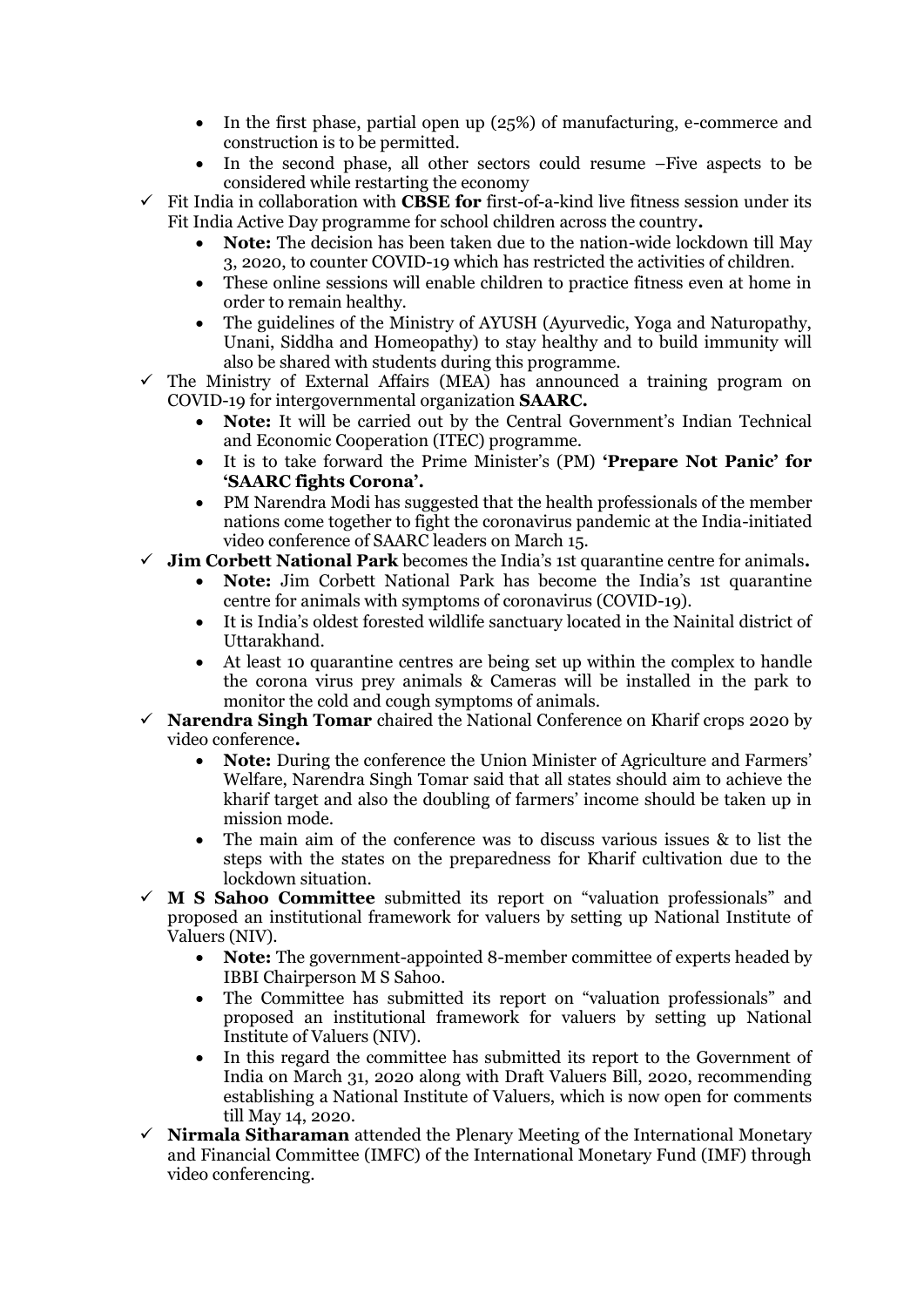- **Note:** The discussion in the meeting is based on IMF Managing Director Kristalina Georgieva global policy agenda titled, "Exceptional Times – Exceptional Action". IMFC's members updated the committee on the measures & actions taken by the member countries to combat COVID-19 & remarked on IMF's crisis-response package to address global liquidity and members' financing needs.
- ✓ **National Institute of Rural Development and Panchayati Raj, Hyderabad** is training community leaders online to combat COVID-19 in collaboration with **UNICEF.**
	- **Note:** Both the organization is is training over 28.33 lakh community leaders through online programs to practice social behaviours required to control the transmission of COVID-19 cases in villages in association with the governments of Telangana, Andhra Pradesh (AP) and Karnataka.
	- The online training program was initiated along the line of a detailed risk communication plan to build capacities of panchayat raj institutions (PRI), self-help groups (SHG), National Service Scheme (NSS) officials, volunteers and community radio stations (CRS) to control the spread of Coronavirus in their groups and village communities.
- The ministry of finance has increased the coverage of lender's loss in case of loan default under the Credit Guarantee Fund for Micro Units (CGFMU) scheme to **75%.**
	- Note: The aim of the amendment is to incentivize lending to micro businesses which bear the impact of coronavirus outbreak & the lockdown.
	- Lenders can pay a fee for the portfolio of loans they want to cover under the guarantee, which enables them to lend easily while improving profitability.
	- The lender's burden under the scheme has reduced from the first 5% of the amount in default to 3%.
- ✓ Amount **7,300 crores** has been released by the central government to to State & UTs under MGNREGS**.**
	- **Note:** The Central Government has released 7,300 crore rupees to the States and Union Territories (UT) under Mahatma Gandhi National Rural Employment Guarantee Scheme (MGNREGS) to liquidate pending dues of last financial year but also the wages dues for the first fortnight of 2020-21.
	- **Rural Development Minister Narendra Singh Tomar** conducted a detailed review of all flagship schemes of the Rural Development and said that MGNREGS works in Non-Containment Areas with adequate focus on social distancing, must be resumed in an efficient manner.
- Dr. Harsh Vardhan attended G20 Health Ministers Meeting held via video conference to control COVID-19.
	- **Note:** An international forum of Health Ministers of G20 countries was held on April 19, 2020, via Video Conference. Global Preparedness Monitoring Board (GPMB) estimated that, over \$8 billion is required to combat the COVID-19 pandemic.
	- The objective behind this meet was to discuss weaknesses in health systems that made the world vulnerable to the coronavirus outbreak to pursue unified efforts towards mitigation of COVID-19.
- ✓ **Vinod Paul and Krishnaswamy VijayRaghavan** will head the high-level task force for vaccine and drug testing for coronavirus disease.
	- **Note:** The objective of the task force is to catalyze national and international efforts towards vaccine development to treat Covid-19.
	- The task force members include Director General of Health Services, Dr. Rajiv Garg, Drug Controller General of India, Dr. VG Somani and representatives of Ayush (Ayurvedic, Yoga and Naturopathy, Unani, Siddha and Homeopathy) ministry, Indian Council of Medical Research (ICMR), department of biotechnology, among others.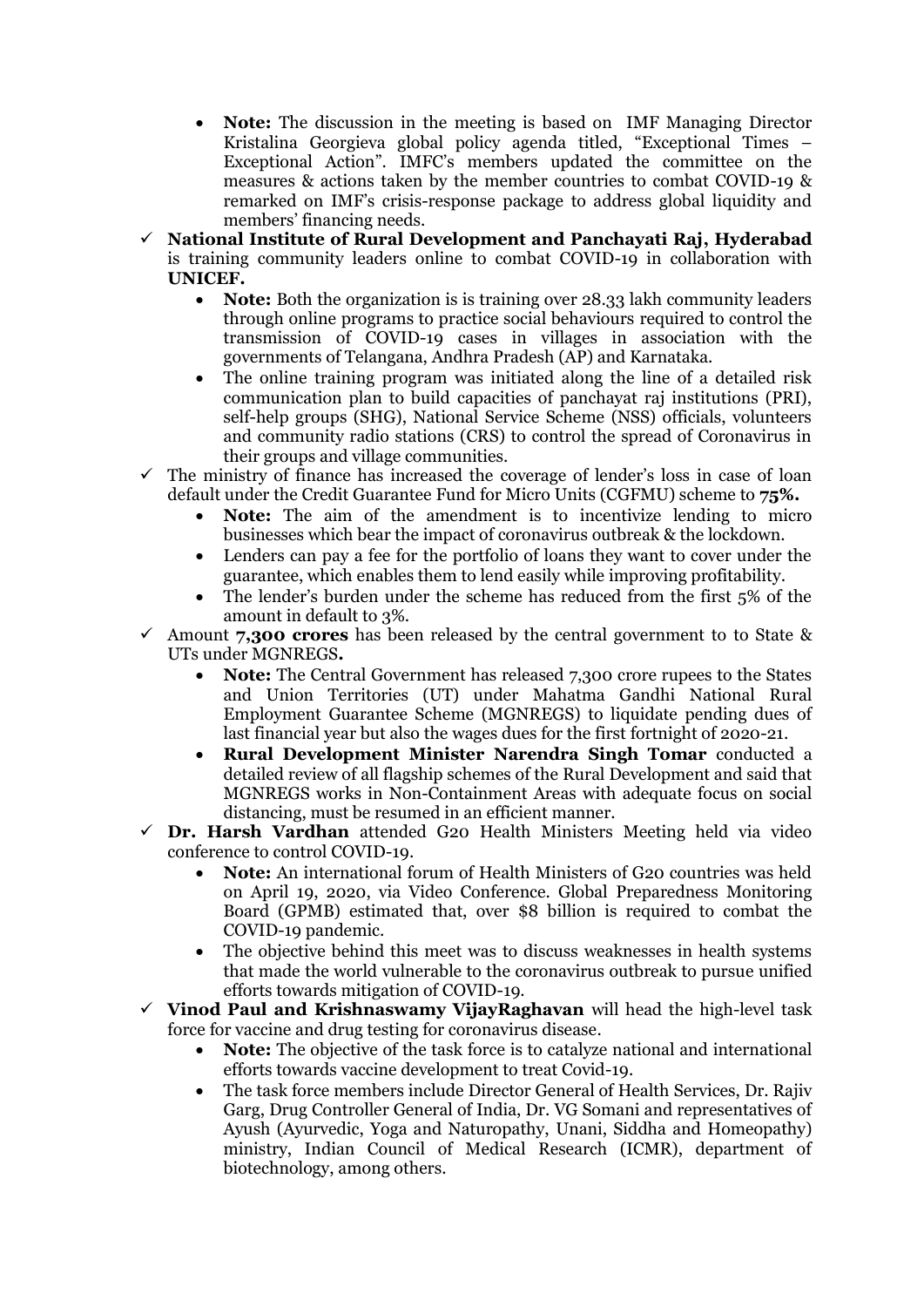- ✓ **Nirmala Sitharaman** attended the 5th Annual Meeting of Board of Governors of New Development Bank (NDB)**.**
	- **Note:** During the meeting FM commended the NDB's efforts to establish itself as a credible Global Financial Institution & successfully delivered its mandate by adopting a sustainable and inclusive approach.
	- Appreciated NDB's effort to provide financial assistance of about USD 5 billion to Brazil, Russia, India, China and South Africa.
- ✓ **Indian Renewable Energy Development Agency Limited (IREDA)** has been appointed as the implementing agency to handle the Central Public Sector Undertaking (CPSU) Scheme Phase-II by the Ministry of New and Renewable Energy (MNRE)**.**
	- **Note:** MNRE will timely review the maximum permissible VGF amount & will reduce if the cost difference comes down. In Case of the existing clause, the Solar Energy Corporation of India (SECI) handled the scheme on behalf of the ministry.
	- The CPSU Scheme Phase II aims to set up 12,000 MW grid-connected solar PV power projects under the government producers with the VGF support for self-use or by government entities either directly or through discoms
- ✓ **Dharmendra Pradhan** chaired the National Biofuel Coordination Committee (NBCC) meeting approved & allowed Food Corporation of India (FCI) to convert the available surplus rice to ethanol.
	- **Note:** Recently the government has also allowed sugar companies and distilleries to make hand sanitizers using ethanol.
	- By using the surplus rice for ethanol, it will address about 750 million litres from the total capacity of 2 billion litres of grain-based distillery capacities lying idle
- ✓ **Narendra Singh Tomar has** participated in G-20 Extraordinary Agriculture Ministers Meeting through video conference to address the issue of COVID-19 impacts on food security, safety and nutrition.
	- **Note:** The G-20 nations decided to have international cooperation in the face of COVID-19 pandemic.
	- Agreed for food security, nutrition, share best practices and lessons learnt, promote research, responsible investments, innovations and reforms that will improve the sustainability and flexibility of agriculture and food systems.
- ✓ **Sardar Vallabhbhai Patel (SVP) Institute of Medical Science and Research** becomes the 1st authorized study centre in the country to carry out the plasma research under trial in view of COVID 19**.**
	- **Note:** The institute has identified the potential donors for the research and started collecting their plasma.
	- It will carry out ICMR's multicentric collaborative study for phase-2 open level randomized control trial to assess the safety and efficacy of convalescent plasma to limit COVID-19 associated complications in moderate disease.
- $\checkmark$  **Ravindra H Dholakia** chaired the committee formed by the central government that suggested a complete revamp of how states collect and compile data for statelevel gross domestic product (GDP) and other estimates.
	- **Note:** The Ministry of Statistics and Programme Implementation (MOSPI) on June 30, 2018 formed a 13 member committee to review the methodology of estimation of sub-national accounts ( state & district), revise the base year for national accounts or GDP calculation & suggest recommendations.
	- It is headed by Ravindra H Dholakia, a retired professor of IIM Ahmedabad. The Committee suggested that the goods and services tax (GST) to be used for estimating incomes and other statistics at the state level.
- $\checkmark$  To invite e-learning content contributions Union Human Resource Development Minister, Ramesh Pokhriyal 'Nishank' has launched programme **VidyaDaan 2.0.**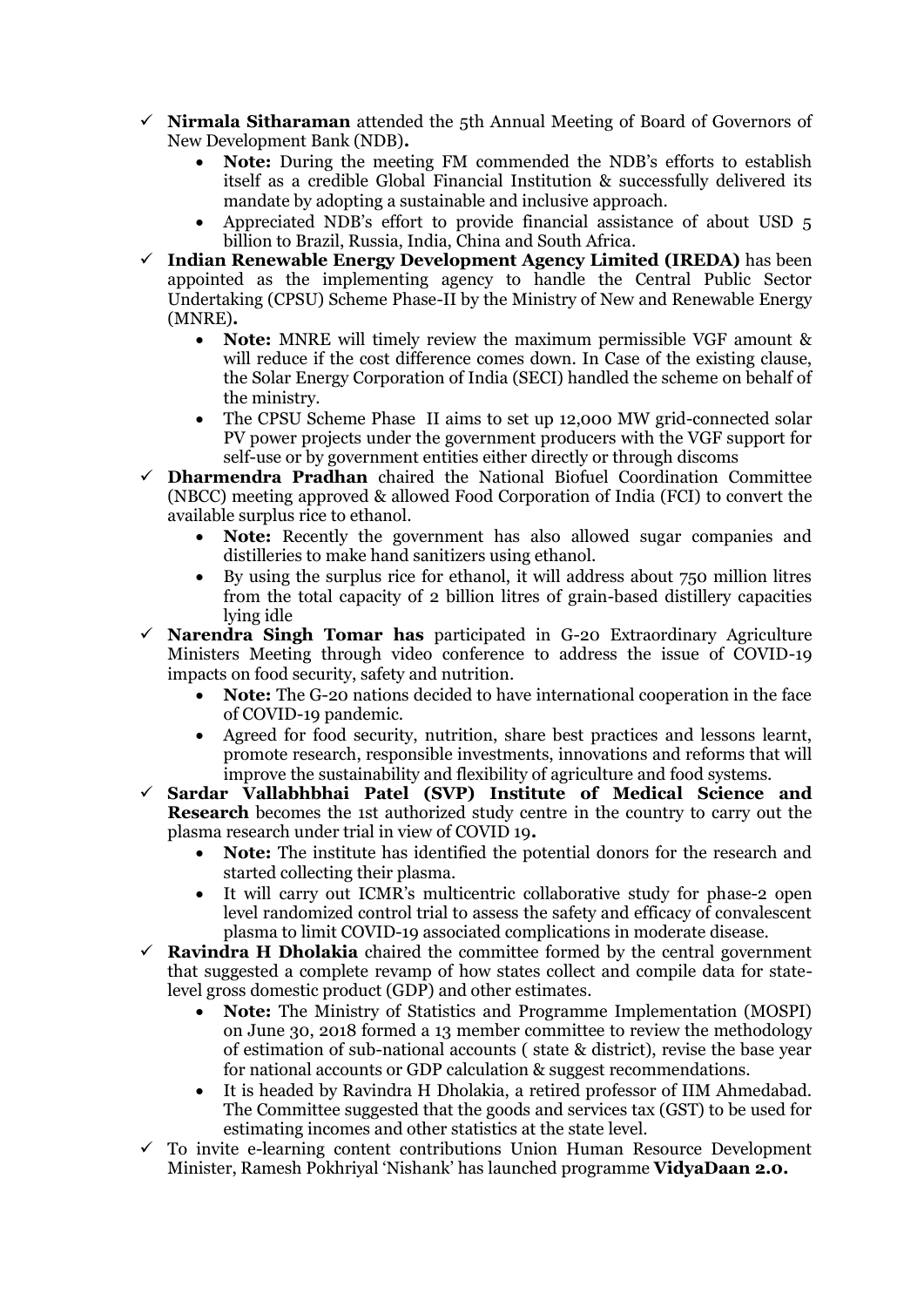- **Note:** The contribution can be made by individuals, teachers, educationists, subject experts, schools, government and non-government organisations etc after registering & nominating themselves.
- The program will soon be inviting contributions for Teacher Training material.
- ✓ Defense Minister Shri Rajnath Singh inaugurated **Mobile Virology Research and Diagnostics Laboratory (MVRDL)** which is developed by **DRDO.**
	- **Note:** This mobile lab has the testing capacity of more than 1000 to 2000 samples daily.
	- The Mobile Viral Research lab is the combination of a Bio-Safety Level (BSL)- 3 and a BSL-2 lab essential to carry out activities. The Mobile lab was set up in a record time of 15 days which usually takes about 6 months
- ✓ **Swamitva Scheme** has been launched by the PM Narendra Modi on the occasion of National Panchayati Raj Day on 24th of April 2020.
	- **Note:** On the occasion an integrated e-Gram swaraj Portal & Mobile app for accelerating the pace of development in India's villages was also launched.
	- The Unified Portal is a new initiative of Ministry of Panchayati Raj which will provide the Gram Panchayats with a single interface to prepare and implement their Gram Panchayat Development Plan (GPDP).The scheme provides an integrated property validation solution for rural India.
- ✓ **Malini Shankar** will head the reconstituted **16-member National Shipping Board (NSB).**
	- **Note:** The **Ministry of Shipping** has given its consent for the reconstitution of the 16-member National Shipping Board (NSB), the highest advisory body on matters related to Indian shipping and its development or other matters arising out of the Merchant Shipping Act, 1958.
	- The reconstituted board will be headed by former Director General of Shipping Malini Shankar.
- The premier multilateral air combat training Exercise Pitch Black 2020 has been cancelled which was to be conducted by the **Royal Australian Air Force.**
	- **Note:** Exercise Pitch Black 2020 scheduled to be held from July 27 to August 14 2020.The next edition is scheduled in 2022.
	- It is a biennial three-week multinational large force employment exercise conducted primarily from RAAF Base Darwin and RAAF Base Tindal.
- ✓ **Banking** service has been declared as **public utility service (PUS) for six months** by Ministry of Labour and Employment**.**
	- **Note:** It means the employees and officers of the banking sector are barred to do any strikes in the given period.
	- This decision has been taken due to the adverse impact of COVID-19 on the economic activities.
	- The notification for the same has been issued by the Department of Financial Services in the Ministry of Finance to the Reserve Bank of India (RBI) stating about the order implemented by the Labour and Employment Ministry.
- $\checkmark$  On the occasion of the World Book Day the Union Minister of Human Resource and Development (HRD), Ramesh Pokhriyal 'Nishank' launched **#MyBookMyFriendcampaign.**
	- **Note:** The World Book Day is celebrated in the lockdown and he asked the students to read books of their interest and share about the book they are reading with him in the social media using #MyBookMyFriend.
	- He mentioned that the campaign will run for the next seven days for the people to join the campaign.
- $\checkmark$  1st government (govt) hospital in India to successfully launch the Convalescent Plasma Therapy (CPT) treatment for the COVID-19 patients **-- The King George Medical University (KGMU).**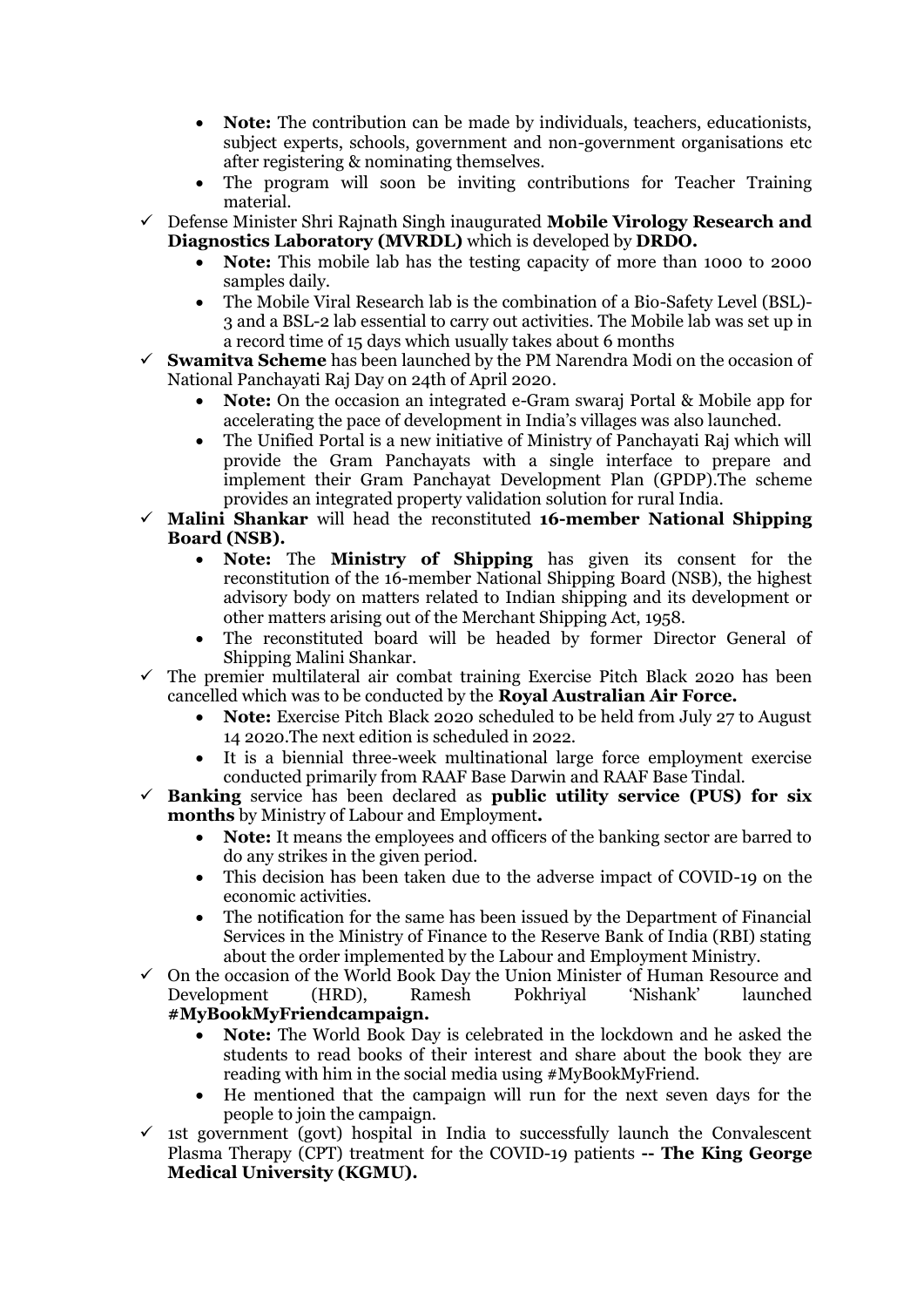- **Note:** The 1st dose of CPT was administered to a 58-year old patient.It is an experimental procedure for COVID-19 patients, where plasma, a blood component, from a cured patient is transfused to a critically ill coronavirus patient as the blood of the recovered COVID-19 person has developed antibodies to fight the virus.
- The Indian Council of Medical Research (ICMR) has recently allowed states to start clinical trials of CPT.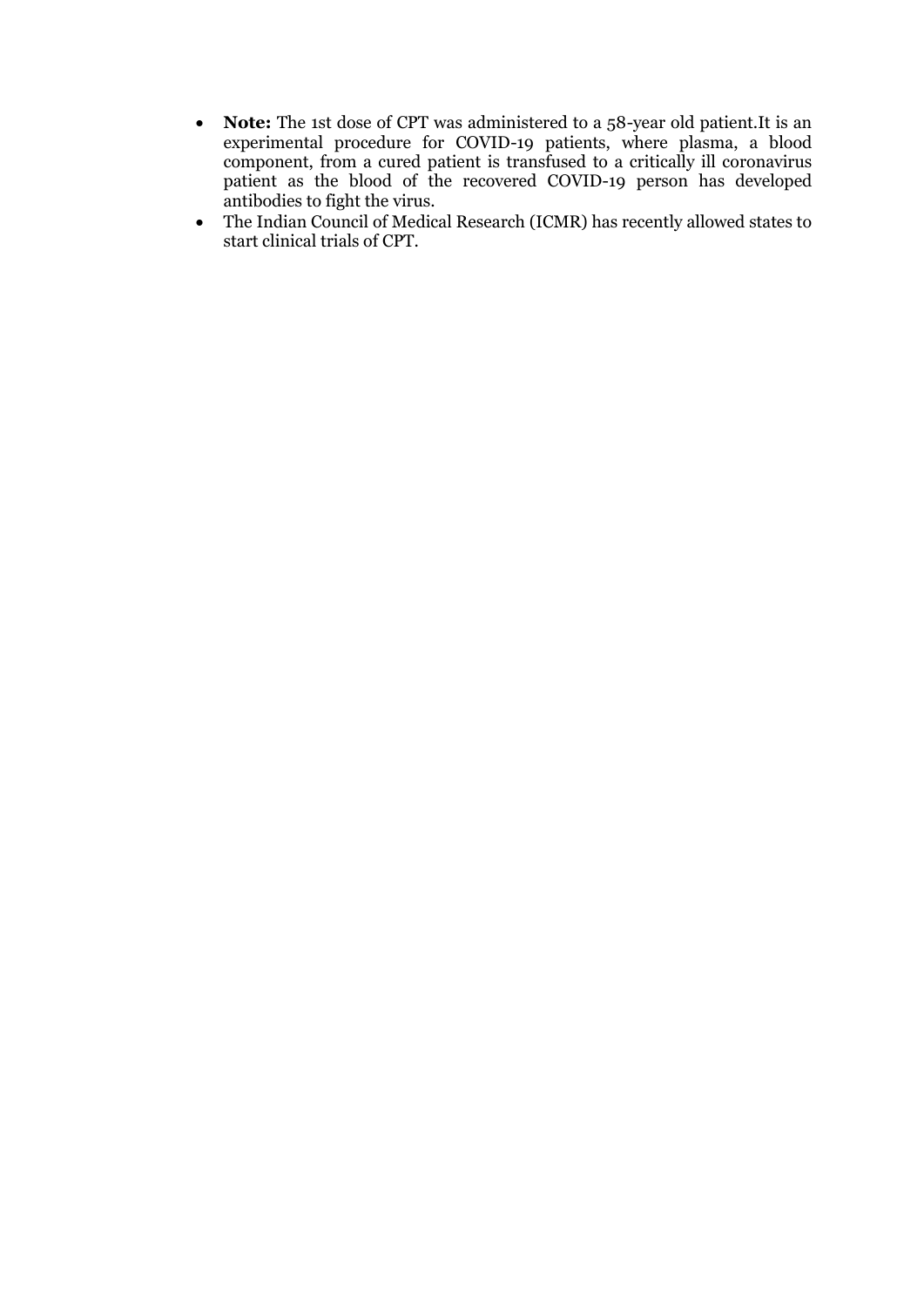# **Important News-World**

- ✓ As per the **UNCTAD report** titled the World will witness recession except **India and China.**
	- **Note:** According to the latest UN report the world economy will go into recession except India and China due to coronavirus pandemic.
	- With two-thirds of the world's population living in developing countries facing unprecedented economic damage from the coronavirus crisis.
	- The exporting countries will face \$2 trillion to \$3 trillion drop in investment from overseas in the next two years.
- $\checkmark$  The **World Bank** in its Economic Update for East Asia and Pacific (EAP) titled "East Asia and Pacific in the Time of COVID-19" stated that poverty is estimated to increase **11 Million.**
	- **Note:** The World Bank in report says that the economic fallout from the coronavirus pandemic could drive an additional 11 million people into poverty in East Asia and the Pacific.
	- In the worse-case scenario outlined by the Washington-based financial institution, the region could suffer its sharpest downturn in more than two decades, plunging much of Asia into a prolonged recession.
- United Nation's COP 26 climate change summit postponed till **2021.** 
	- **Note:** The conference was planned to take place from 9-19 November 2020, in Glasgow, Scotland in the United Kingdom (UK).
	- Pre-COP and **'Youth for the Climate'** event were also postponed supposed to be held in Italy.
	- This decision has been taken by the COP Bureau of the UNFCCC after discussion with the UK and Italian partners.
- ✓ **USD 1 billion** amount has been offered by the **World Bank to the Indian government** for a proposed India **COVID-19** emergency response and health systems preparedness project**.**
	- **Note:** This four-year project aims to develop the preparedness of India's health care systems in the time of the pandemic.
	- The idea of the project will be to respond and mitigate the COVID-19 threat and strengthen national systems for public health preparedness in India, as per the project document.
	- The World Bank funding is from its COVID-19 fast-track facility where both the entities (World Bank and the government of India) will work on following the best international practice.
- $\checkmark$  **USD 2.9 million** amount has been announced by the aid agency **USAID to India** to fight against Coronavirus.
	- **Note:** The funds announced are going to help India in its fight against COVID-19 and to also provide care for those who are affected and help the local communities with the tools to stop the pandemic spreading in the country.
	- The Centers for Disease Control and Prevention (CDC), and other relevant agencies, is working closely with India to support the country's response to the pandemic. The US Agency for International Development (USAID) is one of the leading aid agencies globally.
- $\checkmark$  **USD 5 million** amount has been allocated by the SAARC Development Fund for COVID-19 projects**.**
	- **Note:** The South Asian Association for Regional Cooperation (SAARC) Development Fund (SDF) has allocated USD 5 million (about Rs 38 crore) for COVID-19 projects in 8 member countries, in an effort to mitigate the financial losses and severe socio-economic impact of the pandemic.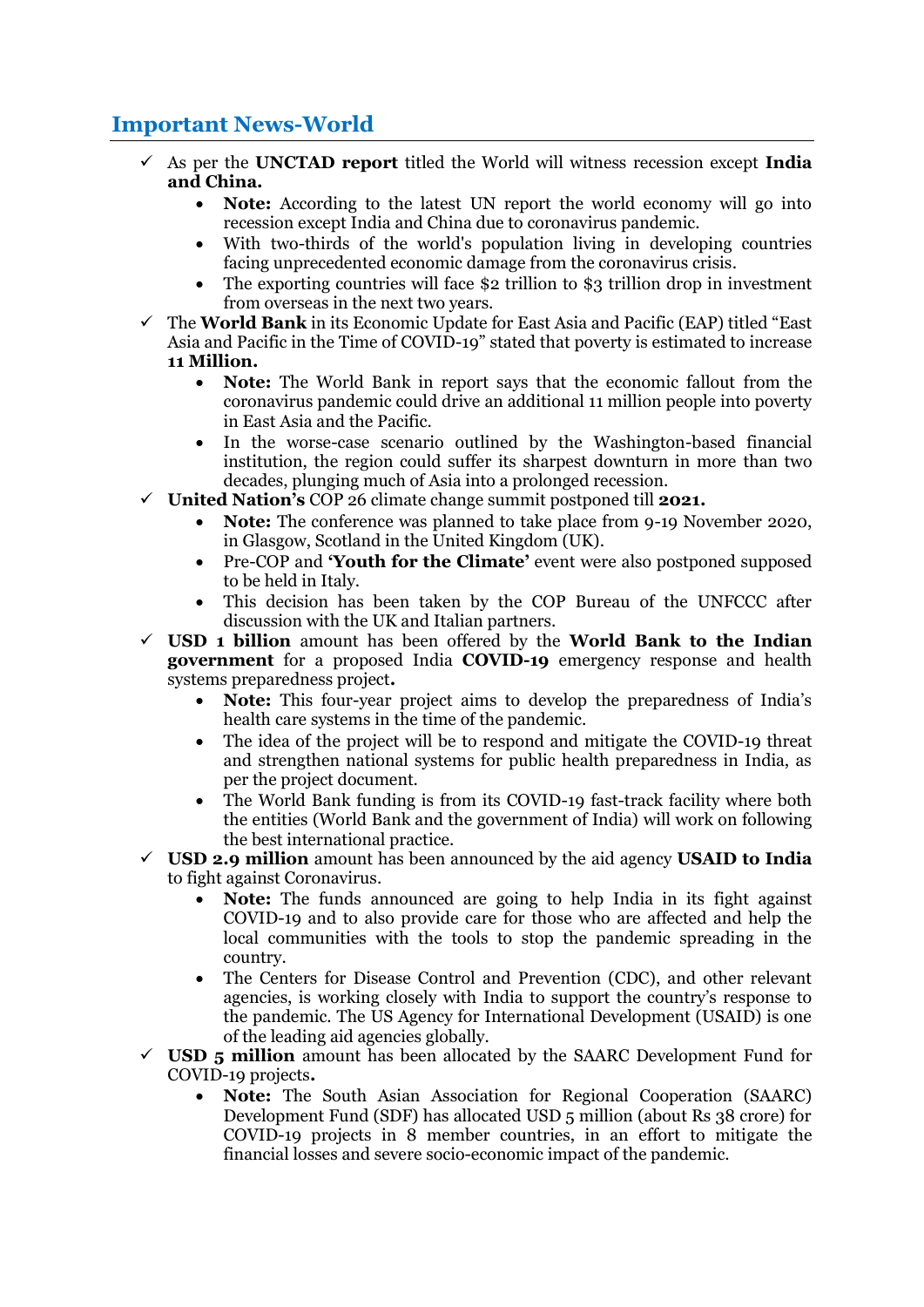- $\checkmark$  **China** has become the world leader in international patent filings via WIPO's Patent Cooperation Treaty (PCT).
	- **Note:** China has filled a total of 58,990 applications surpassing the United States (US), which was at top spot since the PCT began operations in 1978.
	- It should be noted that for the third consecutive year, Chinese telecoms giant Huawei topped the global ranking in 2019 with 4,411 PCT applications.
	- It was followed by Mitsubishi of Japan, which made 2,661 filings, Samsung of South Korea with 2,334 filings and Qualcomm of the US with 2,127 filings
- ✓ **UNIDO** has signed a memorandum of understanding (MoU) with **Consumer Unity and Trust Society.**
	- **Note:** The MoU, valid for 5 years, aims to create joint technical co-operation initiatives to support ongoing activities in achieving the 2030 Sustainable Development Goal (SDG).
	- As per the MoU, CUTS will support e-commerce as a platform to accelerate Member States' transition to the digital economy and adapt to the 4th Industrial Revolution.
	- Both the agencies also decided to implement a BRICS e-commerce project that will build upon the success of UNIDO's pilot e-commerce project implemented in the BRICS (Brazil, Russia, India, China and South Africa) countries from 2016 to 2018.
- ✓ **United States** has **stopped its funding towards World Health Organization (WHO).**
	- **Note:** The United States provides 400-500 million USD to the organization annually.
	- The American President Donald Trump was threatening the world organization that the United States would freeze its funding.
	- The President has now stopped the funding completely accusing the organization being completely China-centric.
- ✓ **South Pacific island nation** of **Vanuatu affected by Harold cyclone** for which **UN releases \$ 2.5 million.**
	- **Note:** The United Nations (UN) humanitarian chief Mark Lowcock announced and released **2.5 million dollars** from its emergency humanitarian fund to help thousands of people in the South Pacific island nation of Vanuatu.
	- The island nation is affected by **Cyclone Harold**.
	- The cyclone made landfall on the largest island in Vanuatu, Espiritu Santo.
- ✓ **Special ASEAN Summit and special ASEAN plus 3 summits** held via video conferencing was chaired by **Nguyen Xuan Phuc, Prime Minister of Vietnam.**
	- **Note:** The summit was attended by heads of state or government of the 10 ASEAN members– **Brunei, Cambodia, Indonesia, Laos, Malaysia, Myanmar, the Philippines, Singapore, Thailand and Vietnam.**
	- The objective behind this summit was to discuss measures relating to containing and preventing the spread of COVID-19 and to support people in the countries hit by the disease.
- ✓ In accordance with the **Gartner 2019 Digital Workplace Survey, India** becomes the **world's most digitally dexterous (skilful) country** in the world**.**
	- **Note:** India has a vast Gen Z workforce who are keen to learn new digitally powered skills in the workplace.
	- India is followed by the United Kingdom (UK) and United States (US). It should be noted that Generation Z or Gen Z are the ones born between 1995 and 2009.
- $\checkmark$  **North Korea** test fired **anti-ship cruise missiles** as a part of military exercises recently**.**
	- **Note:** The missiles were of short range and test fired into the sea.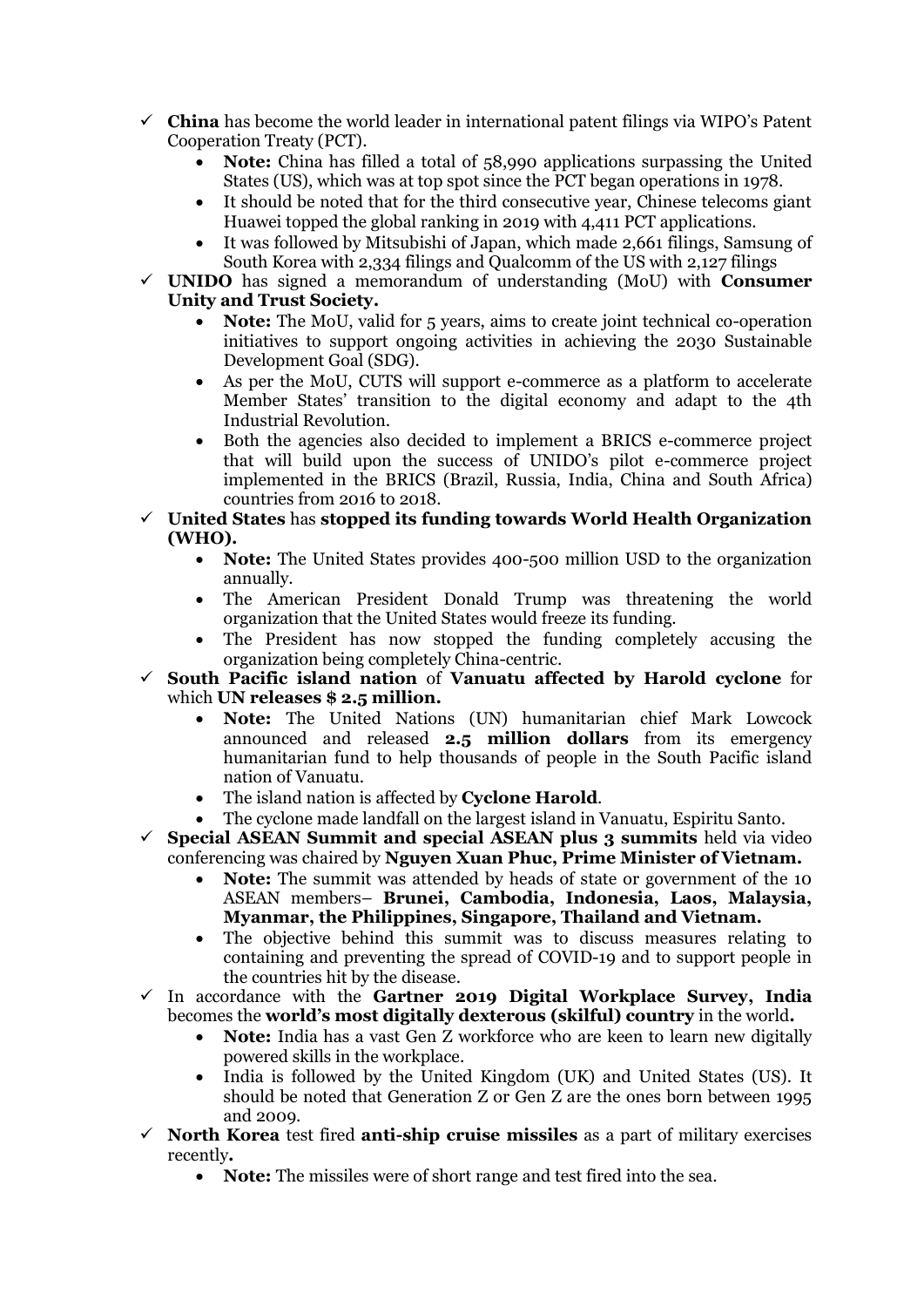- The missiles were test fired to celebrate the birth anniversary of Kim II Sung. He was the grandfather of the current North Korean leader Kim Jong Un.
- The missiles were capable of travelling 150 kilometres. According to the South Korean officials, multiple missiles were test fired.
- ✓ **South Korea** becomes the **first country to hold national election** amidst COVID-19 pandemic.
	- **Note:** The ruling democratic party of President Moon Jae won the election taking 180 seats. The opposition United Future Party took 103 seats. There are 300 seats in the South Korea National Assembly.
	- There were 14,000 polling booths set up for elections and at every polling booth the temperature of the voters was checked before they were allowed to vote.
- $\checkmark$  The **Asian Development Bank (ADB)** has increased the size of its COVID-19 Response Package to **\$20 Billion.**
	- **Note:** The amount in the COVID-19 Response Package was initially \$6.5 billion as per announcement in March 2020 as ADB's response to the novel coronavirus disease (COVID-19) pandemic.
	- ADB has also approved ways and means to streamline its actions for quicker and more flexible delivery of assistance.
- ✓ **Annual Global Report on Food Crises titled "2020 Global Report on Food Crises-Joint Analysis for better decisions"** by **United Nation's World Food Programme (WFP).**
	- **Note:** As per the report number of people from 50 countries in the food crisis rose by nearly 10% to 123 million people from 112 million in the 2019 edition.
	- The reports also found another 183 million were at risk of slipping into a food crisis.
	- The **10 countries** faced worst food crisis in 2019 by number of people in Crisis are **Yemen, the Democratic Republic of the Congo, Afghanistan, Venezuela, Ethiopia, South Sudan, Sudan, Syria, Nigeria and Haiti.**
- ✓ **UNODC** organization has launched the **"Lockdown Learners" series of online dialogues** with students and educators in India on COVID-19 & its impact on the Sustainable Development Goals (SDGs), peace and the rule of law.
	- **Note:** The United Nations Office on Drugs and Crimes (UNODC) under its flagship Education for Justice Initiative launched the "Lockdown Learners" series of online dialogues with students and educators in India on COVID-19 & its impact on the Sustainable Development Goals (SDGs), peace and the rule of law.
	- The aim of this initiative is to make students aware of the vulnerable groups and emerging issues such as cybercrime, misinformation, gender-based violence, discrimination, and corruption, among others.
- ✓ **Lebanon** becomes **the 1st Arab nation** to **legalise cannabis** (also known as marijuana) farming for medicinal & industrial use**.**
	- **Note:** This is to boost the exports & to beat the economic crisis created by the coronavirus (COVID-19) pandemic.
	- Lebanon faces the worst economic crisis due to lockdown since the 1975-1990 civil war.
	- Earlier the Lebanon banned growing, selling and consuming cannabis.
	- As per the United Nations (UN), **Lebanon is the 3rd largest supplier** of cannabis resin in the world after Morocco and Afghanistan.
- ✓ **Pakistan** hosted the **South Asian Association for Regional Cooperation (SAARC) health ministers** virtual conference**.**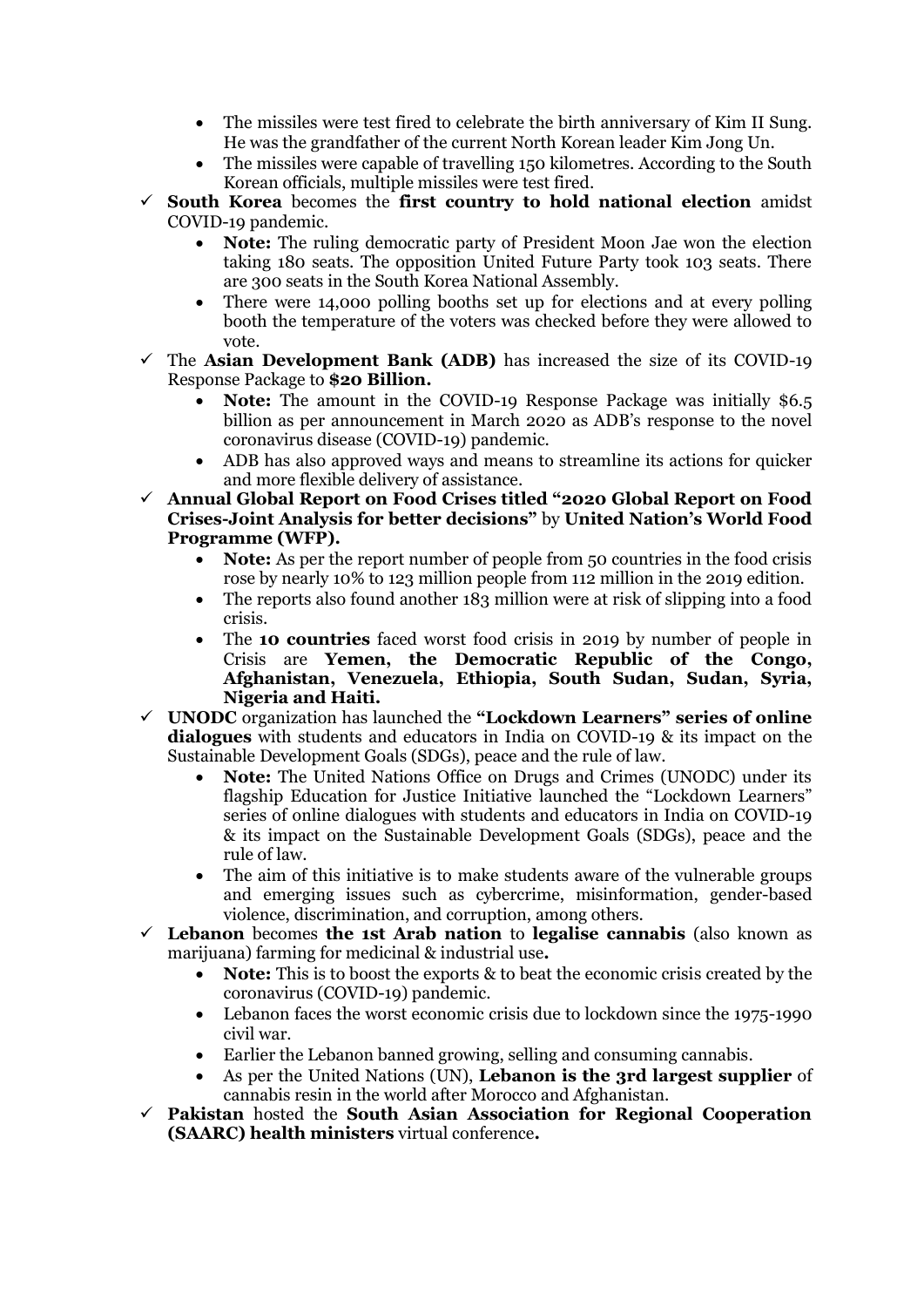- **Note:** The meeting was chaired by Special Assistant to the Prime Minister of Pakistan on Health Services Dr Zafar Mirza and **SAARC Secretary-General- Esala Ruwan Weerakoon** also attended the virtual conference.
- During the virtual conference SAARC countries agreed to enhance cooperation in the health sector, particularly in the context of efforts to combat the virus at the regional level.
	- India was represented by Rajiv Garg, the Director General of Health Services
- ✓ To organize a virtual workshop "**The Contract Management during Emergency situations**" World Bank has tie up with **All India Management Association.**
	- **Note:** The aim of the agreement is to create awareness about the likely impact of the coronavirus (COVID -19) pandemic on the implementation of the bank-funded projects.
	- The workshop saw the discussion over the role of Dispute Resolution Boards and Arbitrators in case of the disagreement between the parties.
	- It was attended by Dr. Ajit Patwardhan, contract management expert, Director Planning and Coordination, JTFRP and other senior officers of JTFRP.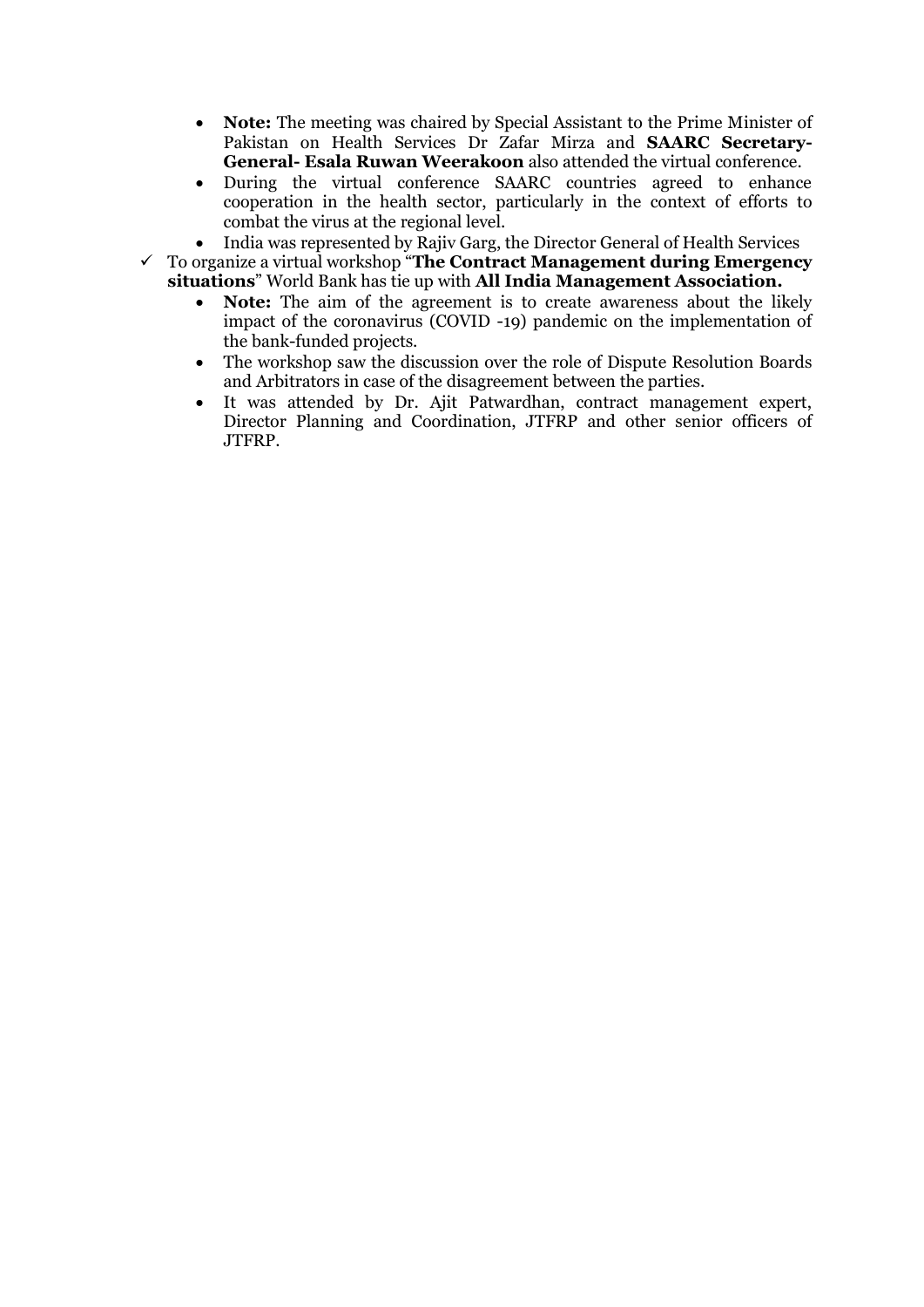# **Important News: Economy**

- ✓ **Asian Development Bank (ADB)** has signed a loan agreement worth of \$60 million with affordable housing loan provider **Aavas Financiers Ltd.**
	- **Note:** The grant, provided under the ADB's supporting access to housing finance for women and in lagging states project, will help increase higher rates of property ownership for women in lower-income groups.
	- At present, India saw the acute housing shortage of 18.7 million units in urban region & 43.7 million units in rural region, that mostly affecting low-income groups, who are facing major problems in receiving mortgages including a lack of documents to prove their incomes.
- ✓ Standard & Poor Global Ratings has slashed down India's growth forecast for financial year 2020-21 to **3.5%.**
	- **Note:** The growth rate has been slashed due to the deteriorating credit conditions in the Asia-Pacific region as a result of Covid-19 outbreak.
	- It also expects a sharp growth at 7.3% in the Indian economy for FY22 & also has lowered India's growth rate to 5.2% from 5.7% before lockdown.
- $\checkmark$  The Reserve Bank of India (RBI) in consultation with the Government of India (GoI), has hiked the limit of **Ways and Means Advances (WMA)** for the first half of the financial year 2020-21 for the centre to **Rs 1.2 lakh crore.**
	- **Note:** The increment will help state & central government to overtake the current mismatch in the cash flow of their receipts and payments & will step up expenditure in the social sector, including health and sanitation at the time of outbreak of the coronavirus (COVID-19) pandemic**.**
- $\checkmark$  For the proposed a 4 -year COVID-19 emergency response & health systems preparedness project in **India,** the **World Bank** has offered **USD 1 billion.**
	- **Note:** The project aims to develop the preparedness of India's health care systems in the time of the pandemic & also to respond and mitigate the pandemic.
	- The project measures the progress on key indicators, such as the proportion of laboratory-confirmed cases of Covid-19 who responded within 48 hours and the proportion of samples submitted for the confirmed Severe acute respiratory syndrome coronavirus-2.
- ✓ The **United Nations (UN) Department of Economic and Social Affairs (DESA) World Economic Forecasting Model** estimates that the global economy could shrink by **1%.**
	- **Note:** The UN has also warned if the restrictions on economic activities are extended without adequate fiscal responses, the decline could be even deeper.
	- The analysis estimated best & worst scenarios for global growth in 2020
- $\checkmark$  According to the Fitch Solutions India's fiscal deficit is expected to go up to what per cent of GDP **-- 6.2 %.**
	- **Note:** The reason for this is the economic stimulus package given to deal with the economic impact of the coronavirus (COVID-19) epidemic.
	- The government had set a target of limiting the fiscal deficit to 3.5 % of GDP during the current financial year FY 2020-21.
- ✓ **Asian Development Bank (ADB) in its Asian Development Outlook (ADO) 2020** has forecasted a slowdown in Indian economic growth to **4%.**
	- **Note:** For FY 21-22 it has predicted Indian economic growth to 6.2%.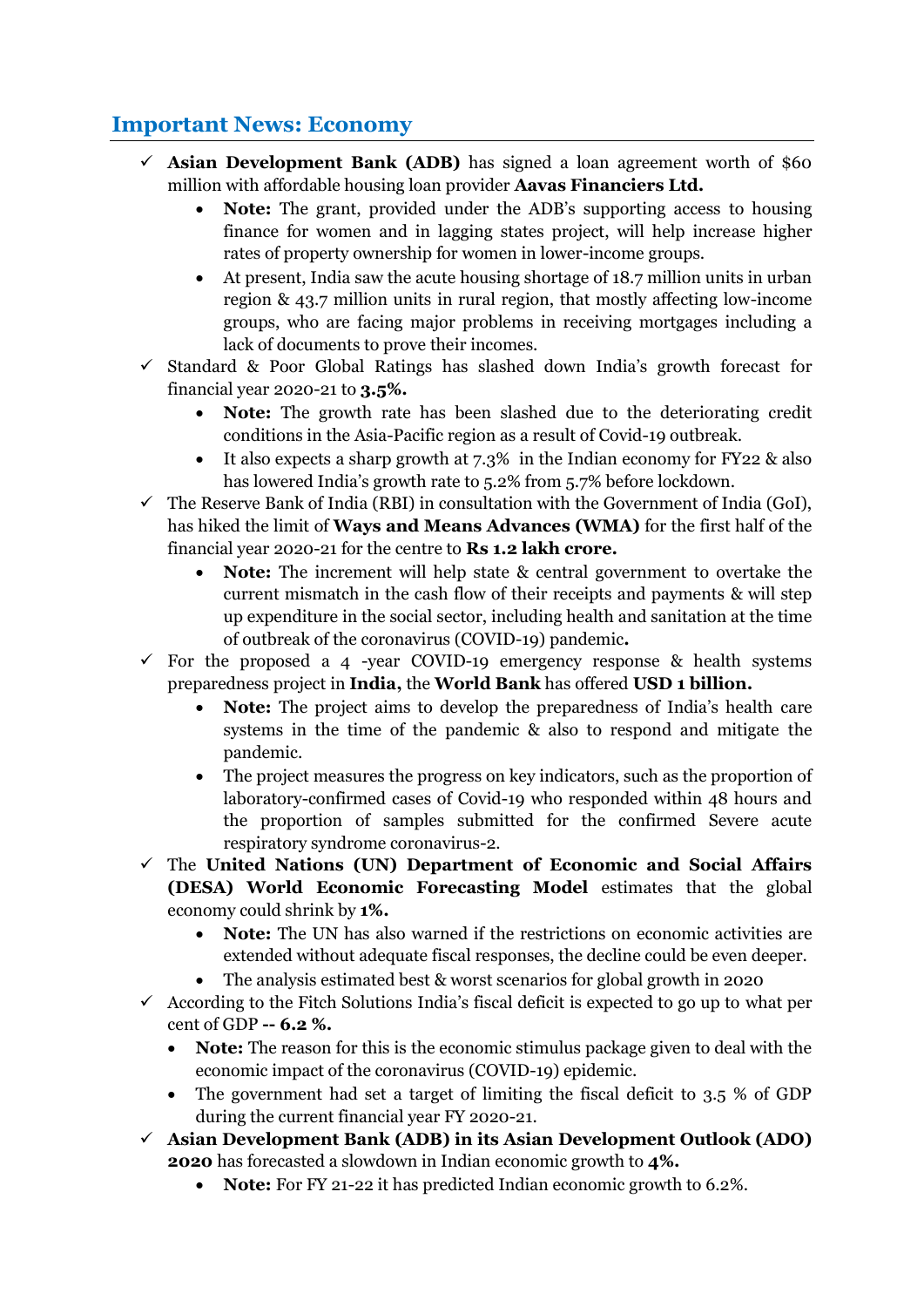- On the region front, Asia and Pacific are expected to decline to 2.2% in FY 20- 21 and then rebound to 6.2% in 2021.
- Also, the growth in South Asia will downgrade to 4.1% in FY 20-21 and then recover to 6% in FY 21-22.
- $\checkmark$  **Fitch Ratings** has trimmed the Indian growth forecast for fiscal year (FY) 2020-2021 to **2%.**
	- **Note:** This would be the slowest growth in India over the past 30 years.
	- On the global front, Fitch has predicted a contraction of 1.9% in GDP (Gross Domestic Product) growth for FY 20-21.
- ✓ The **Small Industries Development Bank of India** (SIDBI) has announced to provide emergency working capital to Small and Medium Enterprises (SMEs) up to **one crore.**
	- **Note:** The SIDBI Assistance to Facilitate Emergency response against coronavirus (SAFE) loan limit has been increased to 2 crores from Rs 50 lakhs.It is a financial assistance program launched by SIDBI for (Micro, Small & Medium Enterprises) MSMEs that engage in the manufacturing of products (hand sanitizers, masks, gloves, head gear, bodysuits, shoe covers, ventilators, goggles, among others) or offer services to combat the novel coronavirus.
- ✓ According to the **United Nations Economic and Social Commission for Asia and the Pacific (ESCAP) report** India's GDP growth for FY 20-21 is likely to be declined to **4.8%.**
	- **Note:** As per the report the Economic growth for the country could stand at 5.1% for fiscal year 2021-22.
	- It should be noted that our Finance Minister Nirmala Sitharaman had projected India's GDP growth of 6-6.5% while presenting economic survey 2020-21, up from 5% estimate for 2019-20.
- ✓ The **rate of interest** in the **"Sovereign Gold Bond Scheme 2020-21"** to be launched by the RBI on behalf of GoI **-- 2.50 per annum.**
	- **Note:** The Central government after exercising its power conferred under clause (iii) of section 3 of Government securities Act 2006 has launched a new series of the Sovereign Gold Bond (SGB) Scheme namely "Sovereign Gold Bond 2020-21".
	- It is to be issued by Reserve Bank of India (RBI) in six tranches from April 2020 to September 2020 i.e. in first half of FY 20-21. Their sale will be restricted to resident individuals, HUFs, Trusts, Universities and Charitable Institutions**.**
- ✓ **International Monetary Fund (IMF)** in its **"World Economic Outlook, April 2020"** has decreased **India's GDP growth rate to 1.9%.**
	- **Note:** It has also predicted that in FY 21-22 the Indian economy will recover strongly with a growth projection of 7.4%.
	- This current projected GDP growth rate at 1.9% for 2020-21 is 3.9% lower than the January outlook and 5.1% lower than the projection made in 2019.
	- On the global front, the economy is projected to contract by  $-3\%$  in FY 20-21 while it will grow by 5.8% in 2021 as economic activity normalizes due to the containment of COVID-19.
- $\checkmark$  As per the IMF report titled 'COVID-19 Pandemic and the Asia-Pacific Region: Lowest Growth Since the 1960s' what will the growth of Asia region in 2020 **-- 0 per cent.**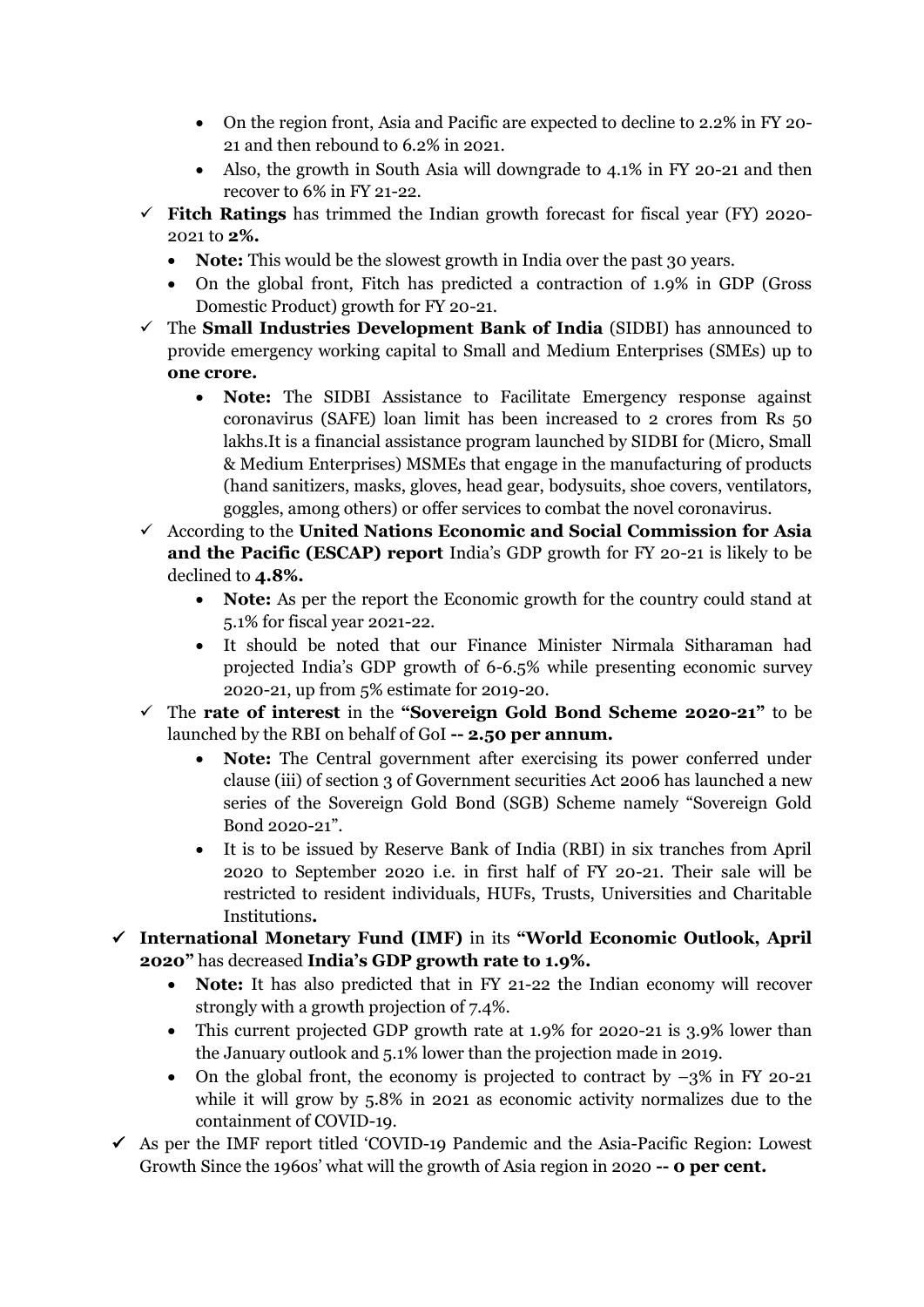- **Note:** International Monetary Fund's (IMF) report titled 'COVID-19 Pandemic and the Asia-Pacific Region: Lowest Growth Since the 1960s' stated that Asia will stall at 0% growth in 2020 for the 1st time in 60 years which includes the Global Financial Crisis (4.7%) and the Asian Financial Crisis (1.3%).
- It also stated that the region will be "severe and unprecedented" due to the impact of the pandemic & Asia is still doing better than other regions in terms of activity.
- ✓ The Reserve Bank of India has slashed Reverse Repo rate to **3.75%.**
	- **Note:** It has been decided to reduce the fixed reverse repo rate under liquidity adjustment facility (LAF) by 25 basis points (bps) from 4% to 3.75% with immediate effect to maintain more liquidity in the banking system.
	- The reverse repo rate is the rate at which central bank of a country (Reserve Bank of India in case of India) borrows money from commercial banks.
- ✓ The **Reserve Bank of India** has increased the limit for **Ways and Means Advances** (WMA) for Central Government to **Rs 2,00,000 crores.**
	- **Note:** RBI has increased the limit for Ways and Means Advances (WMA) by 66% for Central Government to Rs 2,00,000 crore from Rs 1,20,000 crore for the remaining part of first half of the financial year 2020-21 to tackle the financial crisis arisen due to COVID-19 pandemic.
	- Last week, RBI increased the WMA limit of state governments by 60%. With this move states would get greater financial support to undertake COVID-19 containment and mitigation efforts.
	- It should be noted that by Fiscal year end (FYE) i.e. on March 31, 2020 the WMA limit for H1 FY21 was increased to Rs 1.20-lakh crore against Rs.75,000 crore.

#### ✓ **World Bank** has approved **Rs 585 cr for Himachal Pradesh State Roads Transformation Project.**

- **Note:** Under tranche-I of HPSRTP, Road construction work of Barotiwala-Baddi-Sain-Ramshehar with length of 45 kms, Dadol-Ladraurr Road with length of 14.5 kms, Mandi- Riwalsar-Kalkhar of length 28 kms and Raghunathpura-Mandi-Harpura-Bharari road with length of 3.5 kms would be undertaken.
- Also, the construction of 4,960-km roads has been fixed under Pradhan Mantri Gram SadakYojna (PMGSY) for FY 2020-21 for which financial allocation of Rs 1,666 crore had been made.
- ✓ **SIDBI** has launched special liquidity schemes to support MSMEs due to lockdown**.**
	- **Note:** The schemes will cover all eligible entities with investment-grade ratings irrespective of the entity's size & the quantum of the loans is 90 days.
	- Small Industries Development Bank of India (SIDBI) has received Rs 15,000 crore from the Reserve Bank of India (RBI) to provide financial aid to MSMEs.
	- The central bank provided the capital through a Special Liquidity Facility (SLF). SIDBI will provide the financing to MSMEs through banks, non-banking finance companies (NBFCs) and micro-finance institutions (MFIs).
- ✓ **Transcorp International Ltd (TIL)** becomes the **1st non-bank company** to receive Reserve Bank of India(RBI) nod to enter into co-branding arrangements for prepaid Instruments**.**
	- **Note:** It will launch Application Programming Interface (API) based co-branded partnerships for digital, physical and contactless cards with select marquee clients in its own Bank Identification Number (BINs).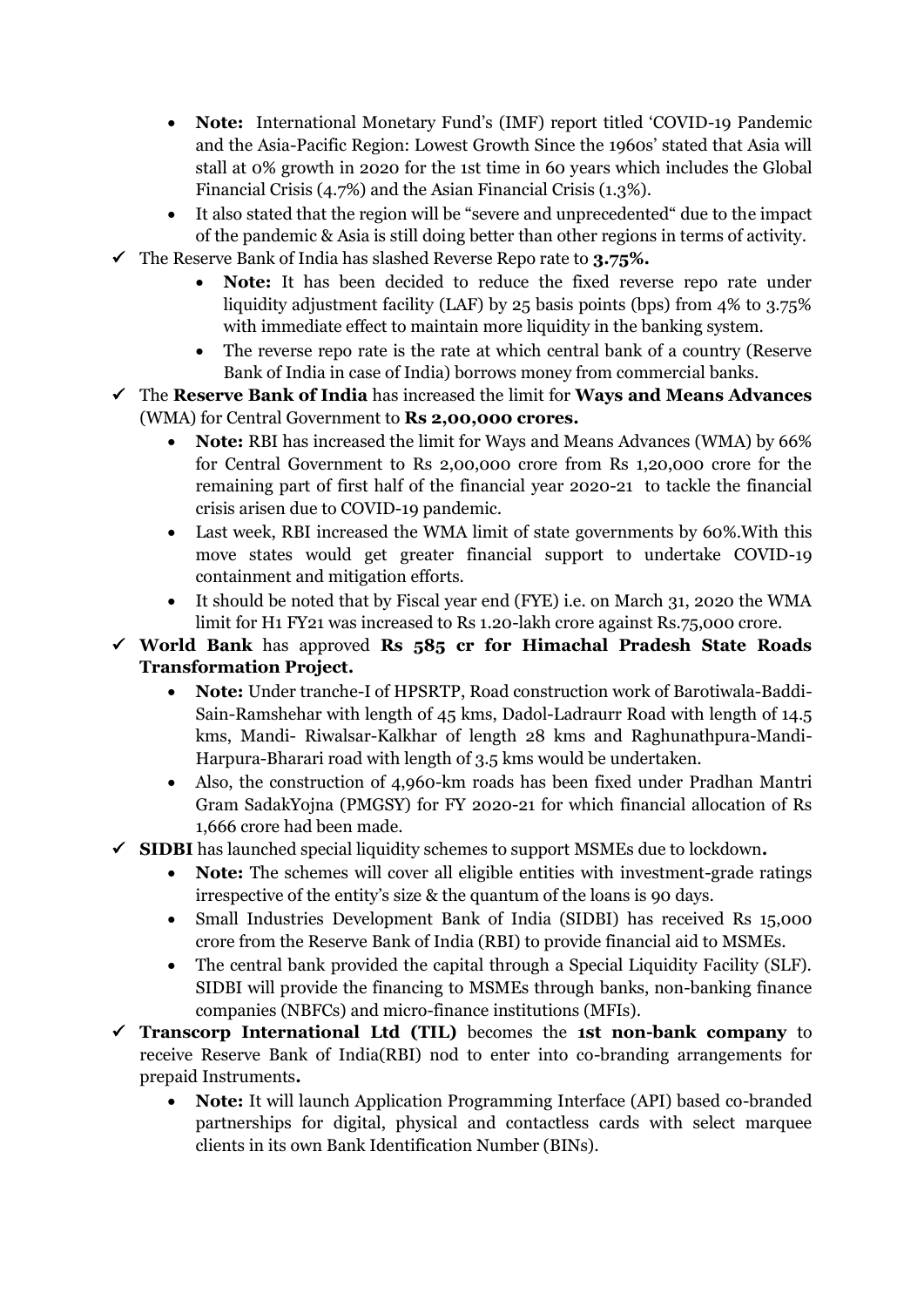- These cards can be used by partners, financial institutions and corporate houses to ease their core business activities & facilitates the accounting department to manage expenses by not having to check every individual bill & eliminates cash as a medium of paying for company expenses
- ✓ **India Ratings and Research (Ind-Ra)** has revised India's gross domestic product (GDP) growth forecasts for the fiscal year 2020-21 (FY 21) to **1.9 per cent.**
	- **Note:** The ratings, which is **lowest in the last 29 years**, based on the assumption that the partial lockdown will continue till mid-May 2020.
	- However, if the lockdown continues even after mid-May, the country will register a negative growth of 2.1% lowest in the last 41 years, and only the sixth instance of contraction since fiscal year 1957-58.
	- It is noteworthy that in the financial year 1991-92, the pace of economic growth of the country was just 1.1 %.
- ✓ **Asian Development Bank** has approved the **loan of 1.5 Billion USD to India** to support the response actions of the Government of India against the COVID-19 pandemic**.**
	- **Note:** The President ADB, Masatsugu Asakawa assured that the ADB is committed to support the Government of India's novel coronavirus response programs and to provide support to the people of India.
	- The disbursing of the fund is a part of the package of support from the ADB in coordination with the government and the other development partners.
- ✓ **Asian Development Bank (ADB)** has approved a loan **worth of \$346 million for Maharashtra** state to provide **power connection in rural areas**.
	- **Note:** The loan, which is **ADB's first results-based lending (RBL) modality** in **South Asia's energy sector**, will be sanctioned as part of the Maharashtra Rural Connectivity Improvement Project & Maharashtra Agribusiness Network Project.
	- It will support the **state's high voltage distribution system (HVDS) program**, in which some 46,800km of high-voltage 11 kilovolts (kV) energy distribution systems will be installed and 121 substations of 33/11 kV modernized by the Maharashtra State Electricity Distribution Company Limited (MSEDCL).
	- **Maharashtra Energy Department and MSEDCL** will implement this project.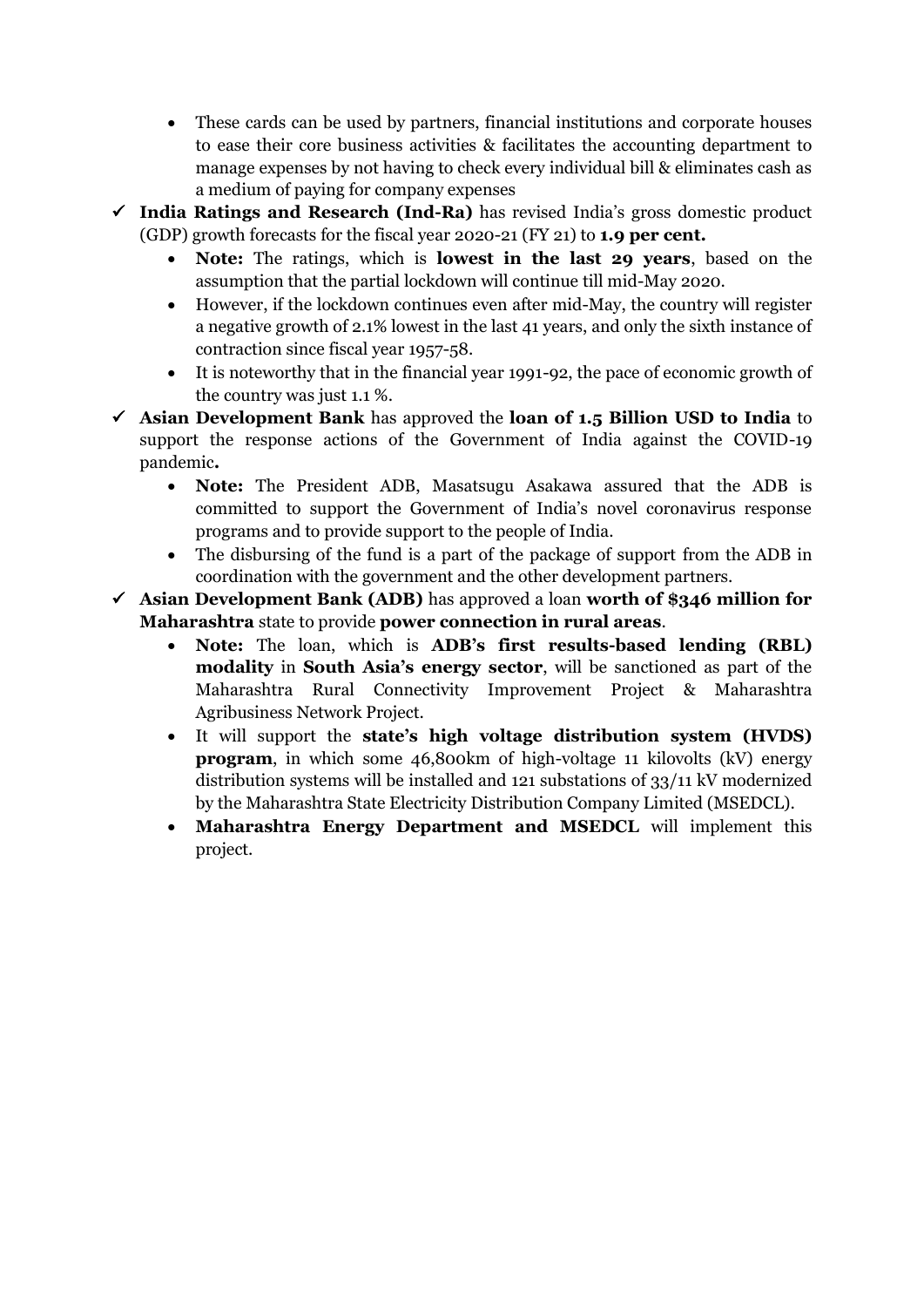### **Awards and Honours**

- ✓ Manufacturing unit of Indian Railway **Chittaranjan Locomotive Works** has set the **Limca Book of Records** for producing record **431 locomotives in the financial year 2019-2020.**
	- **Note:** This was achieved despite novel coronavirus (COVID-19) restrictions that creating disruptions during the current financial year (FY20).
	- The unit has surpassed its own previous year (2018-2019) record when it produced 402 locomotives in 297 working days. CLW's Locomotive production has increased 75% over the last 6 years period from 250 in 2014- 15 to 431 in 2019-20 in line to support 100% Electrification and 'Make in India' initiative of the central government.
- ✓ NGO '**ARMMAN'** has been awarded the **Skoll Award for Social Entrepreneurship 2020** in recognition of its exceptional work in the maternal and child health space in India**.**
	- **Note:** ARMMAN, an India-based non-profit organization (NPO), has been awarded the Skoll Award for Social Entrepreneurship 2020 in recognition of its exceptional work in the maternal and child health space in India, along with 4 other awardees.
	- ARMMAN is the only organization from Asia and Africa, selected from 700 organizations.
- Naveen Patnaik has been conferred with 'Hero to Animals Award' by animal rights body PETA India.
	- **Note:** He has been awarded by People for the Ethical Treatment of Animals (PETA) for allocating funds to feed community animals in Odisha during the lockdown over the novel coronavirus pandemic.
	- The lockdown has not only affected people but animals as well. In the concern that the animals do not go starving in such conditions, CM approved of Rs 54 lakhs from a relief fund to feed animals of the community.
- $\checkmark$  **Ben Stokes** has been named as the leading cricketer of the world in 2020 by Wisden**.**
	- **Note:** England's all-rounder Ben Stokes has been named as the leading cricketer in the world 2020 by Wisden.
	- Andrew Flintoff was the last English player to win the award in 2005.
	- Ben Stokes was the hero of the Cricket World Cup 2019 final as he guided England to their maiden triumph in the 50-over showpiece tournament at Lord's on July 14.
- Female cricketer **Ellyse Perry** has been named the Wisden's Leading Female Cricketer in the World 2020.
	- **Note:** Australia's Ellyse Perry has been named the Wisden's Leading Female Cricketer in the World.
	- Perry scored the highest runs and took the most wickets as Australia successfully retained their Women's Ashes title against England last year.
- ✓ Power company **Tata Power** has won the Edison Award for social innovation.
	- **Note:** The company bags the awards for its 'Club Enerji #Switchoff2SwitchOn' campaign.
	- It has brought about 533 participating schools across India, saving over 29.8 million units of power since its inception in 2007.
	- Tata Power is India's largest integrated power company and has an installed capacity of 10,763 megawatts together with its subsidiaries and jointly controlled entities.
- ✓ Algerian Novelist **Abdelouahab Aissaoui has** won the 13th International Prize for Arabic Fiction (IPAF) 2020 for his novel 'The Spartan Court'**.**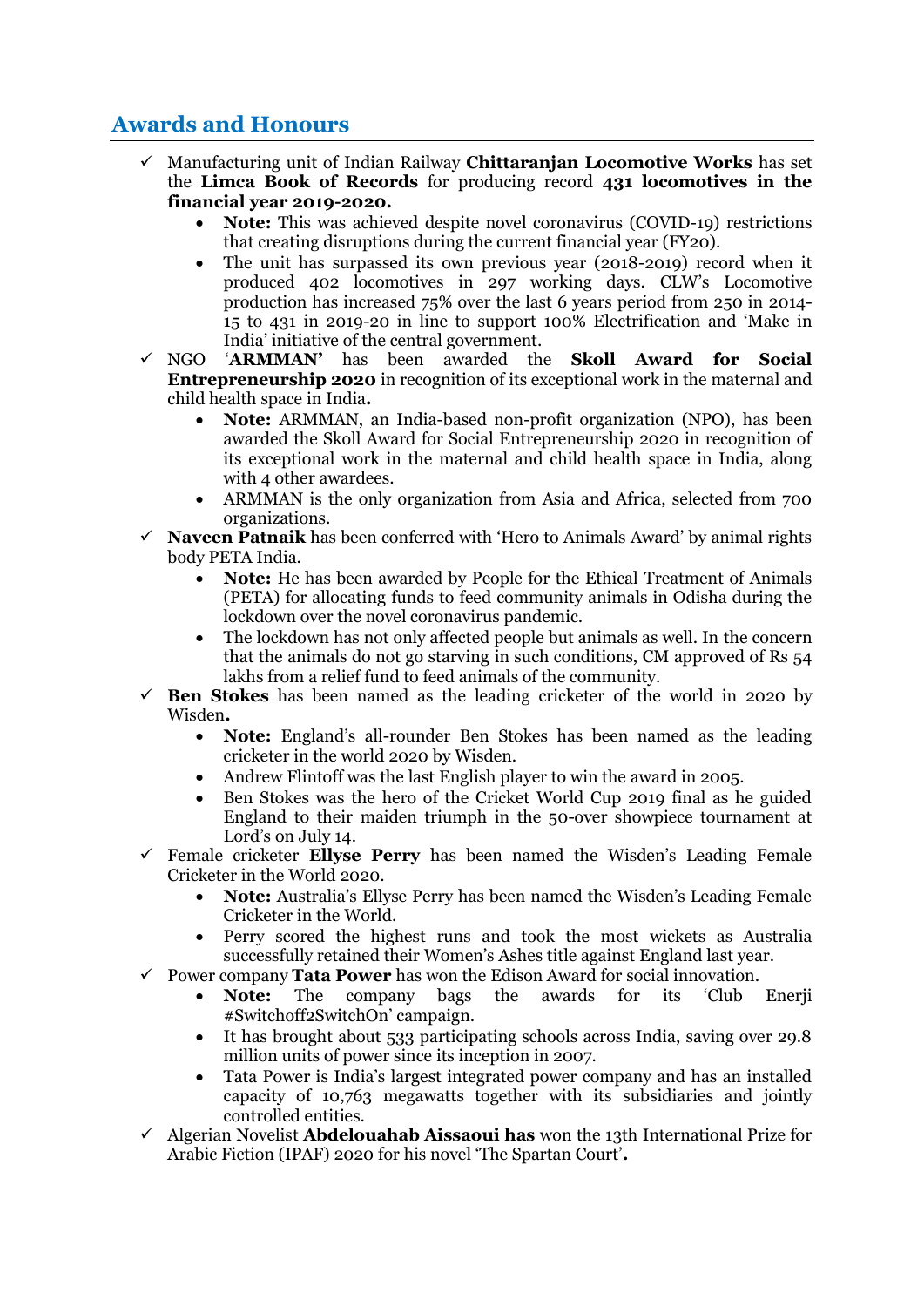- **Note:** The novel was published by Dar Min in 2018 & will receive USD 50,000 and funding will be provided for the English translation.
- It is shortlisted from 6 novels, where the other 5 authors will each receive USD 10,000.
- It is a historical novel that relates the power struggle between Ottoman and French colonial powers in Algeria where it interconnects the lives of 5 characters in Algiers at the beginning of the 19th century (1815 to 1833).
- ✓ **Adam Higginbotham has** won the William E. Colby Award 2020 for his book "Midnight in Chernobyl: The Untold Story of the World's Greatest Nuclear Disaster"**.**
	- **Note:** The Award was established in 1999 by William E. Colby Military Writers' Symposium at Norwich University in Vermont to recognize the 1st work of fiction or nonfiction that has made a major contribution to the understanding of military history, intelligence operations, or international affairs.
	- It is presented by Norwich University in Northfield, Vermont, and sponsored in part by the Chicago-based Pritzker Military Foundation.
	- It is named in honor of the late Central Intelligence Agency(CIA) director, William Egan Colby.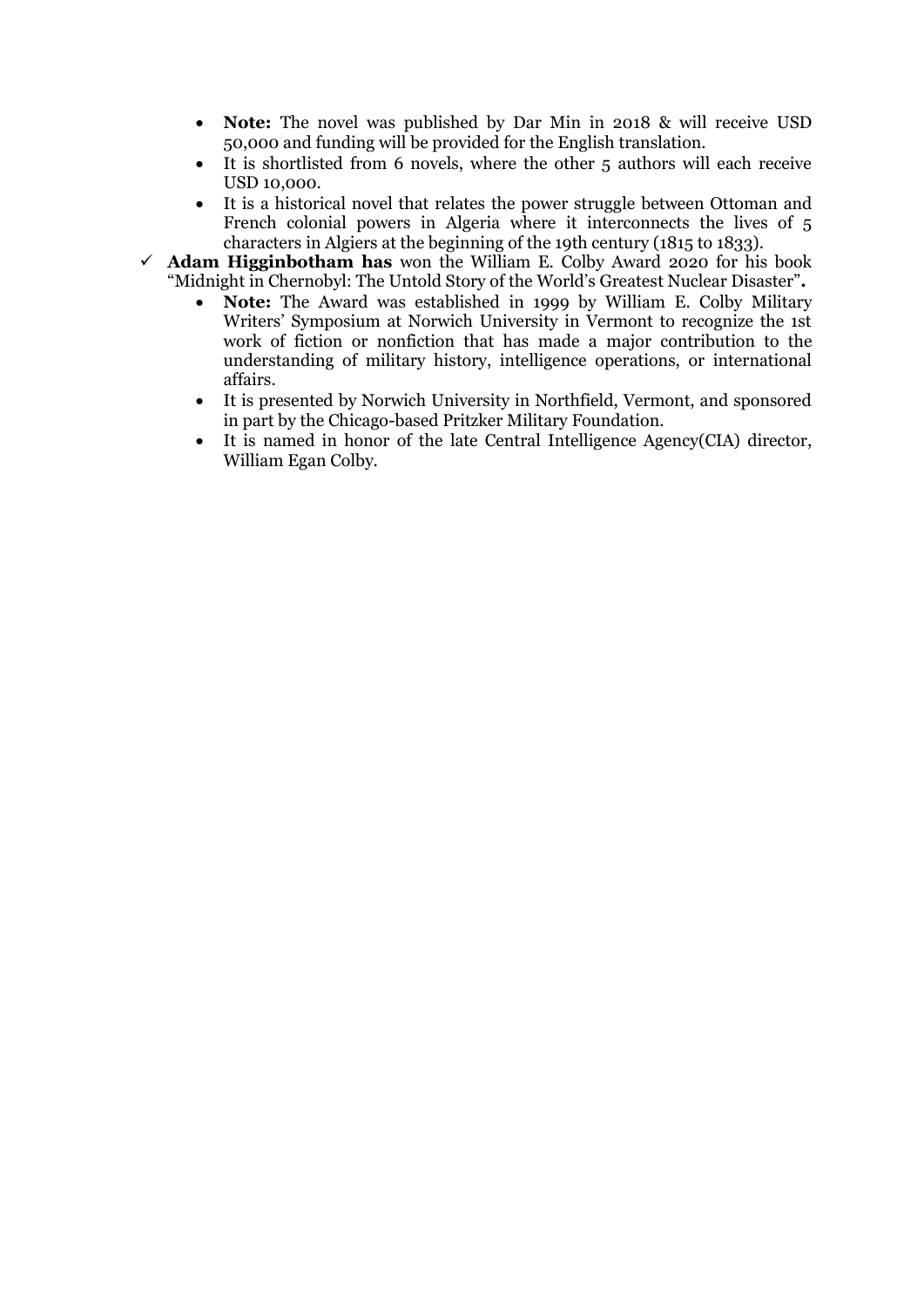# **Important Events: Sports**

- ✓ Grand Slam tournament **Wimbledon 2020** has been cancelled for the first time since World War II due to coronavirus pandemic.
	- **Note:** The tournament organizer, All England Club (AELTC) after an emergency meeting announced that the Championships 2020 will be cancelled due to public health concerns linked to the Novel Coronavirus pandemic. The tournament was due to be played between 29 June and 12 July.
- ✓ **World Athletics championship** shifted to **the year 2022.**
	- **Note:** The 2021 world athletics championships will be shifted to 2022. The championship was originally scheduled to held in Eugene, Oregon from August 6-15, 2021.
	- The announcement came immediately after the 2020 Tokyo Olympic Games postponed because of the coronavirus pandemic will now take place on July 23-August 8, 2021.
	- The athletics federation also talking to the organisers of the 2022 European Athletics Championships, which are due to take place in Munich on August 11- 21.
- **The Smart Triplets'** will be the mascot 19th Asian Games.
	- **Note:** The Olympic Council of Asia has announced the official mascots of the 19th Asian Games to be held in Hangzhou in 2022.
	- The three robots namely Congcong, Lianlian and Chenchen which are collectively known as "The Smart Triplets" will be the official mascots of the 19th Asian Games.
	- The mascot was unveiled by Olympic Council of Asia at a digital launch ceremony in Hangzhou, China.
- ✓ **Kobe Bryant** has been inducted into Naismith Memorial Basketball Hall of Fame**.**
	- **Note:** The late Kobe Bryant has been selected as a member of the Naismith Memorial Basketball Hall of Fame.
	- He has been selected as the member of the Hall of Fame in his first year of eligibility.
	- Kobe Bryant, the 18-time NBA All Star, has now become a part of 9-member class that also constitutes multiple All-Star selections Tim Duncan and Kevin Garnett.
- ✓ The **International Weightlifting Federation** (IWF) has banned two countries **Malaysia & Thailand** from participating in weightlifting events at the Tokyo Olympics due to multiple doping offences**.**
	- **Note:** The Independent Member Federation Sanctions Panel (IMFSP) of the International Weightlifting Federation (IWF) has banned the Malaysia & Thailand weightlifters from competing in Tokyo Olympics 2020.
	- IMSP has imposed the disciplinary sanctions on both the countries from participating in weightlifting events at the Tokyo Olympics for doping violations.
- ✓ India's rank in the latest FIFA Ranking **-- 108th.**
	- **Note:** According to the FIFA latest World Ranking 2020, released on April 09, 2020, Indian football team retained its 108th position with 1187 points.
	- While Belgium ranked first and world champion France is in 2nd place and Brazil is at 3rd spot.
- ✓ **India** will host Asian Boxing Championships 2020 in November 2020**.**
	- **Note:** India will host the Women's and Men's Asian Boxing Championships 2020 in November-December as he expressed confidence that by then the coronavirus (Covid-19) pandemic would have been completely under control.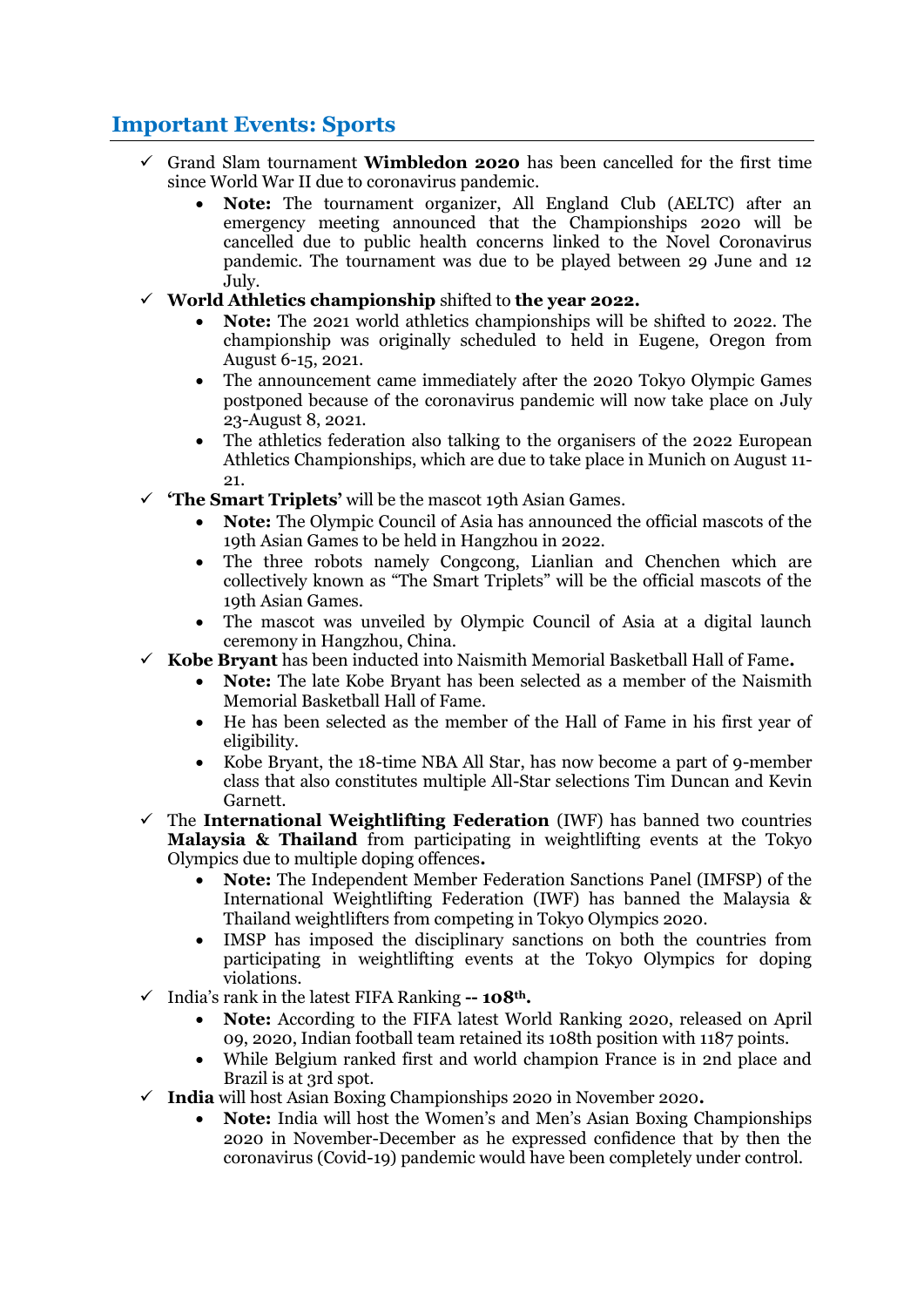- However, the host city will be decided by BFI after things return to normal.India last hosted the Men's Asian Championship in Mumbai,Maharashtra in the year 1980, while the Women's Championship was hosted in 2003 in Hisar, Haryana.
- ✓ **'Fei Fei' will be** the official mascot for 4th Asian Para Games 2022.
	- **Note:** The organizing committee of Hangzhou Asian Games, has released 'Fei Fei' the bird as an official mascot for 4th Asian Para Games 2022, which is scheduled to be held in Hangzhou, China from 9 – 15 October 2022.
	- The design inspiration of "Feifei" comes from the motif of the 'Divine Bird' in the Liangzhu Culture and represent both Hangzhou city's heritage and its innovation in technology.
	- The first fei' of the mascot represents the birds flying, implying inclusiveness, respect, and fraternity of human society, whereas the 2nd fei' represents the mental tenacity of the athletes with disabilities pursuing dreams and reaching beyond themselves.
- ✓ According to the International Table Tennis Federation (ITTF) World Ranking 2020 of senior Indian male players **Achanta Sharath Kamal** got top rank**.**
	- **Note:** India's table tennis star Achanta Sharath Kamal has become the topranked player at 31st position with 6460 points by beating Sathiyan Gnanasekaran (who slipped one place to number 32).
	- The list has been topped by Fan Zhendong of China with 17915 points.The jump of 7 places in the rankings comes after Sharath acquired the title at the Oman Open 2020, his first ITTF title in the last 10 years.
- $\checkmark$  The 11th edition of World Games which has unveiled an updated logo and title after being delayed a year because of the Coronavirus pandemic scheduled to be held in **Birmingham, USA.**
	- **Note:** The World Games 2021 Birmingham has been renamed to World Games 2022 Birmingham.
	- The World Games was initially scheduled for July 2021, but it will now be held from July 7 to 17, 2022 to accommodate the one-year postponement of the 2020 Summer Olympics.
- $\checkmark$  Mirabai Chanu and Jeremy Lalrinnunga have been qualified to participate in the Tokyo 2020 Olympic Games, they are associated with **Weightlifting** sports**.**
	- **Note:** Jeremy placed 22nd in the 67kg category in the International Weightlifting Federation (IWF) ranking list.
	- Mirabai ranked 4th in the 49kg category. In the video conference of Executive board of IWF on 17-18 March recommended that to close the qualification process since the five continental championships were cancelled due to COVID-19 pandemic and the selections were made with the current world rankings.
- $\checkmark$  Sana Mir announced her retirement from international cricket held, she held from **Pakistan.**
	- **Note:** Sana Mir, right-handed batter made her debut in One Day International (ODI) against Sri Lanka in Karachi in December 2005 and her ODI in Lahore against Bangladesh in November 2019.
	- In 120 ODIs she took 151 wickets. She made her Twenty20 International(T20I) debut in Dublin against Ireland in May 2009 and her last T20Is in Lahore against Bangladesh in October 2019.
	- In 106 T20Is she took 89 wickets and scored 802 runs.
- ✓ India lost the hosting rights of 2021 Men's World Boxing Championships to **Serbia.**
	- **Note:** The Boxing Federation of India acknowledged the delay but blamed it on "procedural complications" arising out of the AIBA's failure to resolve "issues" with regards to the account in which the money was to be transferred.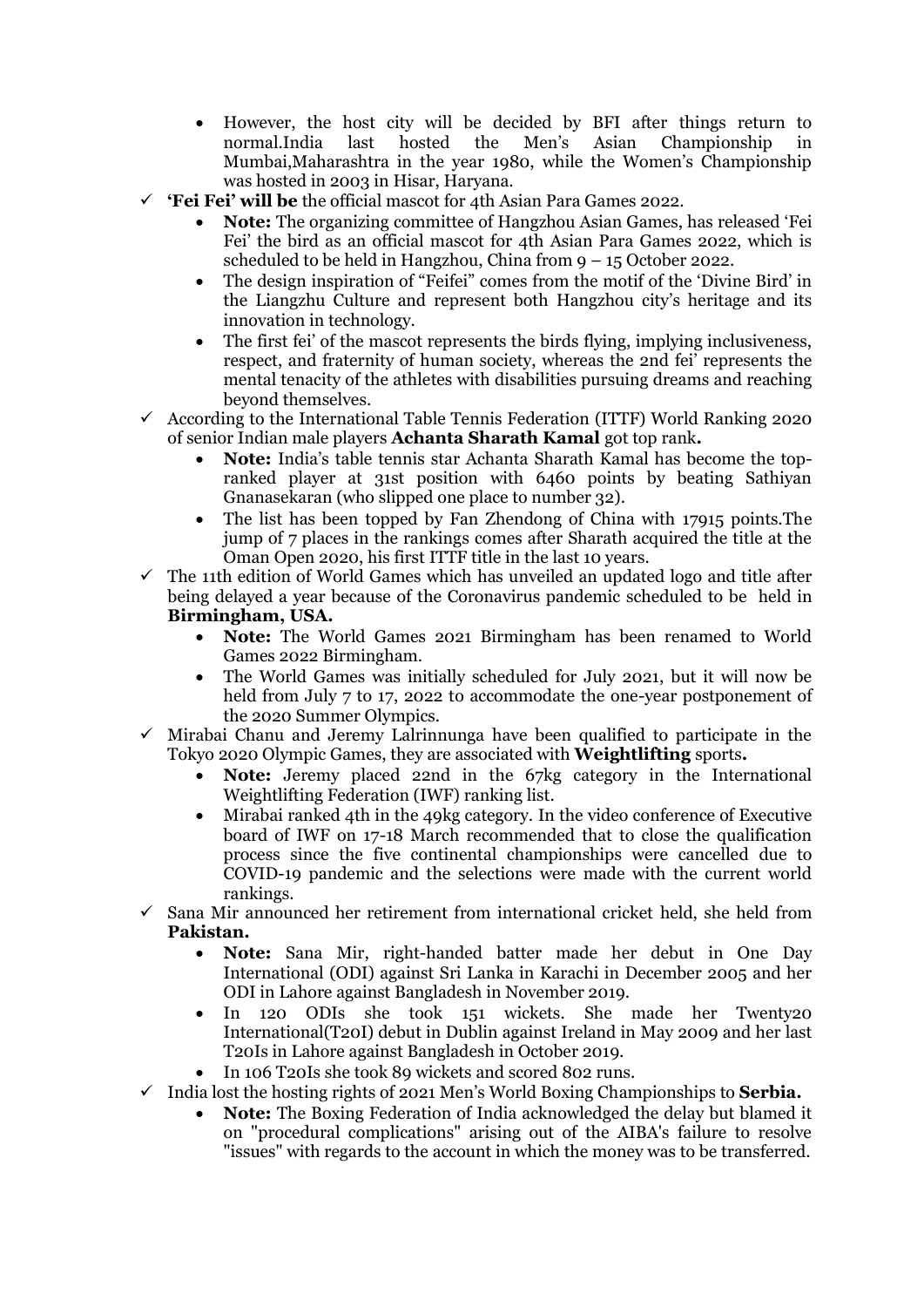- The payment of what is estimated to be \$4 million was due to be made on December 2 last year.
- ✓ Quadrennial 50-over Women Cricket World Cup 2021 to be held in **New Zealand.**
	- **Note:** ICC has announced that India, New Zealand, Australia, England and South Africa have sealed a direct berth for the quadrennial 50-over Women World Cup 2021 to be held in New Zealand and scheduled from February 6 to March 7 in 2021.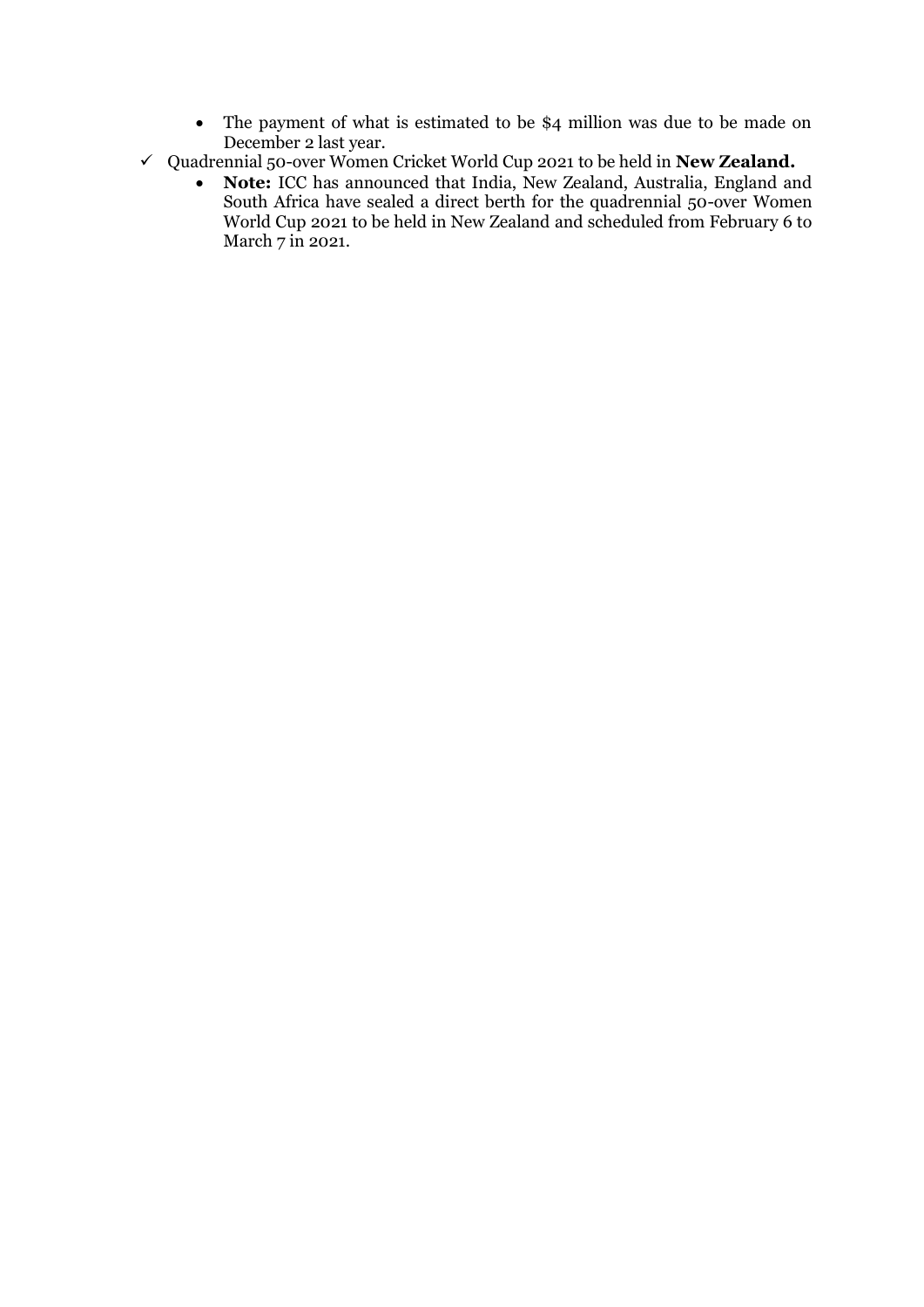# **Personalities in News**

- ✓ **D. Lakshminarayanan** has been appointed as the **Managing Director of the Sundaram Home Finance.**
	- **Note:** He will take charge on April 1, 2020 and will replace Srinivas Acharya.Srinivas Acharya has been the company's MD since 2010 & has been part of the Sundaram Finance Group for almost 4 decades.
	- The company had posted a total income of Rs 1006 crore and a net profit of Rs 145 crore for the financial year 2019.
- $\checkmark$  The government extended the tenure of National Company Law Tribunal (NCLT) acting President **BSV Prakash Kumar.**
	- **Note:** Earlier he was appointed as the acting President for 3 months from January 5 after the retirement of NCLT president Justice Mahesh Mittal (M.M.) Kumar.
	- He had previously served as a Judicial Member of the NCLT's Madras bench.
- $\checkmark$  The Government has extended the appointment of Madhabi Puri Buch as a whole time member (WTM) of the **SEBI.**
	- **Note:** She was appointed as a WTM of SEBI for a period of 3 years in April 2017 whereas all the appointed members and Chairman of SEBI were only men from the public sector, Reserve Bank of India (RBI) or the Indian Administrative Service (IAS).
	- She was not only the first woman to be appointed as a WTM of SEBI but also the first person from the private sector.
	- In SEBI, she handles a range of departments from market and market intermediaries regulation to integrated surveillance and economic and policy analysis.
- $\checkmark$  **UB Pravin Rao** has been appointed as the Chairman of the National Association of Software and Services Companies (NASSCOM)**.**
	- **Note:** UB Pravin Rao succeeds Keshav Murugesh, Group Chief Executive Officer (CEO) of World Network Services (WNS) Global Services, who served as chairman of NASSCOM for the year 2019-20.
	- Previously Rao was the vice chairman of NASSCOM.
- $\checkmark$  **Shafali Verma** has been appointed as the brand ambassador of PepsiCo for one year**.**
	- **Note:** Pepsi will be Shafali's first contract with a major brand. The beverage firm recently signed Bollywood star Salman Khan as its face for 2 years.
	- Shafali Verma hails from Haryana is the explosive top- order Indian batswoman, who played the ICC Women's Twenty20 International World Cup against Australia in Melbourne.
- $\checkmark$  **Parag Raja** has been appointed as the new Managing Director (MD) & Chief Executive Officer (CEO) of Bharti AXA Life Insurance Company**.**
	- **Note:** The appointment will be subject to the requisite approval from the Insurance Regulatory and Development Authority of India (IRDAI).
	- Parag Raja will be the successor of Vikas Seth. Raja served as the Chief Distribution Officer at Aditya Birla Sun Life Insurance (ABSLI).
- $\checkmark$  **Anamika Roy Rashtrawar** has been appointed as the Managing Director (MD) & Chief Executive Officer (CEO) of IFFCO Tokio General Insurance**.**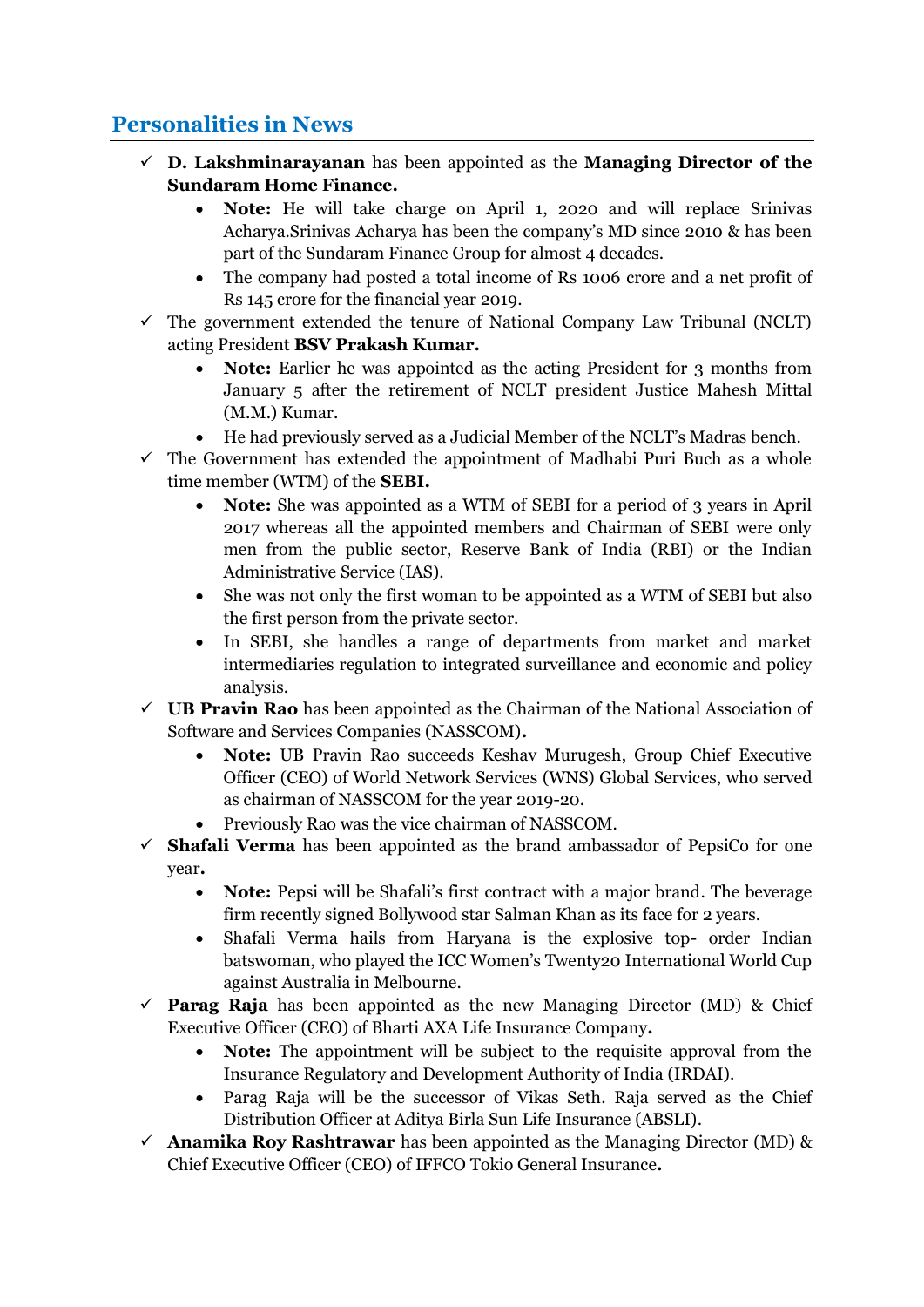- **Note:** She was the successor of Warendra Sinha. She was the first woman MD and CEO of a large private sector IFFCO Tokio general insurance company.
- She joined the company as a whole-time director in June 2018 and spearheaded the company's business transformation project by expanding operations in tier -II, III, IV towns.
- $\checkmark$  **Raj Vikash Verma** has been appointed as part-time Chairman of AU Small Finance Bank for the period of one year**.**
	- **Note:** Verma was inducted as an Independent Director with the AU Bank in January 2018.
	- He was the former Chairman and Managing Director (MD) of National Housing Bank (NHB).
	- Verma was a certified Associate of the Indian Institute of the Bankers (CAIIB).
- $\checkmark$  **Sanjay Agarwal** has been appointed as the Managing Director (MD) and Chief Executive Officer (CEO) of AU Small Finance Bank.
	- **Note:** Sanjay Agarwal reappointed as Managing Director (MD) and CEO (Chief Executive Officer).
	- Agarwal has been associated with this institution (AU small finance bank) since its inception in 1996 (erstwhile AU Financiers India Limited), is also its promoter.
	- AU Small Finance Bank is an Indian Scheduled Commercial bank that was founded as a finance company AU financiers (India) Limited incorporated as L.N. Finco Gems Private Limited
- $\checkmark$  **Mahabaleshwara M S** has been appointed as the Managing Director (MD) and Chief Executive Officer (CEO) of the Karnataka Bank.
	- **Note:** Private sector lender Karnataka Bank received RBI (Reserve Bank of India) approval for the re-appointment of Mahabaleshwara M S as MD (Managing Director) and CEO (Chief Executive Officer) for next 3 years.
	- The bank regulator has also approved for reappointment of Polali Jayarama Bhat as part time (non-executive) chairman.
- ✓ **Sara Ali Khan** has been appointed as the brand ambassador of the James Bullough Lansing (JBL)'s campaign –"Live it Real, Live it Raw".
	- **Note:** She lines up with JBL ambassadors and partners from music, sports, and entertainment industries including actor and humanitarian Priyanka Chopra, music mogul AR Rahman, and Olympian Shuttler PV Sindhu in India.
	- Mahindra Group's MeraKisan, an organic Agri producer has partnered with The Vice-Captain of the Indian Test Cricket team Ajinkya Rahane, as part of this, he will own equity & will be its brand ambassador.
- $\checkmark$  **J Packirisamy** has been appointed as Officer on Special Duty (OSD) in the Union Bank of India**.**
	- **Note:** Andhra Bank Managing Director (MD) J Packirisamy has been appointed as Officer on Special Duty (OSD) in the Union Bank of India (UBI).
	- The appointments come after some of the public sector banks were merged by the government with effect from April 2020.
	- Andhra Bank and Corporation Bank have merged with Union Bank of India from April 1, 2020.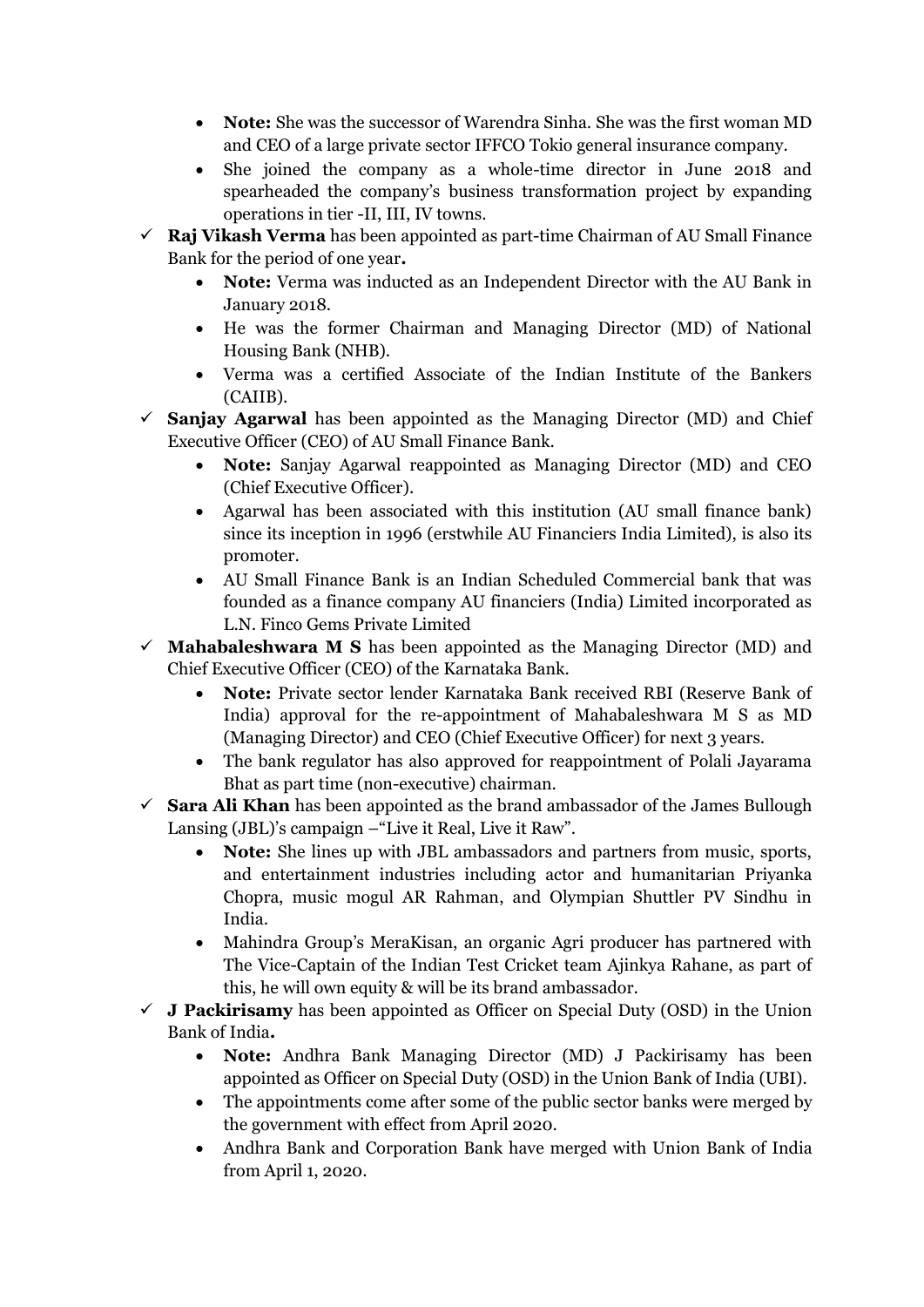- ✓ **Mrutyunjay Mahapatra** has been appointed as Officer on Special Duty (OSD) in the Canara Bank.
	- **Note:** The appointments come after some of the public sector banks were merged by the government with effect from April 2020.
	- Mahapatra has been appointed as an OSD in Canara Bank from April 1, 2020 till the age of his retirement. Syndicate Bank merged with Canara Bank from April 1, 2020.
- $\checkmark$  **MS Dhoni** has been appointed as the new brand ambassador of the PokerStars India**.**
	- **Note:** Prior to MS Dhoni's appointment popular Bollywood actor Nawazuddin Siddiqui was the brand ambassador of the company.
	- Muskan Sethi and Sharad Rao are the other brand ambassadors of PokerStars India, while Aditya Agarwal quit the brand in December 2019. Currently, the brand is at rank four for player traffic among poker sites.
- $\checkmark$  **Ajay Mahajan** has been appointed as the MD & CEO of the Credit Analysis and Research Limited (CARE) Rating**.**
	- **Note:** He is the successor of T.N. Kumar- Interim CEO of the company. Mahajan started his career with Bank of America in 1990 and went on to become MD & Country Head of Global Markets Group.
	- He was also part of the management team at inception of Yes Bank in 2004, building UBS' maiden branch in India in 2008 and then working in IDFC (Infrastructure Development Finance Company)
- ✓ **Rohit Sharma** has been appointed as the new brand ambassador of the CricKingdom**.**
	- **Note:** "CricKingdom" is a Dubai-based cricket coaching academy which provides a platform for online coaching after the global COVID-19 pandemic subsides.
	- Provides support on booking of coaches, ground/nets with the management of academies.
	- They are trying to merge the modern scientific training methods with the time-tested theories of the legends in the game.
- ✓ **Vineet Arora** has been appointed as the MD and CEO of Paytm General Insurance Limited**.**
	- **Note:** Earlier he served as the MD & CEO of Aegon Life Insurance Company and was part of the India Leadership team.
	- Prior to this, he was senior general manager and head of Product, Distribution, Marketing and Wealth Management at ICICI Securities Ltd, where he developed a profitable distribution business across various delivery channels.
- ✓ **Viswanathan Anand** has been appointed as the ambassador of World Wildlife Fund (WWF) India's environment education programme**.**
	- **Note:** The programme was started in 1976 as an initiative of Nature Clubs of India (NCI) with aim to create a generation of critical thinkers, problem solvers and environmentally conscious individuals.
	- It follows a 3 way strategy approach namely; building environmental awareness and knowledge; developing requisite capacity and skills; and enabling action for conservation and sustainability.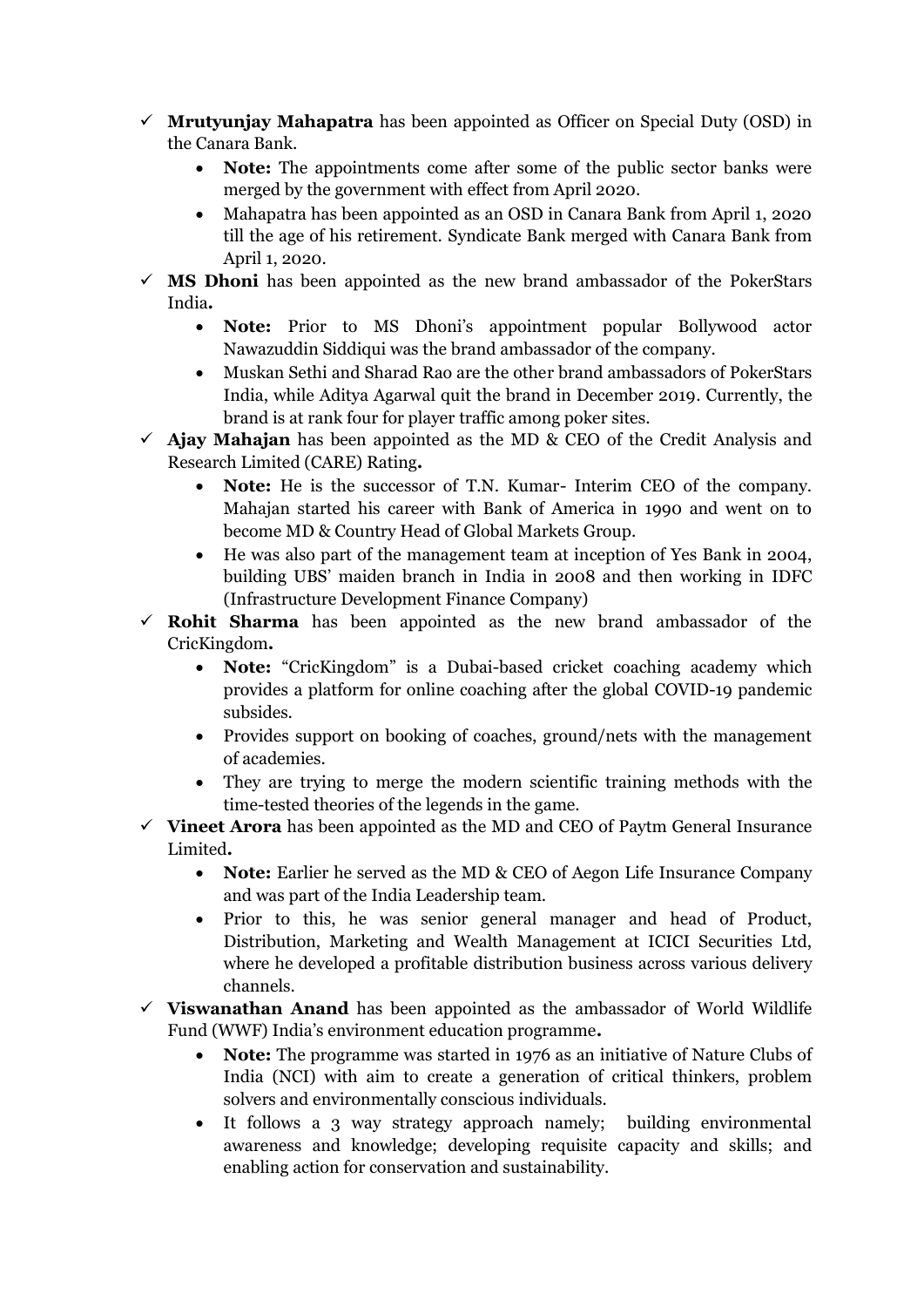- $\checkmark$  **N Kamakodi** has been appointed as the Managing Director and Chief Executive Officer of City Union Bank.
	- **Note:** The Reserve Bank of India (RBI) approved the re-appointment of N Kamakodi as the Managing Director (MD) & Chief Executive Officer (CEO) of City Union Bank (CUB), a private sector bank for 3 years with effect from May 1.
	- He joined CUB as Deputy General Manager (DGM) in 2003, elevated as General Manager in 2005, Executive Director in 2006 & as MD and CEO with effect from May 1, 2011.
- ✓ **Noel Quinn** has been appointed as the Chief Executive Officer (CEO) of the HSBC Bank**.**
	- **Note:** He had served as the interim CEO of the bank since August 2019. He was the successor of John Flint. Noel joined HSBC in 1987 and has proven the outstanding candidate to take on a role permanently as CEO.
	- Quinn will earn a base salary of 1.27 million pounds per annum.
- ✓ **PV Sindhu** has been appointed as the one of its ambassadors for the **"I am badminton" awareness campaign of BWF.**
	- **Note:** World Champion PV Sindhu, named as one of the ambassadors for Badminton World Federation's (BWF's) "I am badminton" awareness campaign to provide a platform for the players to express their love and respect for the sport.
	- Five years since the Integrity unit of BWF was formed and the campaign is made to be the forefront of the governing body's effort to communicate its approach and integrity.
- ✓ **Rakesh Sharma** has been appointed as the President of Geneva-based International Motorcycle Manufacturers Association (IMMA).
	- **Note:** IMMA represents the manufacturing industry of powered twowheelers at the global level.
	- He was the successor of Johannes Loman.Sharma was elected from its member organisation, the Society of Indian Automobile Manufacturers (SIAM).
- $\checkmark$  **Shiv Das Meena** has been appointed as the Chairman and Managing Director of Housing and Urban Development Corporation (HUDCO) ltd.
	- **Note:** The Additional Secretary of Ministry of Housing and Urban Affairs (MoHUA),Shiv Das Meena Government of India was appointed to hold the additional charge of Chairman and Managing Director of Housing and Urban Development Corporation (HUDCO) ltd, for six month or till the appointment of a regular incumbent to the post, effect from 21st April 2020.Shiv Das Meena – 1989 batch IAS officer of Tamil Nadu Cadre with over 30 years of experience in the public service is a Bachelor of Civil Engineer and completed his Master in International Studies from Japan.
- $\checkmark$  **Rajiv Kumar** has been appointed as the Chairperson of the Public Enterprises Selection Board (PESB)**.**
	- **Note:** The former finance secretary Rajiv Kumar was appointed as the Chairperson of the Public Enterprises Selection Board(PESB) by the Appointments Committee of Cabinet (ACC) headed by the Prime Minister Narendra Modi for a period of three years in place of KapilDev Tripathi who took over as the Secretary to the President Ram NathKovind.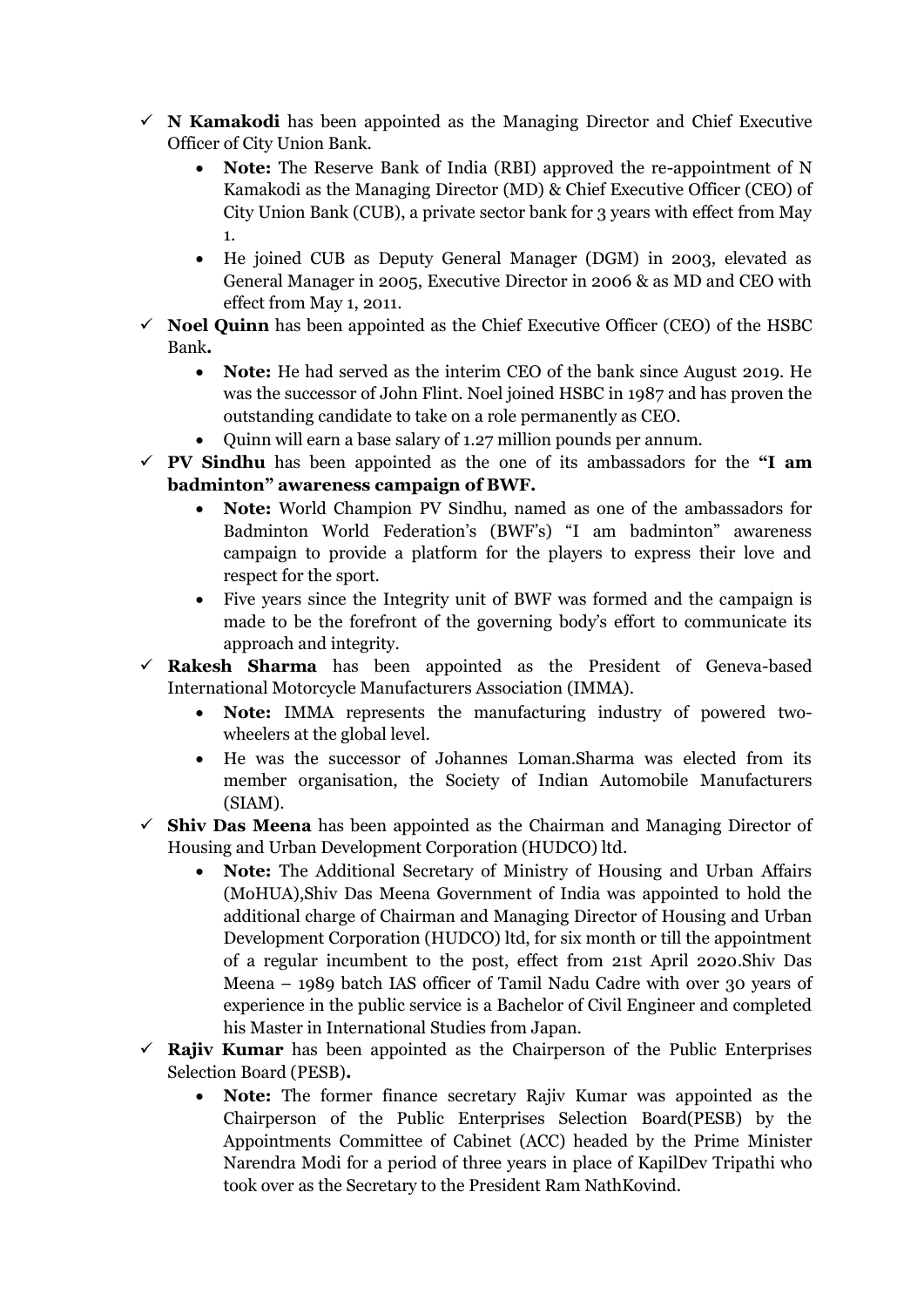• Rajiv Kumar, IAS officer of 1984-batch of Jharkhand cadre, in September 2017 he took over as the Financial services secretary and initiated many reforms in the banking sectors and retired from the post in February 2020.

#### **Obituaries**

- ✓ Professor **Arjun Dev** passed away recently; he was a veteran **Historian.**
	- **Note:** He served as a historian at the National Council of Education Research and Training (NCERT).
	- He also co-wrote some of the extremely popular textbooks with his wife Indira Arjun Dev.
	- Arjun Dev served as Member Secretary of the National Steering Committee on Textbook evaluation.
	- One of his books, which was discontinued by NCERT and was republished by Orient Blackswan as "History of the World: From the Late 19th to the Early 20th century", has remained a widely read text.
- $\checkmark$  Nobel Prize- winning physicist who expanded the world's understanding of magnetism, superconductivity and the structure of matter, passed away **-- Philip Warren Anderson.**
	- **Note:** The American theoretical physicist graduated from Harvard University in 1949 & then worked for Bell Telephone Laboratories until he began teaching at Princeton and the University of Cambridge.
	- Anderson received Nobel Prize in Physics in 1977, along with Nevill Francis Mott of Britain & the American John Hasbrouck van Vleck, for their contribution on fundamental theoretical investigations of the electronic structure of magnetic and disordered systems.
- ✓ Padma Shri awardee and former **"Hazoori Raagi"** at the Golden Temple, passed away -- **Bhai Nirmal Singh Khalsa.**
	- **Note:** He has the knowledge of all 31 "raags" in the Gurbani of the Guru Granth Sahib (Sikh Holy Book).
	- In 2009, Singh received the Padma Shri award from the Government of India for his contribution of services in the field of arts and he was the first Hazoori Raagi to receive the award.
- $\checkmark$  Name the American singer-songwriter, record producer and bassist passed away due to Coronavirus **-- Adam Lyons Schlesinger.**
	- **Note:** He was the co-founder of the 2000s pop-rock band "Foundations of Wayne" & known for co-writing the band's 2003 hit "Stacy's Mom".
	- Schlesinger won 3 Emmy awards, two for original music and lyrics for the 2011 and 2012 Tony Awards and, another for original music and lyrics for "Crazy Ex-Girlfriend" in 2015.
	- **"A Colbert Christmas",** co-written by Schlesinger & David Javerbaum, won him the 2009 Grammy Award for Best Comedy Album.
- ✓ World renowned virologist **Gita Ramjee** passed away in Johannesburg, South Africa**.**
	- **Note:** She was the stellar vaccine scientist and an HIV prevention research leader.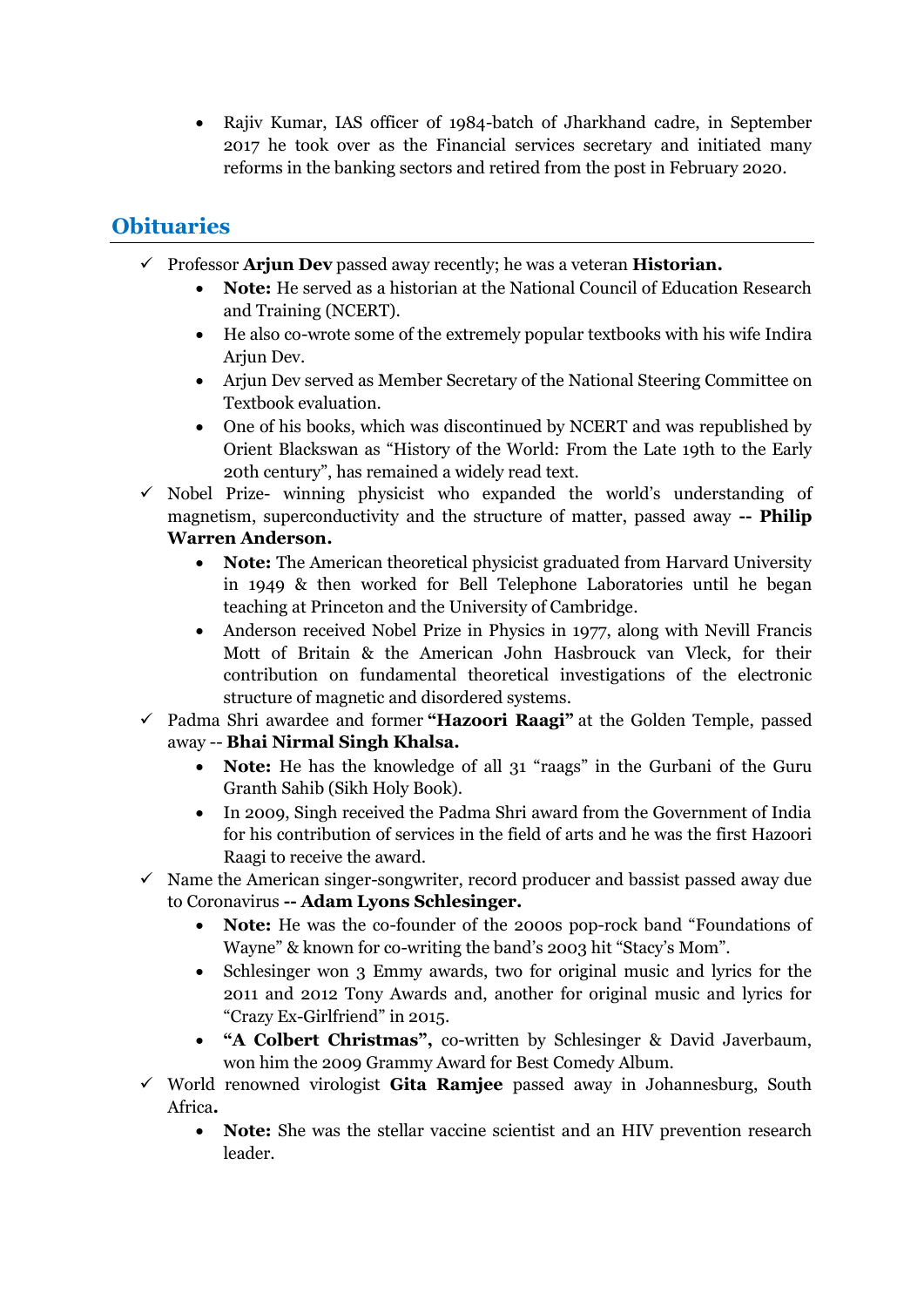- Gita was born on April 8, 1956, in Kampala, Uganda. She served as the Clinical Trials Unit Principal Investigator and Unit Director of the HIV Prevention Research Unit of the South African Medical Research Council (SAMRC) offices in Durban.
- ✓ American songwriter, soulful singer, guitarist & 3 time Grammy award winner **Bill Withers** passed away recently**.**
	- **Note:** He is well known for these compilations- Lean on Me, Ain't No Sunshine, Just the two of us (for which he received Grammy awards) & Lovely Day.
	- He has produced 9 albums, his debut album is Just As I Am $(1971)$  & the last album was Watching You Watching Me(1985).
	- In 2006 he was awarded the American Society of Composers, Authors and Publishers (ASCAP) Rhythm & Soul Heritage Award, in 2007- Inducted into West Virginia Music Hall of Fame & in 2015- Inducted into Rock and Roll Hall of Fame
- ✓ Libya's former Prime Minister **Mahmoud Jibril el-Warfally** passed away due to Coronavirus.
	- **Note:** He served as the interim Prime Minister (PM) of Libya for almost a year during the Libyan Civil War in 2011, chairing the executive board of National Transitional Council and later killed Moammar Gaddafi in 2011.
	- He also served as an economic advisor to the Gaddafi government before the revolution and served as the interim leader until the country held its first free elections in four decades in 2012.
- ✓ **Malayalam Music Composer** M.K. Arjunan passed away recently.
	- **Note:** He tuned about 700 songs, many of them among the biggest hits of all time.
	- His songs were celebrated as much as those of great composers like G. Devarajan (who was also his guru), M.S. Baburaj, V. Dakshinamoorthy and K. Raghavan.
	- He was awarded Kerala State award for the best composer in 2017 for Jayaraj's Bhayanakam.
- ✓ Renowned personality **Honor Blackman** passed away recently.
	- **Note:** Honor Blackman was one of the memorable co-stars of the early James Bond films.
	- Honor Blackman shot to fame in her late 30s after playing legendary Bond girl Pussy Galore in the 1964 movie Goldfinger.
- $\checkmark$  Famous sportsperson Radomir Antic passed away recently.
	- **Note:** Radomir Antic, Serbian football manager and player, the only man to have coached Barcelona, Real Madrid and Atlético Madrid, passed away at the age of 71 in Madrid, Spain.
	- Antic managed Atletico on three separate occasions, winning the league and cup double in 1995-96 and only one of two people to coach EL Clasico rivals Real and Barca during his career after Enrique Fernandez Viola.
- ✓ Two-time **Grammy award winner & Grammy lifetime achievement award** winner American folk singer **John Prine** passed away recently**.**
	- **Note:** John Prine passed away due to coronavirus complications.His best works are Missing Years, Fair and Square for which he received Grammy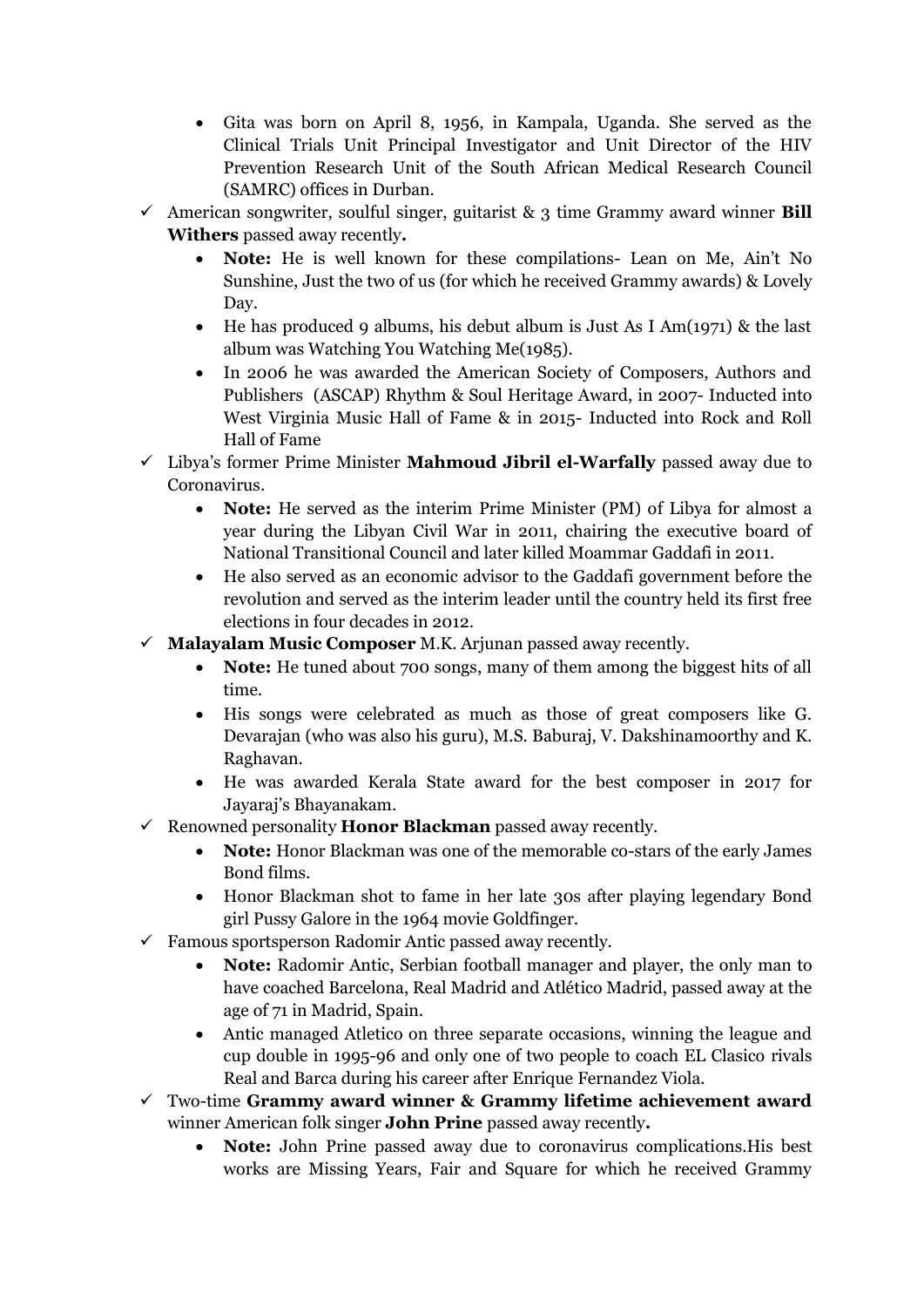awards, Angel From Montgomery, Illegal Smile,Christmas in Prison & Tree of Forgiveness among others.

- He was inducted into Nashville Songwriters Hall of Fame in 2003 & Songwriters Hall of Fame in 2019 & received the PEN/New England Song Lyrics of Literary Excellence Award in 2016.
- ✓ Renowned player **Donato Sabia** passed away due to Coronavirus.
	- **Note:** Donato Sabia, twice Olympics 800 meters finalist and the former European Indoor Champion, passed away at the age of 56 in Potenza, Italy due to Coronavirus.
	- He was born on September 11, 1963 in Potenzo, Italy.
- ✓ Famous Indian American **Brahm Kanchibotla** passed away due to coronavirus.
	- **Note:** In recent years, he has been writing for two Indian-American publications, the Indian Panorama and the South Asia Times.
	- During his 28-year career in the US, he worked for 11 years as a content editor for Merger Markets, a financial publication, and also worked for News India-Times Weekly.
	- He emigrated to the US in 1992 after having worked for several publications in India.
- ✓ Famous Shanti Hiranand Chawla passed away recently**.**
	- **Note:** Shanti was trained in thumri, dadra and ghazal singing by Begum Akthar. With the passing of Shanti Hiranand the Begum Akthar era is formally over.
	- She was world-renowned for keeping the legendary ghazal singer's style alive in her performances, which she staged all across the world including Lahore, Islamabad, Toronto, Boston, New York and Washington.
- $\checkmark$  Legendary sportsperson Sir Stirling Moss passed away recently.
	- **Note:** Moss was widely regarded as the greatest driver never to win the Formula One drivers' world championship.
	- The British driver took part in Formula One from 1951 to 1961 and also made 67 starts in the F1 World Championship, claiming victory winning 16 races and claiming 16 pole positions and 24 podium positions.
- $\checkmark$  Famous sportsperson Peter Bonetti passed away recently.
	- **Note:** He was part of England's 1966 World Cup-winning team but was unused throughout the tournament.
	- He was featured in 1970 World Cup quarter-final defeat by West Germany.
	- He was nicknamed as 'The Cat' because of his safe handling, lightning reflexes and his graceful style.
- ✓ Renowned **Politician M V Rajasekharan** passed away recently.
	- **Note:** He was former Union Minister of State of planning and statistics and veteran Congress leader. He was also agriculture and rural development consultant. He was born on 12th September 1928 in Maralawadi in Ramanagara District, Karnataka.
	- He represented the constituency of Kanakapura in the Lok Sabha and well known for his value-based politics.
- $\checkmark$  Famous sportsperson Zafar Sarfaraz passed away recently.
	- **Note:** Former Pakistani first-class cricketer, Zafar Sarfaraz ,50 years, who tested positive to COVID-19 passed away in a hospital at Peshawar, Pakistan.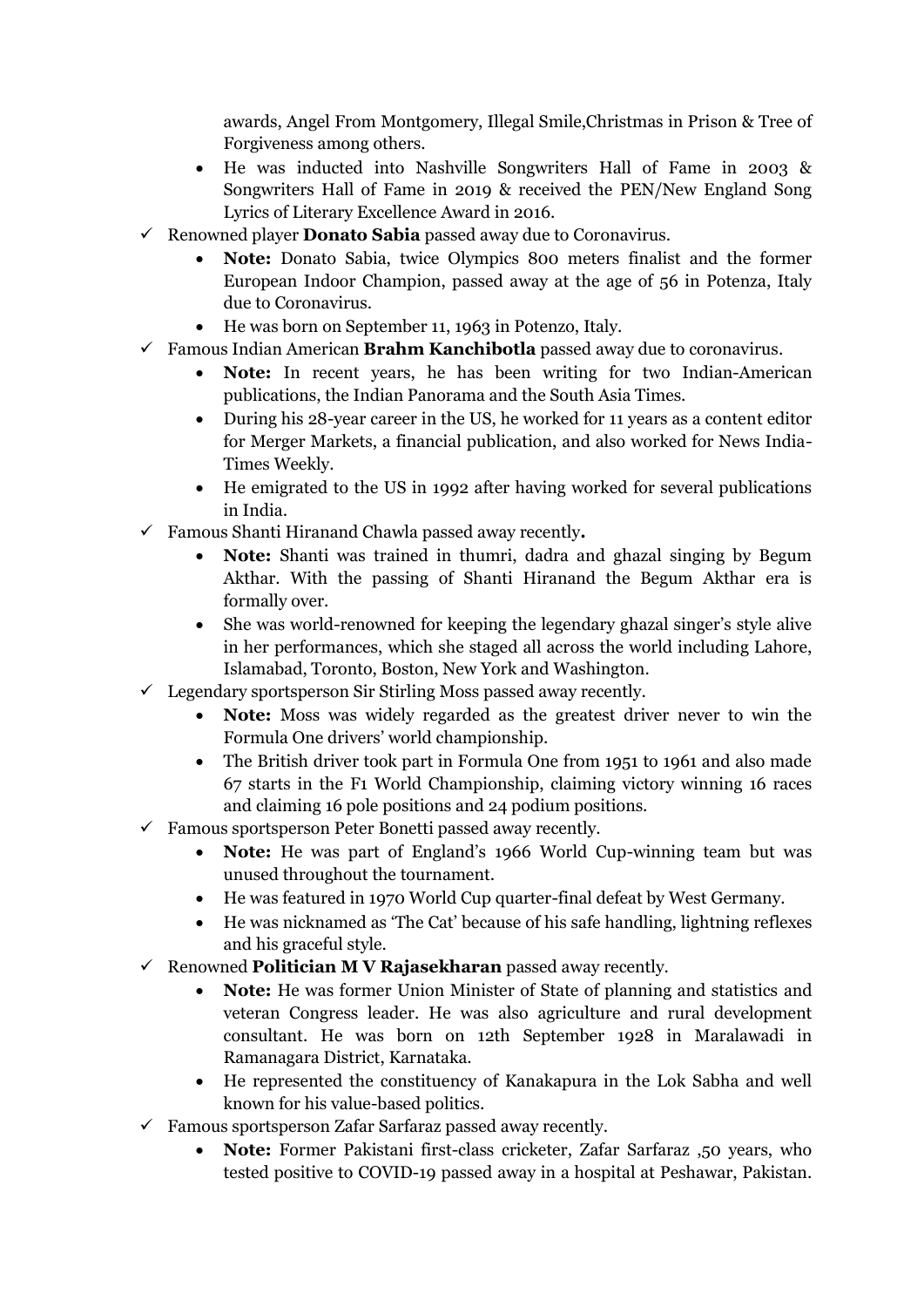He was born on 30th October 1969 in Peshawar, North West Frontier Province, Pakistan.

- Zafar Sarfraz, middle-order batsman played 15 First Class (FC) Games for Peshawar and played 6 List A Matches for Peshawar Cricket Team between 1988 to 1992.
- ✓ Renowned personality **Ranjit Chowdhry** passed away recently.
	- **Note:** He was well known for his performance in classic comedies like Baton Baton Mein as Sabhi Perreira and Khubsoorat as Jagan Gupta.His mother Pearl Padamsee, was a Jewish descent and a well-known drama teacher and stage and film actress and his stepfather Alyque Padmsee, was a theatre actor, director and head of an advertising company in Mumbai.
	- He started his film career with "KhattaMeetha" as RussieMistry.
- ✓ **Luis Sepúlveda Calfucura,** the best-selling Chilean writer and journalist passed away due to coronavirus complications**.**
	- **Note:** He was with Chile's Communist Youth and socialists working against Pinochet regime and in 1973 he was arrested and imprisoned for treason for 2 and half years and freed after the intervention of Amnesty International.
	- He was exiled from Chile by Pinochet dictatorship in 1977 and settled in Europe in 1980s after his extensive travel.
- ✓ Name the former prime minister of Fiji **Laisenia Qarase** passed away recently**.**
	- **Note:** The founder of the Soqosoqo Duavata Ni Lewenivanua Party & former Fiji Prime Minister (2000-2006) Laisenia Qarase passed away at 79 in Oceania Hospital, Suva due to an illness.
	- He hails from Mavana, Vanuabalavu, Lau. He was the former Managing Director (MD) of Fiji Development Bank, served on the board of Fijian Holdings Limited, was a former Chairman of Fiji Television Limited, was the MD of Merchant Finance & also served as a senator after being nominated by the Great Council of Chiefs.
- ✓ Renowned personality Eugene Merril Deitch passed away recently**.**
	- **Note:** He was one of the directors behind world's most popular cartoons and directed 13 episodes of Tom and Jerry.
	- Deitch directed multiple episodes of the 'Popeye the Sailor' series and also directed popular animator cartoons such as Munro, Tom Terrific and Nudnik. Deitch received the "Winsor McCay" Award for his lifetime contribution to animation in 2004.
	- He also won the 'Academy Award' for his Best Animated Short Film named "Munro" in 1960.
- $\checkmark$  Name the Indian theatre director-actor and activist **Usha Ganguly** passed away recently**.**
	- **Note:** Usha Ganguly, was an Indian theatre director-actor and activist, most known for her work in Hindi theatre in the 1970s and 1980s, passed away at the age of 75 in Kolkata, West Bengal.
	- She was born in Jodhpur, Rajasthan in 1945.
	- She founded Rangakarmee theatre group in 1976, known for its productions like Mahabhoj, Rudali, Court Martial and Antaryatra.
- Famous sportsperson **Michael John** passed away recently, he was associated with **Football.**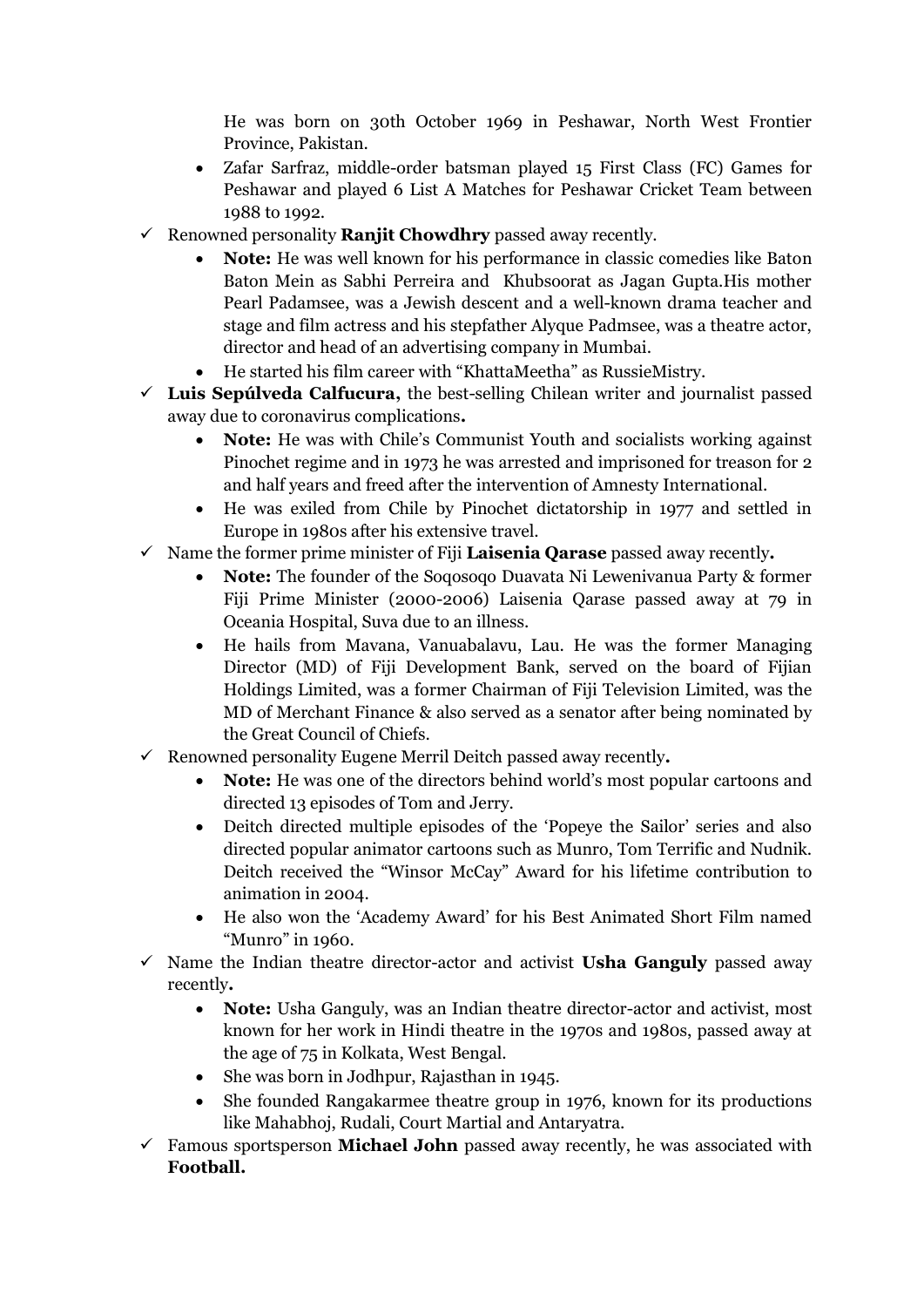- **Note:** Former Republic of Ireland and Liverpool forward footballer Michael John Robinson passed away at the age of 61 in Marbella, Spain.
- He was born on July 12, 1958 in Leicester, England. He appeared in more than 300 official matches in England for five clubs, including Liverpool, and played the last three seasons of his career in Spain with Osasuna (Spanish Football Club).
- Robinson received the XIII International Vázquez Montalbán prize for Sports Journalism, awarded by FC Barcelona in December 2017.
- He was the winner of the 2018 Vazquez Montalban International Journalism Award.
- $\checkmark$  Renowned personality Irfan Khan passed away.
	- **Note:** The actor was admitted to Kokilaben Hospital in Mumbai after suffering from colon infection.
	- He has acted in several remarkable movies like Maqbool, Paan Singh Tomar, The Lunchbox, Haider, Piku, Hindi Medium, Slumdog Millionaire, Jurassic World, The Amazing Spiderman and Life of Pi.
	- He was honoured with various awards along with Padma Shri which is the fourth highest civilian award of India.
- ✓ Renowned **Actor Rishi Kapoor** passed away.
	- **Note:** Rishi breathed his last at the Sir HN Reliance Foundation Hospital in Mumbai. His wife and actor Neetu Kapoor was by his side.
	- Born in the first family of Hindi cinema, Rishi Kapoor was the son of the man India call the showman, Raj Kapoor, and grandson of the famous Prithviraj Kapoor.
	- Rishi was the second son of Raj and the sibling of Randhir, Ritu Nanda, Rima Jain and Rajeev Kapoor.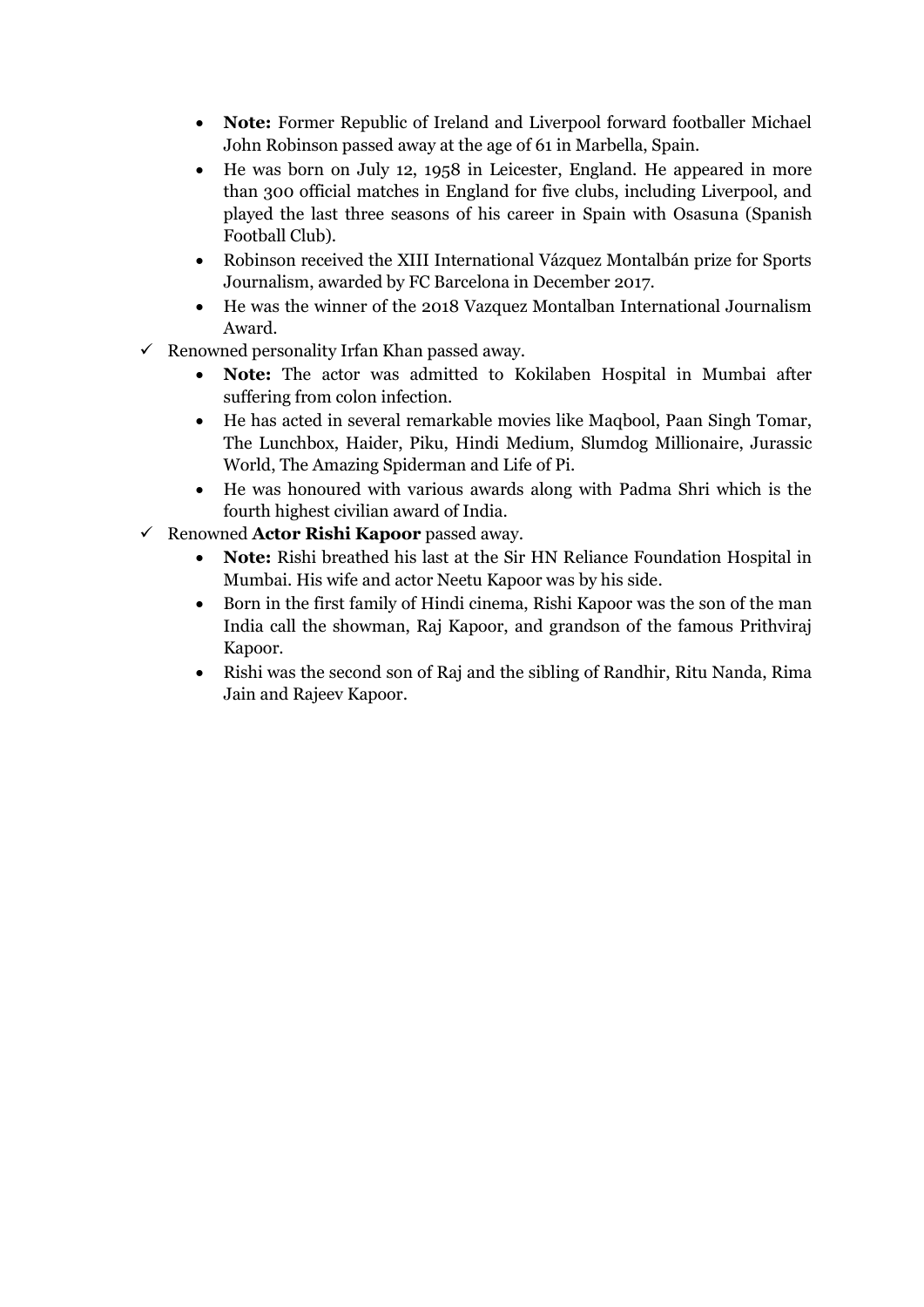#### **Important Days**

- ✓ **World Autism Awareness Day** is observed every year on **April 2.**
	- **Note:** The World Autism Awareness Day is observed to raise awareness about autism and problems faced by people suffering from it.
	- The day has been observed since 2008.
	- The day is one of the seven health-based United Nations (UN) days. The theme for 2020 is "The Transition to Adulthood".
- ✓ The **International Day for Mine Awareness and Assistance in Mine Action** is observed every year on **4th April.**
	- **Note:** It is observed to create awareness on landmines, other threats and progress towards their eradication.
	- In 2005, the UN (United Nations) General Assembly declared April 4 as the International Day for Mine Awareness and Assistance in Mine Action.
- ✓ The **57th Edition of National Maritime Day (NMD)** was celebrated on **April 5, 2020.**
	- **Note:** The day is observed annually to raise awareness in supporting intercontinental commerce and the global economy.
	- The **National Maritime Day was first celebrated on April 5, 1964**.
	- The saga of India shipping first started on April 5, 1919, when the SS Loyalty, the first ship of **The Scindia Steam Navigation Company Limited** travelled from Mumbai to the United Kingdom (UK).
- $\checkmark$  The **International Day of Conscience (IDC)** is observed for the 1st time on  $5^{\text{th}}$ **April 2020.**
	- **Note:** This is celebrated to recognize the need to establish stability, wellbeing, peaceful and friendly relations on the basis of respect for human rights and fundamental freedoms for all.
	- FIFA has joined forces with the **United Nations (UN) and the World Health Organization (WHO)** in supporting the **"#BeActive campaign"** launched on the UN International Day of Sport for Development and Peace
- $\checkmark$  The International Day of Sport for Development and Peace (IDSP) is celebrated every year on **6th April.**
	- **Note:** This is celebrated to recognize the power of sport in promoting social change, community development and to encourage peace and understanding.
	- The United Nations (UN) General Assembly in 2013 has declared April 6 as IDSP & is celebrated annually since then 2014.
- ✓ The International Romani Day is observed every year on **8th April.**
	- **Note:** The day is observed annually to raise awareness of the issues faced by Romani people and to celebrate Romani culture.
	- The International Romani Day was officially declared at the fourth World Romani Congress of the International Romani Union (IRU) in Serock, Poland, in 1990.
	- The day also remembers the first major international meeting of Romani representatives held between April 7 to 12, 1971 in Chelsfield, England.
- ✓ The **World Homeopathy Day** is celebrated every year on **10th April.**
	- **Note:** This year the day marks the 265th birth anniversary of the father of the Homeopathy systems of medicines Dr. Christian Friedrich Samuel Hahnemann, German physician.
	- He discovered the way to heal through the use of homeopathy.
	- The term 'homeopathy' comes from the combination of the two Greek words, homeo- meaning similar & pathos- meaning suffering or disease.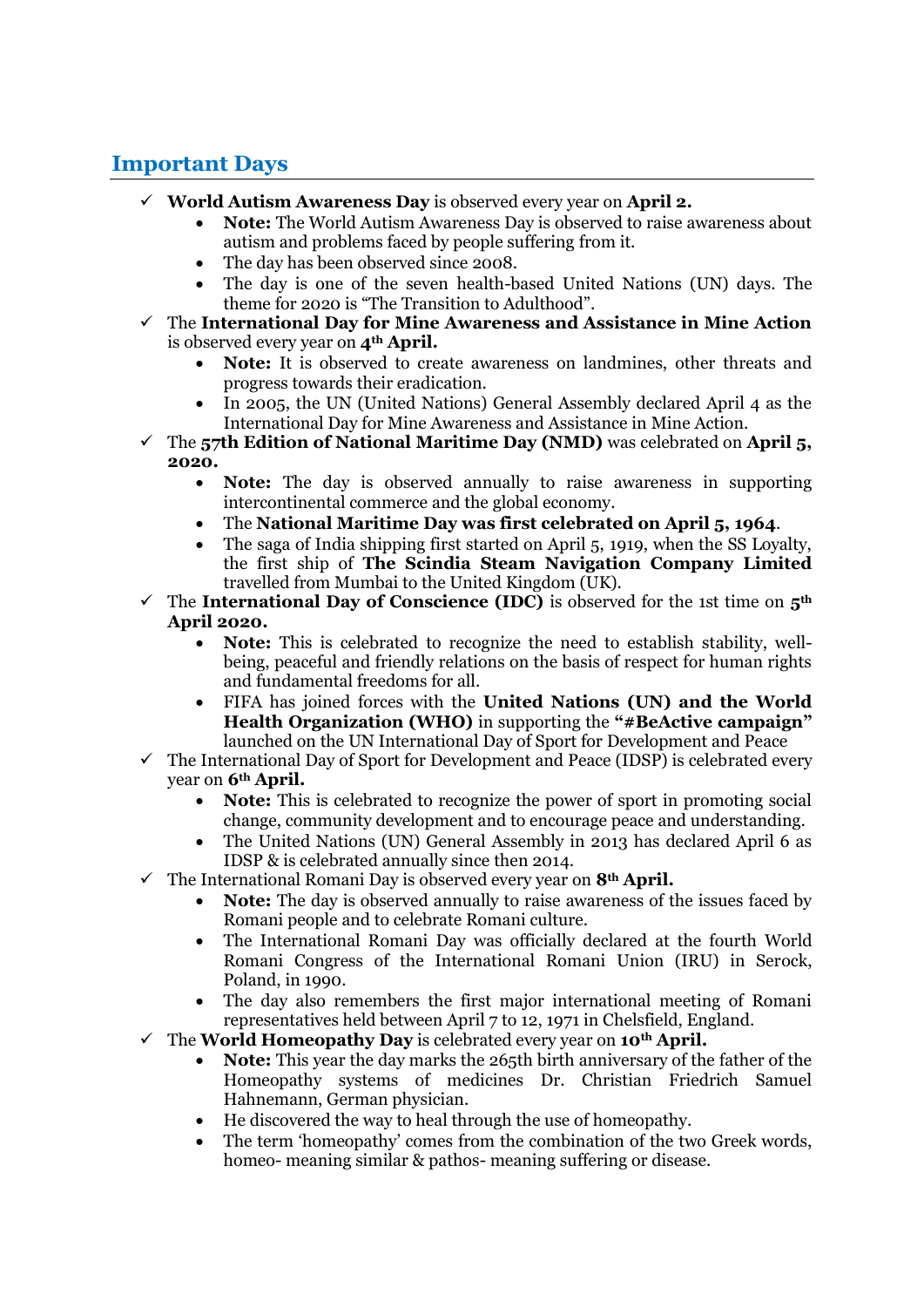- Theme of the day this year 2020 is **"Enhancing the scope of Homeopathy in Public Health".**
- ✓ The **Play True Day** is observed every year on **9th April.** 
	- **Note:** The World Anti-Doping Agency (WADA) celebrated the Play True Day 2020.
	- The theme of this year is 'Play Safe on Play True Day 2020'.
	- WADA and the anti-doping community worldwide is celebrating the 'Play True Day' since 2014.
	- WADA celebrates the day with athletes, national and regional anti- doping organizations, sports federations, major event organizers  $\&$  other anti-doping stakeholders from the global clean sport community.
- ✓ **National Safe Motherhood Day (NSMD)** is celebrated annually on **11th April.** 
	- **Note:** The day is celebrated to raise awareness on proper healthcare and maternity facilities to pregnant and lactating women.
	- NSMD is an initiative of the White Ribbon Alliance India (WRAI) to ensure that every woman should have the availability and enough access to care during pregnancy, childbirth and postnatal services
- ✓ The **international day of human space flight** is observed across the world annually on **12th April.**
	- **Note:** The day remarks 1st human to orbit the earth- Yuri Gagarin in "Vostok 1" on April 12, 1961.
	- The day is observed to celebrate the space age for the human race to reaffirm the vital role of space science and technology in achieving sustainable development goals and improve the well-being of states, people, and to realize the ambition of maintaining the space for peaceful purposes.
	- The 1st human-made Earth satellite Sputnik I was launched into outer space on 4th October 1957 which opened a new way for space exploration.
- ✓ National Pet Day is celebrated every year on **11th April.**
	- **Note:** The Day is celebrated to create public awareness about animals that currently live in shelters and rescues and are in need of a forever home.
	- National pet day was founded in 2006 by Colleen Paige, who is a renowned animal welfare advocate and lifestyle expert.
- ✓ The World Chagas Disease Day was celebrated for the first time on **14th April 2020.**
	- **Note:** The main aim of marking the day is to increase awareness of Chagas disease.
	- Also, it focuses on the resources needed to prevent, control and eliminate the disease.
	- The Chagas disease is also called "American trypanosomiasis".The disease has been termed as silent and silenced disease.
	- This is because, it progresses very slowly and mainly affects the people under poverty who do not have political voice to access health care.
- ✓ **International Day of Action for Rivers** is observed every year on **March 14.**
	- **Note:** The objective of this is to raise public awareness of destructive water development projects, health, and sustainable management of the watersheds.
	- Theme for the year 2020 is **"Women, Water and Climate Change".**
- ✓ The **World Voice Day (WVD)** is celebrated every year on **16th April.**
	- **Note:** World Voice Day (WVD) is a worldwide annual event that takes place on April 16 devoted to the celebration of the phenomenon of voice.
	- The day is celebrated to increase the public awareness of the importance of voice and alertness to voice problems.
	- The Theme of the day for the year 2020 is "FOCUS ON YOUR VOICE".
- The International Day of Mathematics (IDM) was celebrated for the first time on **March 14, 2020.**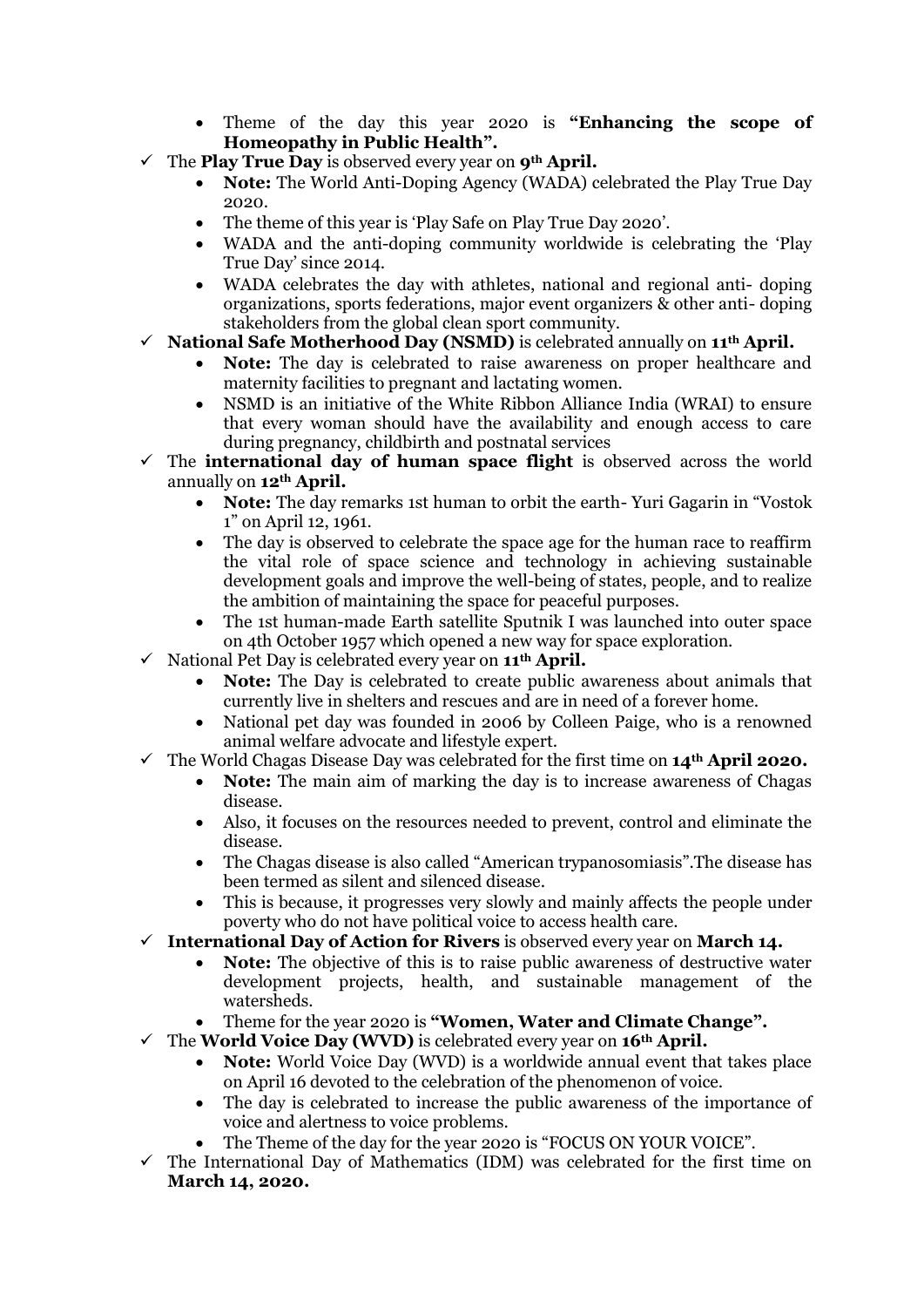- **Note:** On this day all countries will be invited to participate through activities for both students and the general public in schools, museums, libraries and other spaces.
- The day was proclaimed by UNESCO (The United Nations Educational, Scientific and Cultural Organization) on the 40th session of the General Conference, November 26, 2019.
- Theme for the year 2020 is "Mathematics is Everywhere".
- ✓ **World Haemophilia Day** is celebrated worldwide on **17th April.**
	- **Note:** The day is celebrated to create awareness about Haemophilia and other inherited bleeding disorders.
	- World Federation of Haemophilia was established by Frank Schnabel in 1963. The World Federation of Haemophilia (WFH) initiated the celebration of the World Haemophilia Day in 1989 on April 17 to honor the birth anniversary of Frank Schnabel, the founder of WFH.
	- The theme of the **World Haemophilia Day 2020 is "Get+involved".**
- ✓ The World Art Day is celebrated every year on **15th April.**
	- **Note:** The International Association of Art (IAA/AIAP), partner of the United Nations Educational, Scientific and Cultural Organization (UNESCO) has declared the World Art Day on April 15.
	- The day is chosen to honour & mark the birthday of famous Mona Lisa's painter Leonardo da Vinci who is a symbol of world peace, freedom of expression, tolerance and brotherhood.
- ✓ World Heritage Day is celebrated every year on **18th April.**
	- **Note:** Also known as the International Day for Monuments and Sites is an annual event which is celebrated every year on April 18, to promote awareness about the diversity of cultural heritage of humanity, their vulnerability and the efforts required for their protection and conservation.
	- Theme for the year 2020 is **"Shared Culture, Shared Heritage and Shared Responsibility".**
- ✓ **World Liver Day (WLD)** is observed every year on **19th April.**
	- **Note:** This celebrated to spread awareness about the importance of liver in our body and liver related diseases.
	- The liver is the second largest and most complex organ in the body, after the brain.
	- It is a key player in your body's digestive system.
	- The liver performs many crucial functions related to digestion, immunity, metabolism and the storage of nutrients within the body and removing toxic substances from the body.
- ✓ **World Creativity and Innovation Day (WCID)** is celebrated all across the world on April 21.
	- **Note:** World Creativity and Innovation Day (WCID) is a global United Nation (UN) day celebrated on April 21.
	- This day is celebrated to raise awareness around the importance of creativity and innovation in problem solving with respect to advancing the United Nations sustainable development goals.
	- The day was first created with UN resolution  $71/284$  with the support of 80 countries and the first WCID was celebrated on April 21, 2018.
- ✓ The **National Civil Service Day** is celebrated every year on **21st April.**
	- **Note:** The Day celebrated to celebrate the civil servants who dedicate their lives to serve the government and the citizens of the nation and to honour them for their services and to encourage them to continue to do their service with commitments and excellence.
	- This is also to encourage the passion of the Indians to get into civil service.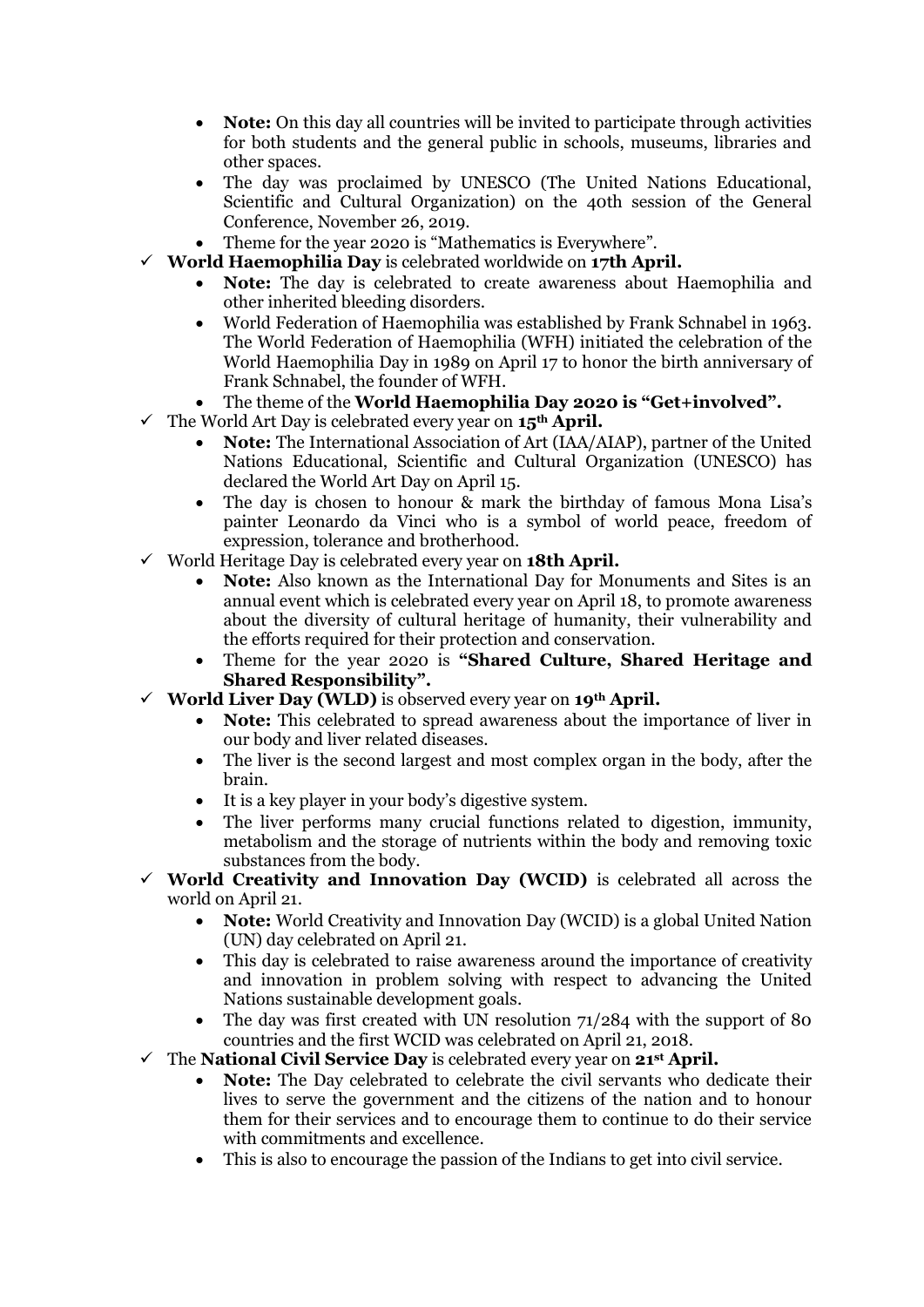- On April 21, 1947, the Home member of Parliament, Sardar VallabhBhai Patel inaugrated the All India Service and referred the civil servants as the 'Steel Frame of India' in his speech addressing the Administrative Services Officers at Metcalf.
- On April 21, 2006 the First National Civil Service Day was celebrated at Vigyan Bhawan, New Delhi.
- ✓ **Mother Earth Day** is celebrated every year on **22nd April.**
	- Note: The Day is celebrated every year in order to create awareness about pollution and to celebrate the environment of our planet.
	- This year is a special occasion as it marks the 50th Anniversary of Earth Day and events was coordinated globally by the Earth Day Network in more than 193 countries.
	- The theme for **Earth Day 2020 is "Climate Action".**
- ✓ World Book and Copyright Day is celebrated every year on **23rd April.**
	- **Note:** This event is organized by the United Nations Educational, Scientific and Cultural Organisation (UNESCO) and the day aims to promote reading, publishing and copyright.
	- Each year, UNESCO and the international organisations representing the 3 major sectors of the book industry- publishers, book sellers and libraries, select the World Book Capital for a period of one year from April 23.
- Every year the United Nation Celebrates the UN English Language Day and UN Spanish Language Day on **23rd April.**
	- **Note:** The UN English Language Day is celebrated on the 23rd April every year which is traditionally observed as the birth and death anniversary of William Shakespeare.
	- The celebration of English language day is aimed to educate the people on the history, culture and the achievements associated with the language and to encourage the books, poetry and the literature exchange like activities to promote the language.
- ✓ The **World Day of Laboratory Animals** has been observed annually on **24th April.**
	- **Note:** This World Day for Animals in Laboratories was established by the People for the Ethical Treatment of Animals (PETA) to educate the public and Governments about the animal tests and the alternatives for the past 40 years.
	- The **National Anti-Vivisection Society (NAVS)** is the first organisation in the world to campaign against Vivisection, the act of operating on animals for experimental purposes.
- ✓ National Panchayati Raj Day (NPRD) is observed annually on **24th April.**
	- **Note:** The day is organized by the Ministry of Panchayati Raj to mark a defining moment in the history of decentralization of political power at the rural level.
	- On this day PM Narendra Modi launched the e-Gram Swaraj Portal and mobile app and the Swamitva scheme.
	- The Unified Portal is a new initiative of the Ministry of Panchayati Raj which will provide the Gram Panchayats with a single interface to prepare and implement their Gram Panchayat Development Plan (GPDP).
- ✓ Every year 25th April is celebrated as **World Malaria Day.**
	- **Note:** 25th April 2020 is observed as World Malaria Day to recognise the global efforts made to control malaria and to commemorate the Africa Malaria Day.
	- It is one of the eight official global public health campaigns recognised by the World Health Organisation (WHO).
	- The theme of World Malaria Day 2020 is "Zero Malaria Starts with Me"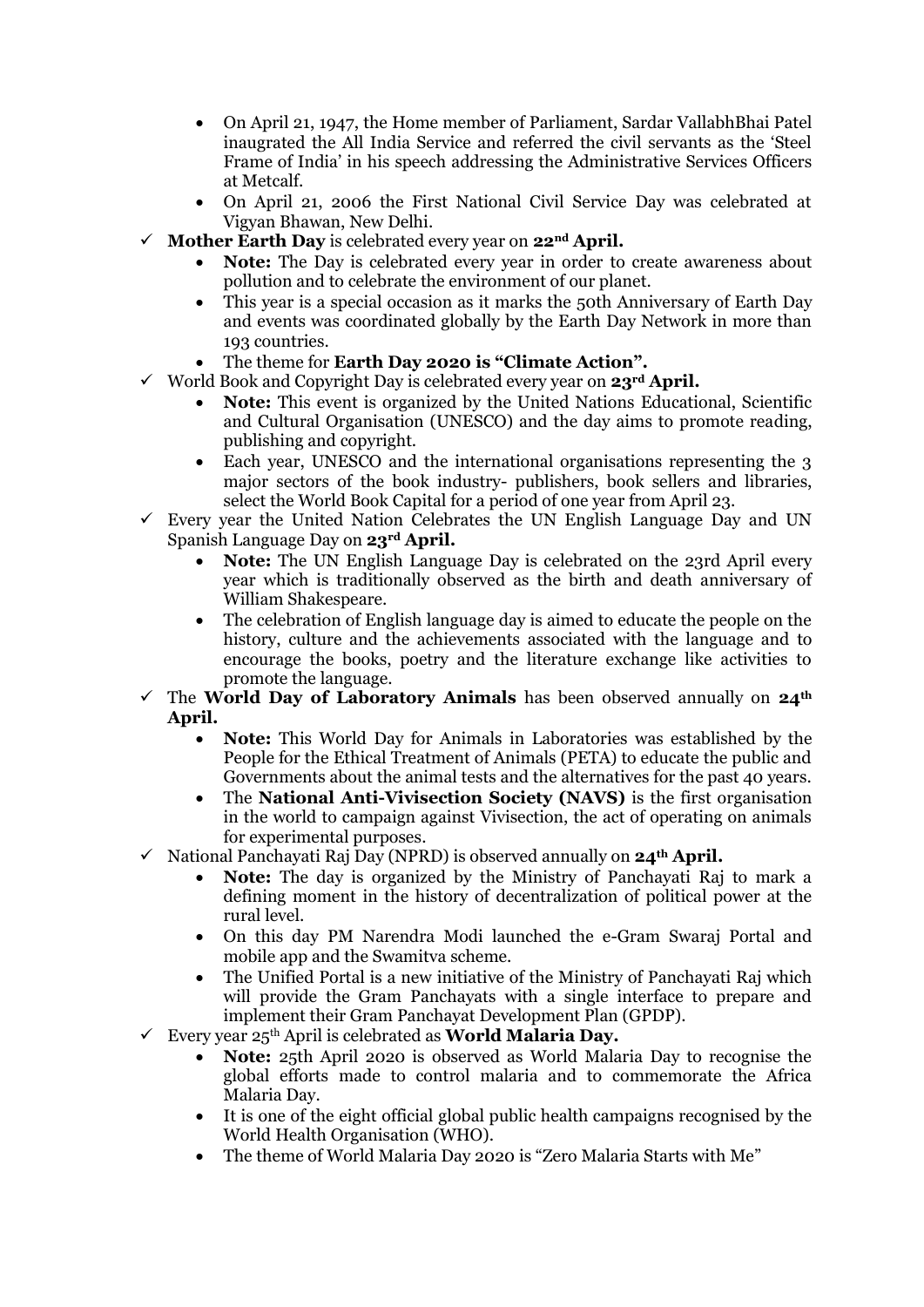- $\checkmark$  World Intellectual Property Day established by the World Intellectual Property Organization (WIPO), is celebrated every year on **26th April.**
	- **Note:** The Day is celebrated to educate and learn about the role that Intellectual Property (IP) rights that support and encourage innovation and creativity in creating a green future.
	- The day coincides with the date on which the convention establishing the WIPO entered into force in 1970.
	- The theme of this year is **"Innovate for a Green Future"**
- ✓ International Chernobyl Disaster Remembrance Day is observed every year on **26th April.**
	- **Note:** The day remembers the explosion at the No.4 reactor in the Chernobyl Nuclear Power Plant near the city of Pripyat in the north of Soviet Ukraine, in 1986 which spread a radioactive cloud over large parts of the Soviet Union Federation.
	- This year marks the 34th anniversary of the Chernobyl disaster. On December 8, 2016, the United Nations (UN) General Assembly adopted a resolution designating April 26 as International Chernobyl Disaster Remembrance Day.
- ✓ 25th April of every year is celebrated as **World Penguin Day.**
	- **Note:** The Day is celebrated to create awareness about the threat to the existence of these flightless birds.
	- The Antarctic and Southern Ocean Coalition (ASOC), a non-governmental organisation mentions that this day coincides with the annual northern migration of Adelie penguins of Antarctica.
	- The day is celebrated by individuals and organisations by sharing the facts about the penguins and images and videos of penguins on social media.
- ✓ The **World Day for Safety and Health at Work (WDSHW)** is observed every year on **28th April.**
	- **Note:** The day is observed by the ILO to raise awareness on the adoption of safe practices in workplaces, focusing on the COVID-19 pandemic.
	- April 28 is also the International Commemoration Day for Dead and Injured Workers organized worldwide by the trade union movement since 1996.
	- Theme of the Day for the year 2020 is Stop the pandemic: Safety and health at work can save lives.